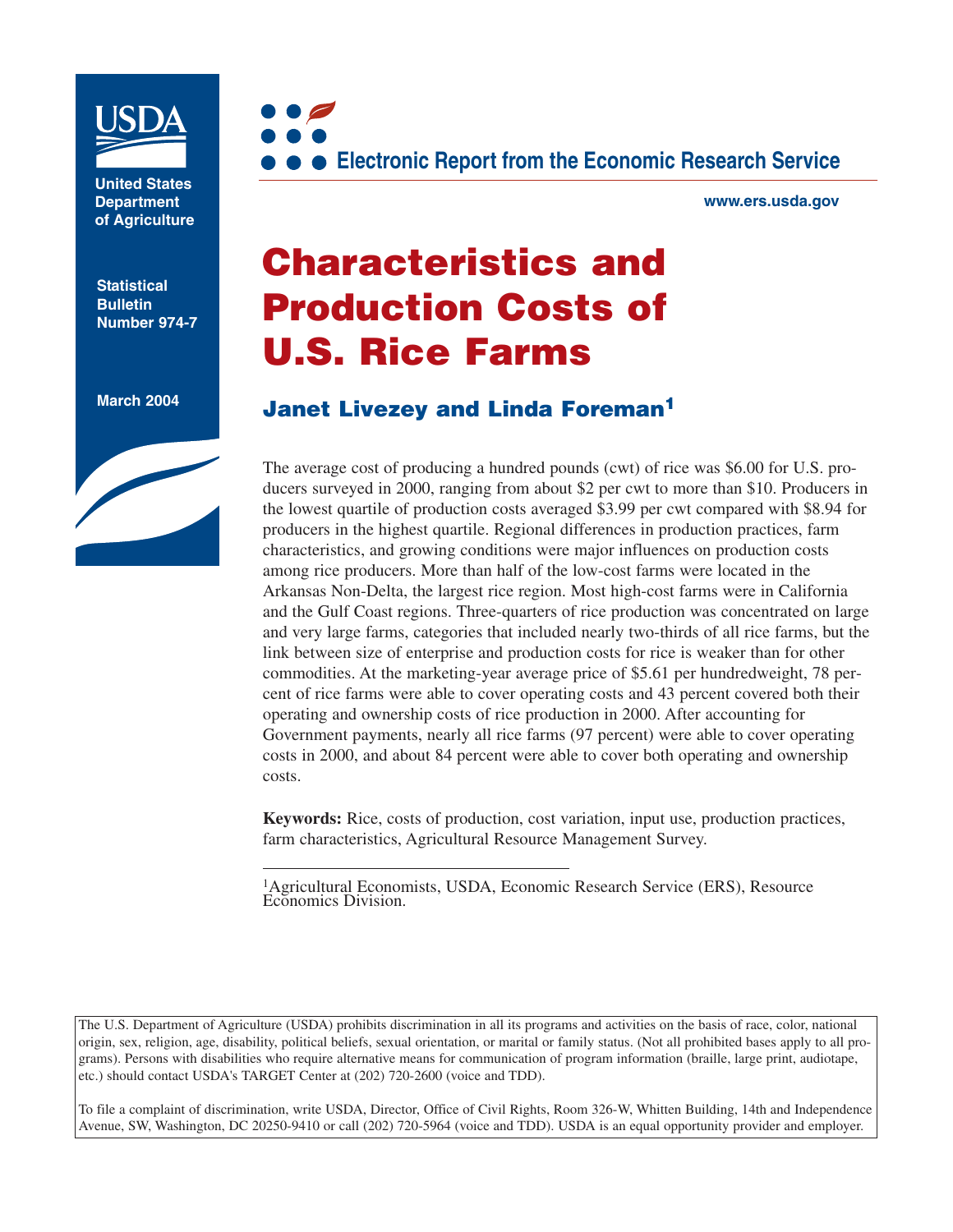# **Overview**

In 2000, the value of rice cash receipts exceeded \$800 million, eighth-highest among field crops and among the top 30 U.S. agricultural commodities (including both crops and livestock). Rice is grown primarily in six States (Arkansas, Louisiana, California, Mississippi, Texas, and Missouri) and is an important commodity in the regions where production is concentrated. In Arkansas and Louisiana, rice consistently ranks in the top five commodities; in 2000, it averaged 8 and 9 percent, respectively, of each State's total value of agricultural production. In Arkansas, Louisiana, and Mississippi, rice ranked in the top five agricultural products for foreign export during fiscal year 2000. In Arkansas, rice was the number one agricultural export, with a value of over \$460 million (Economic Research Service Web site http://www.ers.usda.gov — Farm Income and Costs Briefing Room).

Rice production generally increased during the 1990s, reaching record highs in 1999 and 2001. Plantings of rice increased rapidly during the second half of the 1990s, fueled by its planting flexibility and by higher returns than for other crops. Texas was the only State where rice plantings steadily declined, the result of high irrigation costs, lack of a viable rotation crop, and a combination of weather and climatic difficulties (Childs). In 2000, however, U.S. rice plantings were the lowest since 1991 (USDA National Agricultural Statistical Service). Expectation of low prices at harvest and drought, heat, and saltwater intrusion kept rice acreage down from previous years in the southern States, where most of the rice—and nearly all of the long-grain rice—is grown. California, where most U.S. medium-grain rice is grown, was the only State where acreage increased. Near-normal weather and better price expectations for medium- than for long-grain rice were factors influencing California farmers' decisions to grow more rice (Childs).

This report presents the costs of producing U.S. rice and examines how these costs vary among rice farms. Rice farms (for the purposes of this report) are those that planted at least 1 acre of rice in 2000. Farms are ranked by rice production costs per hundredweight (cwt) to analyze factors associated with low and high production costs. In addition, farms in different regions are compared to gain insights into regional cost variations. The ERS farm typology is used to examine the relationship between farm size (both sales and acreage), farm characteristics, and rice production costs. Data in this report are derived from a special rice cost-of-production survey undertaken as part of the 2000 Agricultural Resource Management Survey (ARMS) http://www.ers.usda.gov/Briefing/ARMS/ (see glossary). This was the latest survey to collect data on farmers' costs for rice production. Production costs were computed according to standards recommended by the American Agricultural Economic Association Task Force on Commodity Costs and Returns (AAEA).

Production costs used in this analysis are the sum of the operating and asset ownership costs for consumable inputs provided by operators, landlords, and contractors (see Production costs in the glossary). Production costs exclude marketing and storage. Operating costs include seed, fertilizer, soil conditioners, chemicals, custom operations, fuel, repairs, purchased irrigation water, interest, and hired labor. Ownership costs are those related to capital items consumed during the annual production process, such as farm machinery and equipment. Rice production costs are used in the analysis for this report, since farmers must be able to meet their short-term operating costs and, in the longer run, replace assets consumed during the production process. Since ownership costs are fixed in the short term, most producers can remain in business for several years as long as they can meet their short-term obligations. In the long term, producers must be able to pay their operating costs and replace capital assets consumed during the production process.

This report includes rice costs of production accumulated only until the 2000 harvest; therefore, the harvest-period rice price was used to value the quantity harvested (see Value of production in the glossary). However, producers often delay sales and store rice with the expectation that future prices will exceed the harvest-period price plus costs of carrying the crop inventory. Even though the costs of marketing and storing the rice crop from harvest to sale are not included in the cost estimates, a comparison of costs with average prices received by rice producers gives a rough indication of how many rice farms covered costs. At the marketing year 2000 average price of \$5.61 per cwt, roughly 78 percent of rice farms were able to cover operating costs of production. Only about 43 percent of farms were able to cover both operating and asset ownership costs (fig. 1).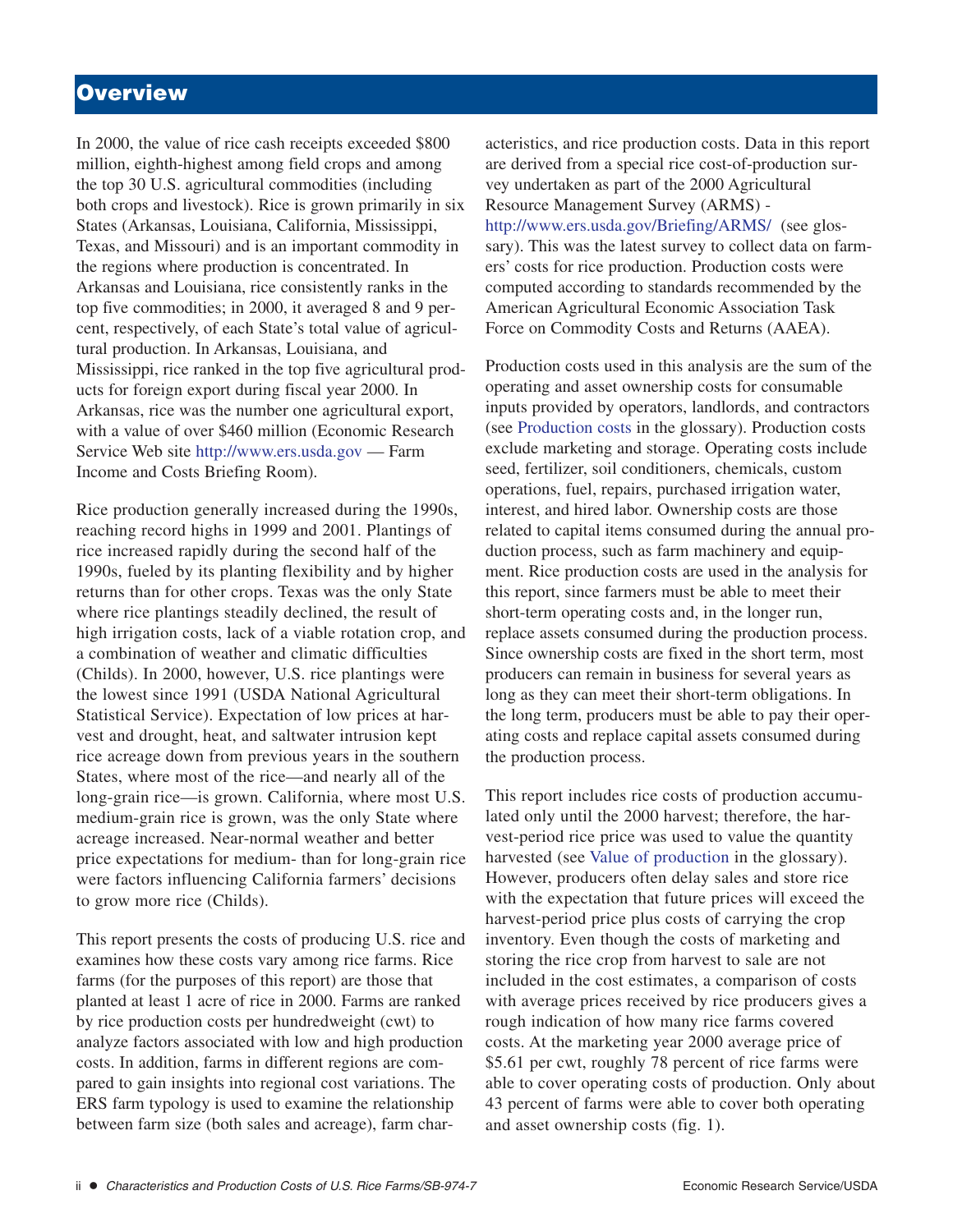#### Figure 1

**Cumulative distribution of rice farms by operating and ownership costs per (cwt) for 2000** 

\$ per cwt



Source: 2000 Agricultural Resource Management Survey, USDA, ERS.

Nearly all rice producers received Government payments in 2000, including flexibility contract payments and emergency assistance. The average flexibility contract payment was \$2.60 per cwt for the 2000 rice crop. Adding this to the marketing-year average rice price of \$5.61, total revenue generated is estimated to be about \$8.21 per cwt. With these returns, nearly all rice farms (97 percent) were able to cover operating costs and about 84 percent of farms covered both their operating and ownership costs of rice production in 2000 (fig. 1).<sup>1</sup> Insufficient data on marketing patterns, marketing and storage costs, and the distribution of Government payments restricts further analysis of their impact on rice costs and returns.

<sup>1</sup>These Government payments are based on a history of rice production on each farm. Farmers did not have to produce rice or any other crop in the current year in order to receive the payments. Therefore, the returns generated with the addition of these payments are not expected to have impacted current year rice production decisions.



### **Location of Rice Acreage and Regions**

Rice is grown in the United States in two distinct areas: (1) northern California and (2) an area in the southern United States that follows the Mississippi River from the boot heel of Missouri south to northeastern Louisiana and then continues along the Gulf Coast from southwestern Louisiana down through the lower Gulf Coast of Texas (see maps).

*Continued on page iv*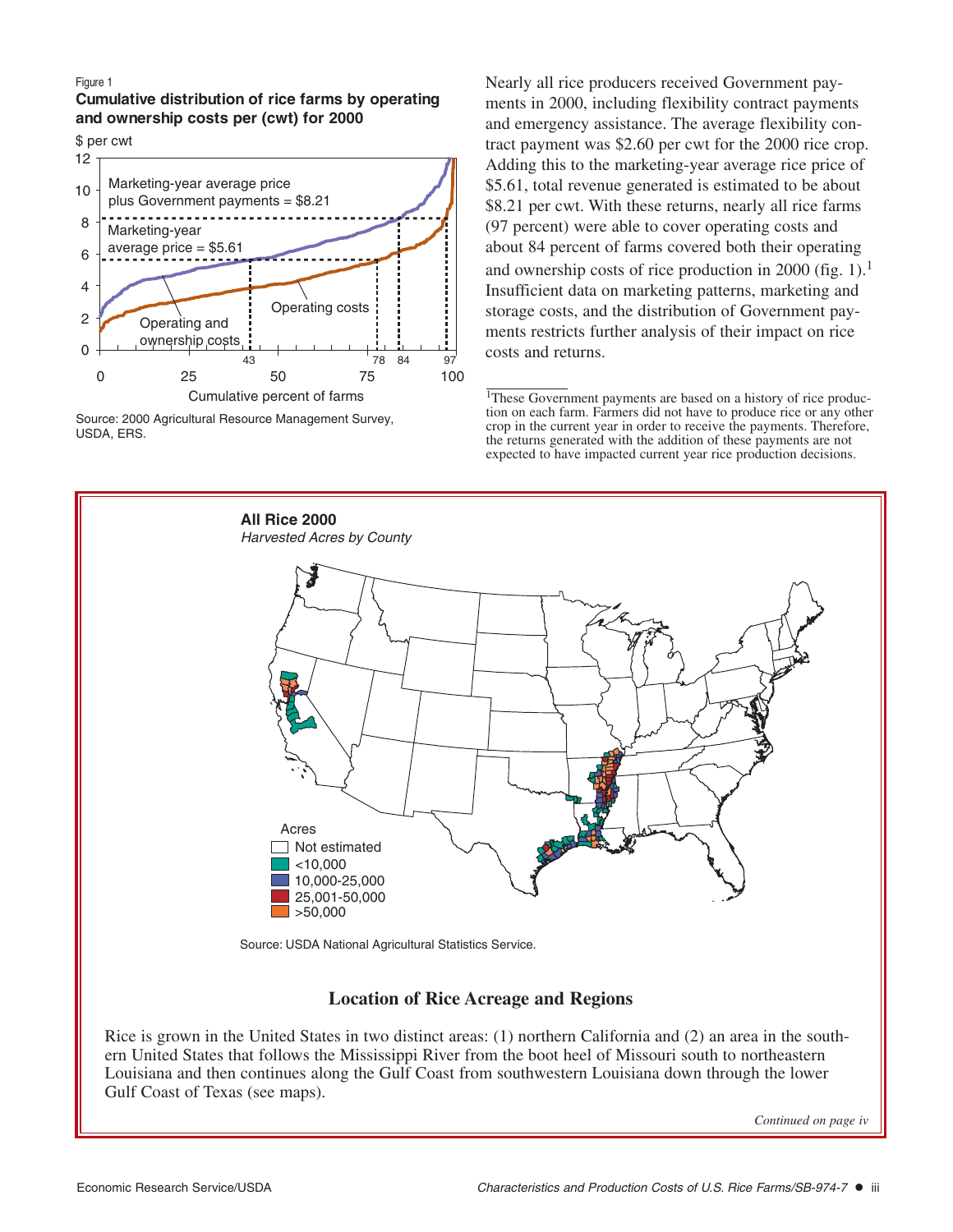

About 80 percent of rice acreage is located in the southern United States and 20 percent in northern California. Rice acreage in the South is chiefly located in Arkansas (57 percent in 2000) and Louisiana (19 percent in 2000), with the remaining acreage (24 percent in 2000) in Texas, Mississippi, and the boot heel of Missouri. Acreage in Arkansas is concentrated in the northeastern and south-central parts of the State; in Louisiana it is concentrated in the southwest and, to a lesser degree, the northeast.

Four regions have been defined by ERS for estimating costs of production, based on similarities in production practices and soil characteristics (Salassi). Three of the regions are in the southern United States. The Arkansas Non-Delta, largest of the four regions, consists of rice acreage in northeastern Arkansas and the Grand Prairie in south-central Arkansas. The Mississippi River Delta (MRD) region is made up of acreage in Mississippi, southeastern Arkansas, and northeastern Louisiana lying near the Mississippi River and in an area in south-central Arkansas bordering the western and southern fringes of the Grand Prairie. The Gulf Coast region combines areas of southwest Louisiana and the upper and lower Gulf Coasts of Texas. California stands alone as one region. The rice area within California is principally located in the Sacramento Valley north of Sacramento.

### **Classes of Rice Grown in the United States and Ratoon Crop**

In the United States, rice is referred to by length of grain: long, medium, or short. The southern States produce nearly all the long-grain and some medium-grain rice, while California produces most of the mediumand short-grain. California produces a higher quality of medium-grain rice for table use than is generally grown in the South (Setia et al.). Arkansas and Louisiana are the two States most likely to shift acreage between long- and medium-grain because of changes in market or growing conditions. Mississippi, Texas, and Missouri usually grow only long-grain rice.

A ratoon crop, grown from the stubble of the first crop by applying fertilizer and water after the crop has been harvested, is often produced in the Gulf Coast region when weather conditions are favorable. In 2000, 30 percent of the rice acres in the Gulf Coast included a ratoon crop. A successful ratoon crop is smaller than the first crop, but can add substantially to the overall yield, thereby reducing costs of production per unit. It takes fewer resources and less time to grow a ratoon crop than to grow the first crop.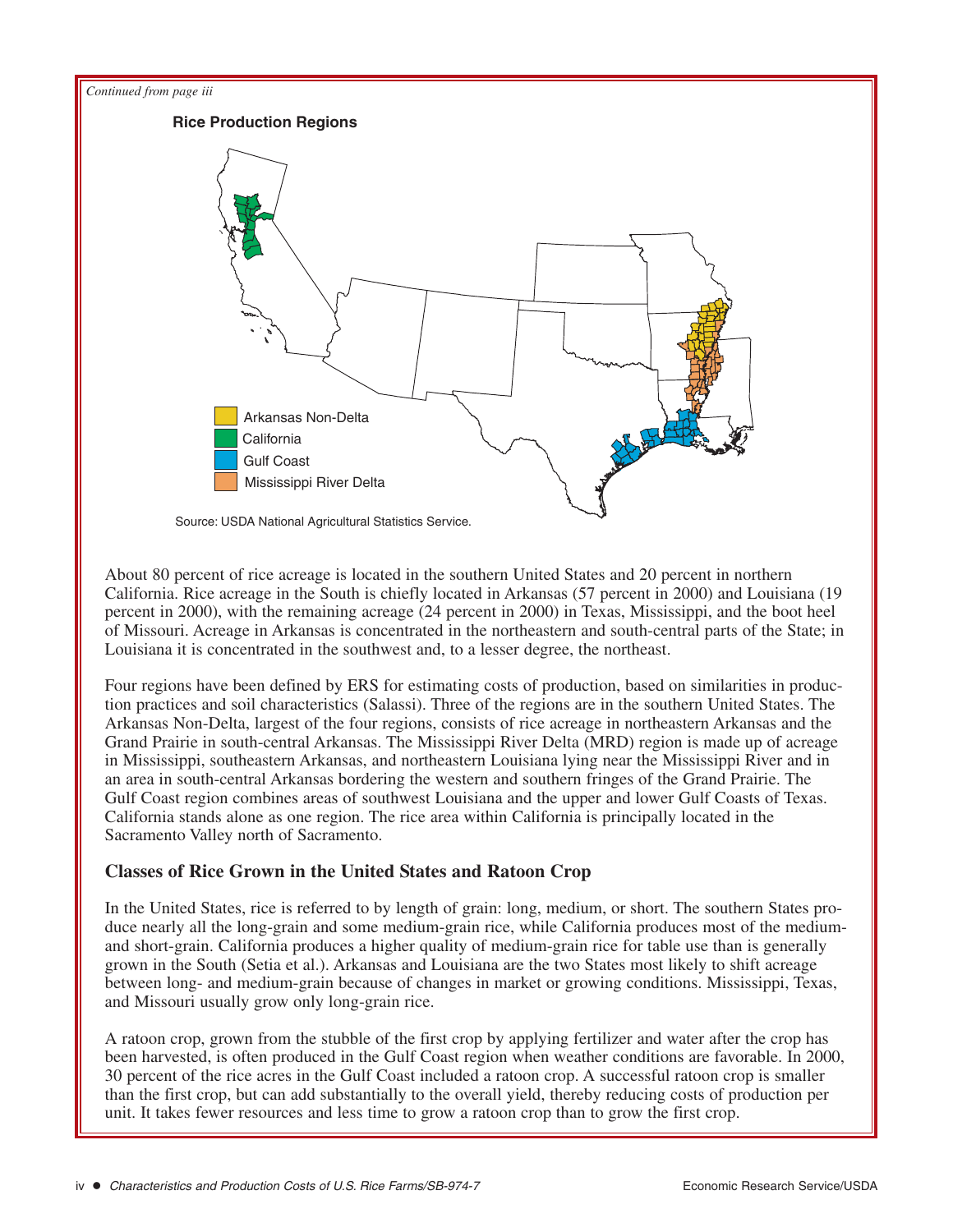# **National and Regional Distribution of Rice Farms by Production Costs**

### *Production costs for rice in 2000 varied widely among farms. Regional factors were instrumental in explaining the variations in costs.*

To identify factors affecting costs, rice farms were grouped into low-, mid-, and high-cost groups according to their level of operating and ownership costs. Using the 2000 ARMS data, rice farms were ranked from lowest to highest based on production costs per cwt (fig. 2). The analysis showed that production costs for U.S. rice farms in 2000 averaged \$6.00 per cwt, ranging from \$2 to more than \$10. Low-cost farms were defined as the 25 percent with the lowest costs and high-cost farms as the 25 percent with the highest costs. Production costs averaged \$8.94 per cwt for the high-cost farms compared with \$3.99 per cwt for the low-cost farms.

#### Figure 2

### **Cumulative distribution of rice farms by production costs for 2000**

\$ per cwt



Source: 2000 Agricultural Resource Management Survey, USDA, ERS.

Based on production costs estimated from the ARMS data, rice farms in 2000 produced 54 percent of the Nation's rice for less than the average production cost of \$6.00 per cwt and 43 percent for less than the season-average price of \$5.61 per cwt. Record-high yields in 2000 helped to keep production costs per cwt down; however, low rice prices dampened returns. The 2000- 01 season-average price of \$5.61 per cwt was the lowest since 1986-87.

Regional differences in production practices, farm and producer characteristics, and growing conditions were instrumental in explaining the variation in production costs across cost groups in 2000. The Arkansas Non-Delta region had the lowest costs per cwt (fig. 3), producing 80 percent of the region's rice for less than the national average production cost of \$6.00 per cwt, compared with 40 percent of California's rice farms. Sixty percent of the lowest cost farms and less than 20 percent of the highest cost farms were located in the Arkansas Non-Delta (fig. 4).

While regional differences among rice farms were paramount in explaining differences in cost of production (table 1), a few farm and producer characteristics are worth noting. Low-cost farms had more diverse operations than high-cost farms and more often rotated rice with other crops (table 2), particularly soybeans. More low-cost producers reported farming as their primary occupation. More high-cost producers were over 65 years of age. Size of operation, associated with declining production costs for most crop and livestock commodities, did not create a distinction between low- and high-cost U.S. rice farms in 2000 (table 3).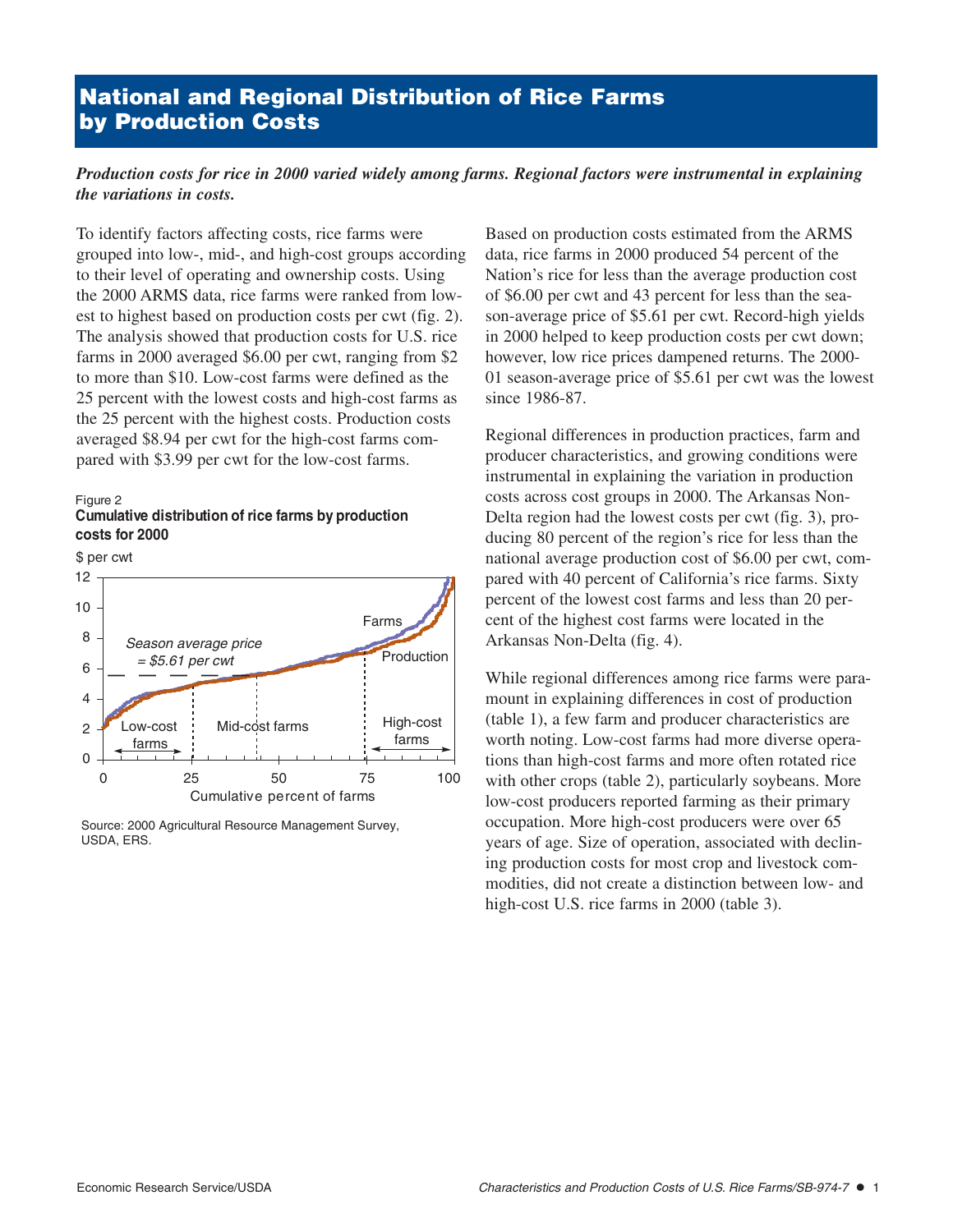Figure 3

**Cumulative distribution of rice farms by production costs in each region for 2000**

\$ per cwt



USDA, ERS.

#### Figure 4

### **Percent of rice cost groups represented by each region, 2000**

\$ per cwt

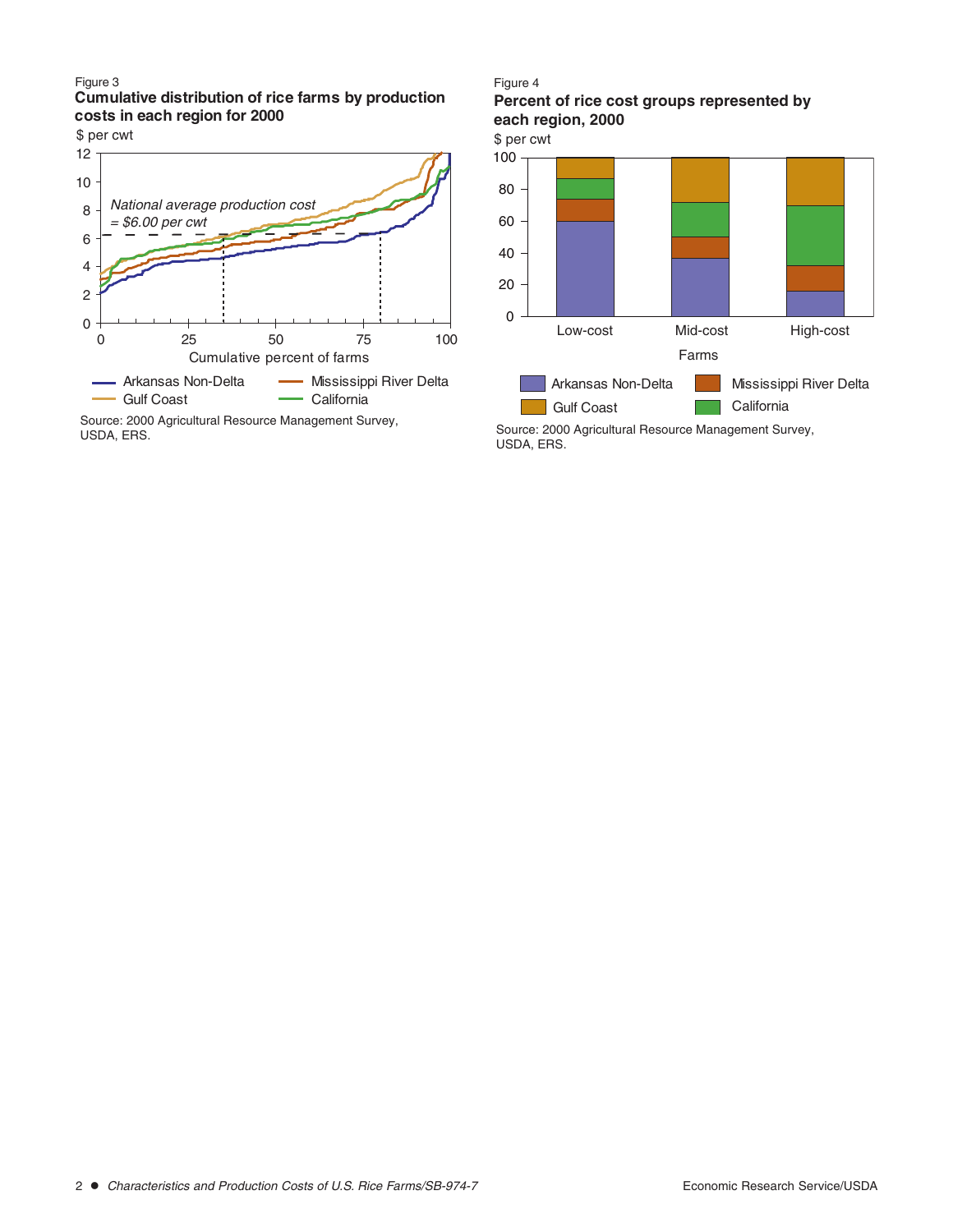| Item                                                      | Low-cost $(a)$ |                | Mid-cost $(b)$ |    | High-cost $(c)$ |    |  |
|-----------------------------------------------------------|----------------|----------------|----------------|----|-----------------|----|--|
| Percent of rice farms                                     | 25             |                | 49             |    | 26              |    |  |
| Percent of rice acres                                     | 26             |                | 53             |    | $*21$           |    |  |
| Percent of rice production                                | 27             |                | 54             |    | $*19$           |    |  |
| Location (percent of farms):                              |                |                |                |    |                 |    |  |
| Arkansas Non-Delta                                        | 40             |                | 50             |    | 10              |    |  |
| Mississippi River Delta                                   | 25             |                | 47             |    | 28              |    |  |
| <b>Gulf Coast</b>                                         | 14             |                | 46             |    | 40              |    |  |
| California                                                | 13             |                | 56             |    | 31              |    |  |
| Type of rice grown (percent of rice acres):               |                |                |                |    |                 |    |  |
| Long grain                                                | 84             |                | 70             |    | #64             |    |  |
| Medium and short grain                                    | $*16$          |                | *30            |    | #36             |    |  |
| Yield in cwt per acre:                                    |                |                |                |    |                 |    |  |
| Actual                                                    | 70             |                | 69             |    | 62              |    |  |
| Expected                                                  | 70             |                | 72             |    | 71              |    |  |
| Ratoon crop produced (percent of farms) <sup>1</sup>      | #5.8           |                | #6.1           |    | #9.5            |    |  |
|                                                           |                |                | <b>Dollars</b> |    |                 |    |  |
| Operating and ownership costs/cwt:                        |                |                |                |    |                 |    |  |
| Costs/actual yield                                        | 3.99           | bc             | 5.99           | ac | 8.94            | ab |  |
| Costs/expected yield                                      | 4.01           | bc             | 5.74 ac        |    | 7.74            | ab |  |
| Costs and returns per planted acre:                       |                |                |                |    |                 |    |  |
| Gross value of production                                 | 385.45         |                | 374.32         |    | 332.78          |    |  |
| Operating costs                                           | 204.17         | C              | 314.52         |    | 434.30          | a  |  |
| Seed                                                      | 20.68          | b              | 23.77 a        |    | $*25.50$        |    |  |
| Fertilizer and soil conditioners                          | 34.70          | C              | 45.16          |    | 65.82           | a  |  |
| Chemicals                                                 | 32.73          | bc             | 51.45 $a$      |    | 64.75           | a  |  |
| Custom operations                                         | 34.26          | C              | *70.64         |    | *107.75         | a  |  |
| Fuel, lube, and electricity                               | 43.53          |                | $*57.14$       |    | *77.93          | a  |  |
| Repairs                                                   | 14.59          | bc             | 19.58 $a$      |    | 23.92           | a  |  |
| Purchased irrigation water                                | $*3.68$        |                | #11.37         |    | #20.01          |    |  |
| Interest on operating capital                             | 5.16           | $\overline{c}$ | 7.87           |    | 10.92 $a$       |    |  |
| Hired labor                                               | 14.86          |                | $*27.53$       |    | #37.69          |    |  |
| Ownership costs                                           | 74.64          | bc             | 96.15 ac       |    | 118.64          | ab |  |
| Capital recovery of machinery and equipment               | 62.62          | $bc\,$         | 79.54 ac       |    | 100.61          | ab |  |
| Taxes and insurance                                       | 12.02          | bc             | 16.61 $a$      |    | 18.04           | а  |  |
| Total operating and ownership costs                       | 278.81         | bc             | 410.66 ac      |    | 552.94          | ab |  |
| Value of production less operating costs                  | 181.28         | bc             | $*59.71$       | ac | $* - 101.52$    | ab |  |
| Value of production less operating and<br>ownership costs | 106.64         | bc             | #-36.44 ac     |    | $-220.16$       | ab |  |

### **Table 1—Rice production costs and returns on rice farms, by cost group, 2000**

<sup>1</sup>Ratoon crop is a second crop grown from the stubble of the first crop.

Coefficient of Variation (CV) = (standard error/estimate) x 100.

\* indicates that CV is greater than 25 and less than or equal to 50.

# indicates that CV is greater than 50.

a, b, and c indicate that estimates are significantly different from the group indicated in the column heading at the 90 percent or better level using the t-statistic.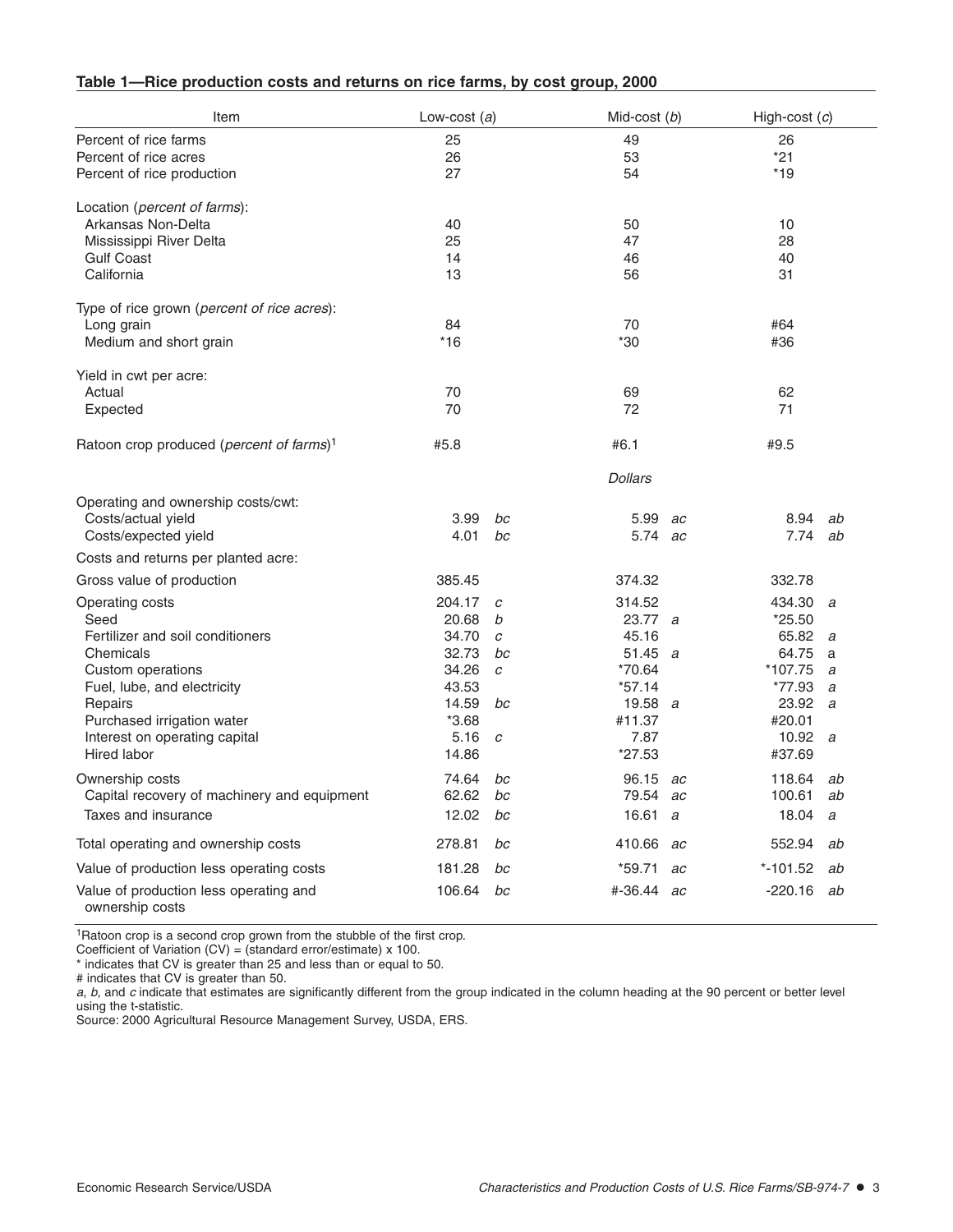| Table 2-Production practices and input use on rice farms, by cost group, 2000 |  |  |  |  |  |
|-------------------------------------------------------------------------------|--|--|--|--|--|
|-------------------------------------------------------------------------------|--|--|--|--|--|

| Item                                                                        | Low-cost $(a)$   |    | Mid-cost (b) |                  | High-cost $(c)$ |    |  |
|-----------------------------------------------------------------------------|------------------|----|--------------|------------------|-----------------|----|--|
| Previous crop (percent of farms):                                           |                  |    |              |                  |                 |    |  |
| Soybeans                                                                    | 53               | C  | 40           | C                | $*19$           | ab |  |
| Rice                                                                        | 35               |    | 44           |                  | $*49$           |    |  |
| No crop (fallow)                                                            | #7               |    | #10          |                  | #24             |    |  |
| Seed quantity (lbs per acre)<br>Method of planting seed (percent of acres): | 119              |    | 124          |                  | 134             |    |  |
| Aerial                                                                      | 23               |    | $*34$        |                  | $*52$           |    |  |
| Drilled-dry                                                                 | 74               |    | 60           |                  | #44             |    |  |
| Tillage systems (percent of acres):<br>Conventional                         | 95               |    | 93           |                  | 97              |    |  |
| Reduced                                                                     | $*11$            |    | #6           |                  | #10             |    |  |
| Conservation                                                                | $*5$             |    | #7           |                  | #3              |    |  |
|                                                                             |                  |    |              |                  |                 |    |  |
| Fertilizer use (percent of farms reporting use):                            |                  |    |              |                  |                 |    |  |
| Nitrogen                                                                    | 98               |    | 99           |                  | 99              |    |  |
| Phosphorus                                                                  | 38               | bc | 66           | $\boldsymbol{a}$ | 73              | a  |  |
| Potassium                                                                   | 35               | b  | 55           | a                | $*51$           |    |  |
| Fertilizer quantity (Ibs/acre):                                             |                  |    |              |                  |                 |    |  |
| Nitrogen                                                                    | 127              |    | 144          |                  | *152            |    |  |
| Phosphorous                                                                 | 19               | b  | 31           | a                | $*43$           |    |  |
| Potassium                                                                   | 24               |    | 29           |                  | $*24$           |    |  |
| Chemical use (percent of acres treated):                                    |                  |    |              |                  |                 |    |  |
| Herbicides                                                                  | 94               |    | 98           |                  | 96              |    |  |
| Insecticides                                                                | $*6$             | b  | 25           | a                | #40             |    |  |
| Fungicides                                                                  | $*14$            |    | #22          |                  | $*33$           |    |  |
| Chemical use (number of acre-treatments):                                   |                  |    |              |                  |                 |    |  |
| <b>Herbicides</b>                                                           | 2.1              |    | $*2.9$       |                  | $*3.0$          |    |  |
| Insecticides                                                                | #0.1             |    | #0.4         |                  | #0.7            |    |  |
| Fungicides                                                                  | $*0.2$           |    | #0.3         |                  | $*0.4$          |    |  |
| Custom chemical application (percent of farms)                              | 53               | bc | 75           | a                | 83              | a  |  |
| Custom-operations cost (dollars per acre):                                  |                  |    |              |                  |                 |    |  |
| Drying                                                                      | *9               | с  | #23          |                  | $*29$           | a  |  |
| Fertilizer                                                                  | 10               | С  | $*14$        |                  | 16              | a  |  |
| Chemical                                                                    | 5                | b  | 10           | а                | $*15$           |    |  |
| Harvest                                                                     | $*2$             |    | $*5$         |                  | #10             |    |  |
| Fuel usage:                                                                 |                  |    |              |                  |                 |    |  |
| Gasoline (gal/acre)                                                         | 1.6              |    | $*4.1$       |                  | 2.1             |    |  |
| Diesel (gal/acre)                                                           | 22.7 $c$         |    | $*32.1$      |                  | $*52.2 a$       |    |  |
| LP gas (gal/acre)                                                           | $*4.1$           | bc | $*1.6 a$     |                  | #0.9 $a$        |    |  |
| Natural gas (cubic ft/acre)                                                 | #170.0           |    | #697.0       |                  | #625.0          |    |  |
| Electricity (kilowatt hour/acre)                                            | 168.0            |    | $*123.7$     |                  | #106.4          |    |  |
| Inches of irrigation water per acre                                         | 40               |    | 44           |                  | 44              |    |  |
| Percentage of water purchased                                               | $*11$            |    | #27          |                  | #40             |    |  |
|                                                                             |                  |    |              |                  |                 |    |  |
| Drying rice (percent of production):                                        |                  |    |              |                  |                 |    |  |
| Custom dried                                                                | 35               |    | $*57$        |                  | $*66$           |    |  |
| Dried on-farm                                                               | 36               |    | #33          |                  | #30             |    |  |
| Dried by coop or buyer                                                      | 30               | bc | #10          | a                | #4              | а  |  |
| Percentage moisture removed drying rice                                     | 6.4              |    | 5.4          |                  | 6.3             |    |  |
| Paid labor hours per acre                                                   | 1.5              |    | 2.0          |                  | 2.1             |    |  |
| Unpaid labor hours per acre                                                 | 1.7 <sub>b</sub> |    | 2.5 a        |                  | $*2.8$          |    |  |

Coefficient of Variation (CV) = (standard error/estimate) x 100.

\* indicates that CV is greater than 25 and less than or equal to 50.

# indicates that CV is greater than 50.

a, b, and c indicate that estimates are significantly different from the group indicated in the column heading at the 90 percent or better level using the t-statistic.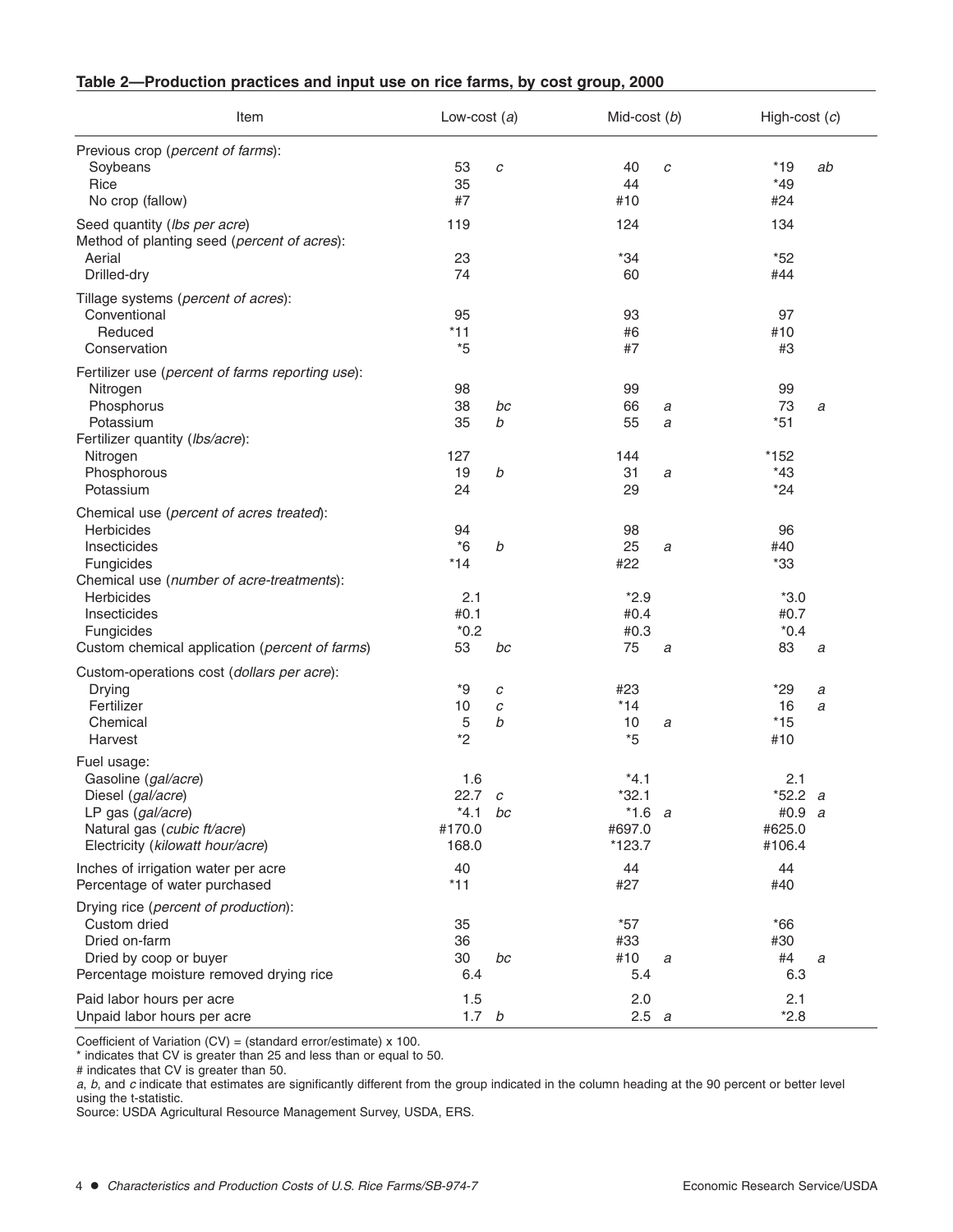| Item                                                                                                                                | Low-cost $(a)$                         |                                   | Mid-cost $(b)$                   |                    | High-cost $(c)$                      |                     |
|-------------------------------------------------------------------------------------------------------------------------------------|----------------------------------------|-----------------------------------|----------------------------------|--------------------|--------------------------------------|---------------------|
| Production value:<br>All commodities (dollars per farm)<br>Rice (dollars per farm)<br>Percentage of rice to total production value  | 282,503<br>138,260<br>49               |                                   | 322,206 $c$<br>167,621 $c$<br>52 |                    | 244,282<br>122,127<br>50             | b<br>b              |
| Typology (percent of farms):<br>Very large<br>Large<br>Small, high sales                                                            | 25<br>27<br>25                         |                                   | 60<br>48<br>46                   |                    | 15<br>25<br>29                       |                     |
| Size:<br>Total operated acres per farm<br>Acres of cropland per farm<br>Harvested rice acreage per farm                             | 1,226<br>1,122<br>346                  |                                   | 1,300<br>1,235<br>425 $c$        |                    | 1,371<br>1,086<br>330                | b                   |
| Diversification:<br>Percentage of farms with only rice<br>Average number of commodities/farm<br>Percent of rice farms with:         | *13<br>2.6                             | bc<br>C                           | 29<br>2.3                        | ac                 | 45<br>2.1                            | ab<br>a             |
| Soybeans<br>Wheat<br>Cotton<br>Cattle<br>Corn<br>Fruit, vegetable, nursery                                                          | 81<br>42<br>$*10$<br>$*6$<br>$*5$<br>D | bc<br>bc<br>C<br>$\boldsymbol{b}$ | 58<br>30<br>7<br>8<br>11<br>$*6$ | ac<br>ac<br>C<br>a | 33<br>16<br>9<br>$*20$<br>$*6$<br>#9 | ab<br>ab<br>ab      |
| Land tenure:<br>Acres owned per farm<br>Acres cash-rented per farm                                                                  | 267<br>370                             |                                   | 262<br>455                       |                    | $*618$<br>$*451$                     |                     |
| Acres share-rented per farm<br>Farm organization (percent of farms):<br>Sole/family proprietor<br>Partnership<br>Family corporation | 575 $c$<br>73<br>21<br>#5              | b                                 | 632 c<br>60 a<br>$32\,c$<br>*8   |                    | 383<br>70<br>23<br>#6                | ab                  |
| Percentage acreage insured                                                                                                          | 68                                     | c                                 | 76                               |                    | 92                                   | a                   |
| Percentage with operator working off-farm<br>Percentage with spouse working off-farm                                                | $*10$<br>29 $c$                        |                                   | 15<br>38                         |                    | $*22$<br>45                          | $\overline{a}$<br>a |
| Operator occupation (percentage) <sup>1</sup> :<br>Farming<br>Nonfarm                                                               | 91<br>#6 c                             | $\boldsymbol{c}$                  | 91 $c$<br>*8                     |                    | 79<br>$*13$                          | $\it{b}$            |
| Operator age (percentage):<br>Less than 50 years<br>50 to 64 years<br>65 years or more                                              | 41<br>54<br>$*5$                       | $\overline{c}$<br>$\overline{c}$  | 52<br>41<br>$*7$ c               |                    | 49<br>36<br>$*15$                    | a<br>a              |
| Operator education (percentage):<br>High school or less<br>Some college<br>Completed college                                        | 40<br>$*22 b$<br>26                    |                                   | 29<br>35a<br>31                  |                    | 35<br>27<br>30                       |                     |

## **Table 3—Characteristics of rice farms and rice producers, by cost group, 2000**

See notes at end of table. Continued—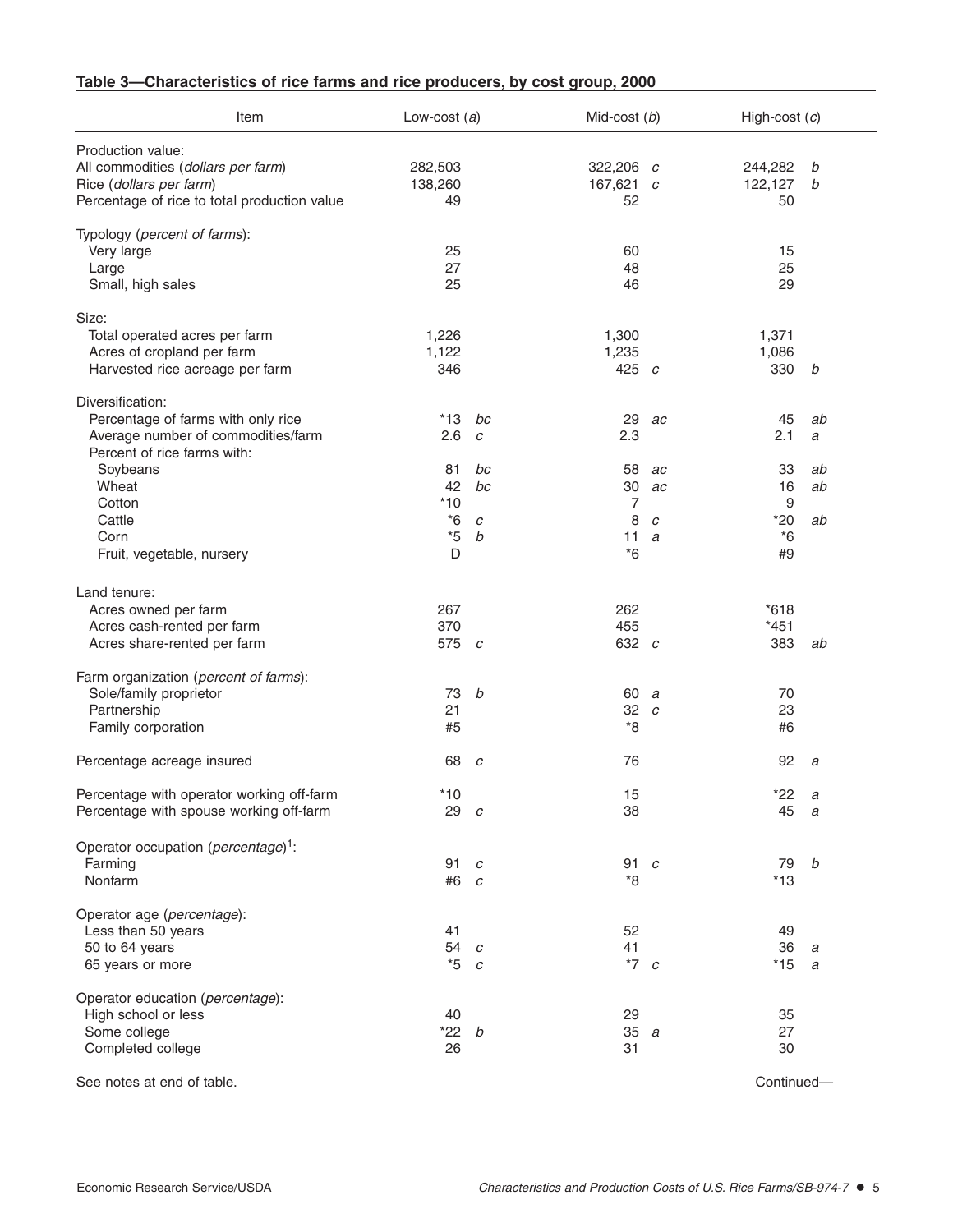| Item                                          | Low-cost $(a)$ |                  | Mid-cost $(b)$ |               | High-cost $(c)$ |                |
|-----------------------------------------------|----------------|------------------|----------------|---------------|-----------------|----------------|
| Financial characteristics per farm:           |                |                  |                |               |                 |                |
| Farm equity (dollars)                         | 653,145        | $\mathcal C$     | 800,587        |               | 1,131,547       | a              |
| Assets (dollars)                              | 724.882        | $\overline{c}$   | 896.464 c      |               | 1,298,316       | ab             |
| Debt (dollars)                                | 71,737 c       |                  | 95,877 c       |               | 166,769         | ab             |
| Debt-to-asset ratio (percent)                 | 10             |                  | 11             |               | $*13$           |                |
| Financial characteristics per farm household: |                |                  |                |               |                 |                |
| Total household income (dollars)              | 110,921        |                  | 90,668         |               | 79,716          |                |
| Farm income (dollars)                         | *85,354        |                  | 63,156         |               | *38,478         |                |
| Off-farm income (dollars)                     | $25,567$ c     |                  | $27,511$ c     |               | 41,237          | ab             |
| Government payments per farm (dollars)        | 86,574         | b                | 125,031 a      |               | 108,514         |                |
| Loan deficiency (LDP)                         | 42.792         |                  | 55.881 $c$     |               | 35,164          | b              |
| <b>Transition AMTA/FAIR</b>                   | 30.228         | bc               | 48,790 a       |               | 48,929          | a              |
| Agricultural disaster                         | $*10,237$      |                  | 12,222         |               | 14,598          |                |
| Other Federal and State programs              | $*5,476$       |                  | $*5,714$       |               | $*5,891$        |                |
| <b>Conservation Reserve Program</b>           | $*251$         |                  | #202           |               | D               |                |
| Environmental Quality Incentive Program       | D              |                  | *406 $c$       |               | #52             | b              |
| Percent of operators receiving govt. payments | 100            | b                | 98             | a             | 99              |                |
| Loan deficiency (LDP)                         | 90             | $\mathcal{C}$    | 91             | C             | 73              | ab             |
| <b>Transition AMTA/FAIR</b>                   | 63             | $\boldsymbol{C}$ | 69             | $\mathcal{C}$ | 79              | ab             |
| Agricultural disaster                         | 28             | b                | 42 a           |               | 36              |                |
| Other Federal and State programs              | 23             | bc               | 39             | a             | 40              | $\overline{a}$ |
| <b>Conservation Reserve Program</b>           | *8             |                  | *3             |               | #8              |                |
| Environmental Quality Incentive Program       | $*_{4}$        |                  | *5             | $\mathcal{C}$ | #2              | b              |

### **Table 3—Characteristics of rice farms and rice producers, by cost group, 2000—Continued**

1May not add to 100, since percentages for hired managers are not shown.

Coefficient of Variation (CV) = (standard error/estimate) x 100.

\* indicates that CV is greater than 25 and less than or equal to 50.

# indicates that CV is greater than 50.

a, b, and c indicate that estimates are significantly different from the group indicated in the column heading at the 90 percent or better level using the t-statistic.

 $D = \overline{D}$  ata insufficient for disclosure.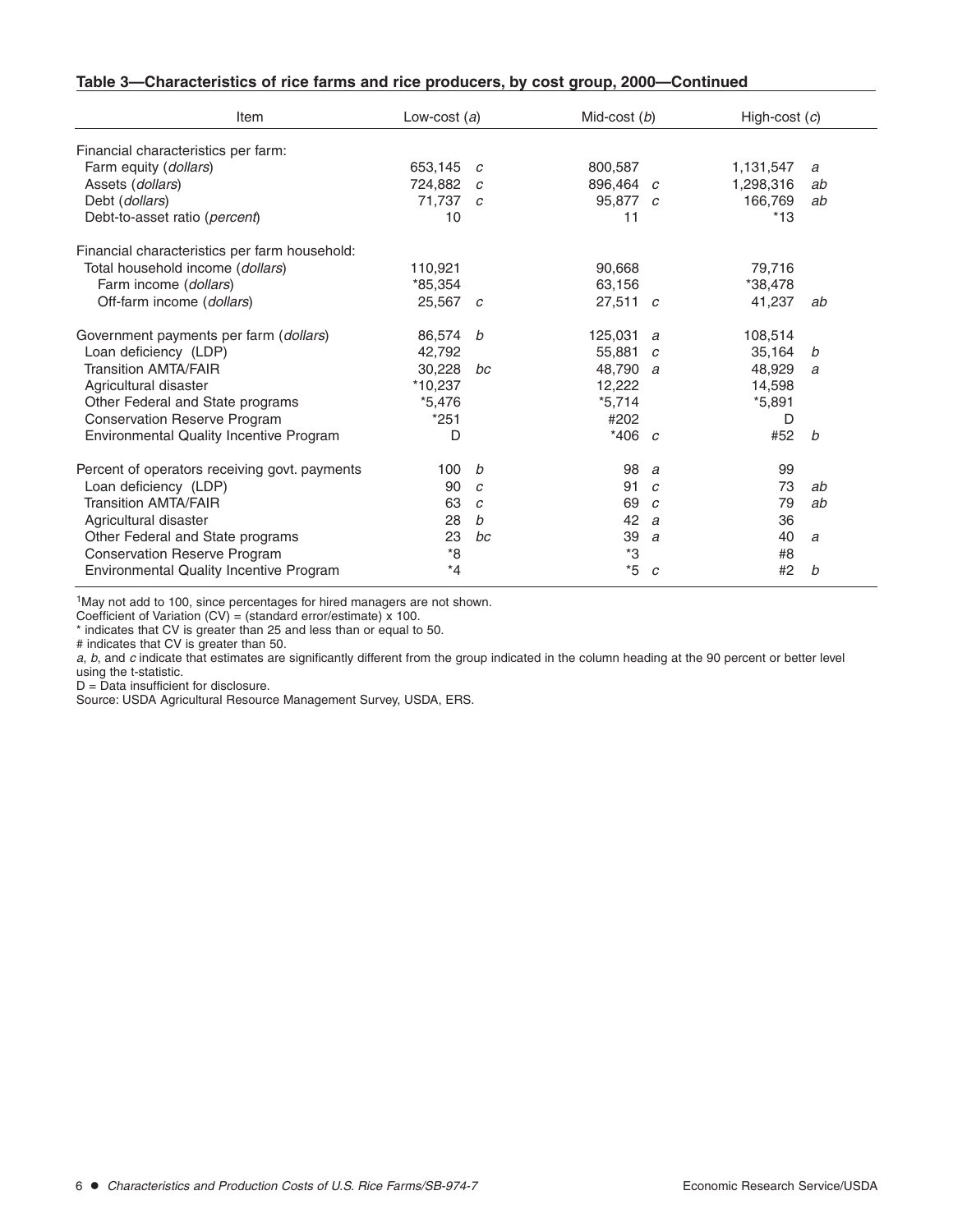# **Costs of Production Varied Significantly by Region in 2000**

*Gross sales per farm, costs for custom operations and purchased water, and level of diversity showed major differences among farms in each region.* 

The **Arkansas Non-Delta** is the largest rice-growing region in the United States. Based on ARMS data, this region accounted for 39 percent of all rice farms and rice acres and 38 percent of production in 2000.

The Arkansas Non-Delta was also the lowest cost region for growing rice in 2000; average production costs there were markedly lower than in California and the Gulf Coast. Average production costs in the Arkansas Non-Delta were also much lower than in the Mississippi River Delta (MRD), a neighboring region (table 4).

Compared with higher cost regions, farms in the Arkansas Non-Delta had much lower operating and ownership costs per acre. Specifically, producers in the region had lower custom-operations costs for fertilizer and chemicals, were not likely to custom-dry their rice, and did not purchase irrigation water like producers in other regions. Their seed, fertilizer, and chemical costs per acre were also lower than in most other regions. The majority of rice farmers in the Arkansas Non-Delta planted rice by drilling the seed into the soil. This procedure is cheaper and requires less seed per acre than seeding from an airplane, which is common in the Gulf Coast and California (tables 4 and 5).

Farm size based on sales (see Typology in the glossary) varied markedly between farms in the Arkansas Non-Delta and those in higher cost regions. Although farms in the Arkansas Non-Delta did not have the largest rice acreage per farm (table 6), they had the most farms identified as large or very large when measured by typology; half of large farms and 42 percent of very large rice farms were located there. With the MRD accounting for an additional 31 percent of very large farms, these two low-cost regions together had 73 percent of the very large rice farms.

Crop diversity was another key factor explaining differences among regions. Rice farms in the Arkansas Non-Delta were more diversified than those in the Gulf Coast and California, growing other crops such as soybeans and wheat. Farmers in the Arkansas Non-Delta were also more likely to rotate their rice crop with other crops such as soybeans (tables 5 and 6).

Arkansas rice farmers had significantly less off-farm income than farmers in the other three regions. The Arkansas farmers were mostly full-time farmers and high school graduates. Half of them were in the 50- to 64-year age range, compared with 32 percent of those in the MRD. Arkansas producers carried a higher debt-toasset level than producers in the MRD and Gulf Coast regions. They also held less insurance (table 6).

The Arkansas Non-Delta also plants a larger proportion of rice acreage in medium-grain varieties than the other southern regions. In 2000, 18 percent of Arkansas rice acres were planted to medium- or short-grain, compared with less than 5 percent in the other southern regions. Medium-grain yields on average are higher than longgrain yields. Yields, however, were not a major factor explaining cost variation in 2000.

The Mississippi River Delta region had the fewest farms, fewest rice acres, and lowest rice production of all the regions. It was the second-to-lowest cost region. Due to drought and heat in 2000, producers in the MRD had the lowest average rice yield among the regions. Their actual yield was 6 cwt per acre lower than expected (table 4).

The cost structure of MRD rice farms was similar to that of Non-Delta farms, but the MRD farms had higher seed, fertilizer, and chemical costs. MRD rice farmers also planted rice by drilling the seed into the soil. Producers in this region used their own drying facilities more than farmers in other regions. Compared with the Gulf Coast region, where producers also dried their own rice, MRD producers removed less moisture during the drying process. MRD had the highest frequency of chemical applications per acre and the highest percentage of rice acreage cultivated using reduced tillage (table 5).

The MRD region had the largest farms, the largest rice acreage per farm, and the most cash-rented acres. MRD farmers had the lowest level of rice to total production value and the lowest percentage of farms with only rice. Like the Arkansas Non-Delta, the MRD had diverse farms growing other commodities like soybeans, wheat, cotton, and corn. However, MRD producers were less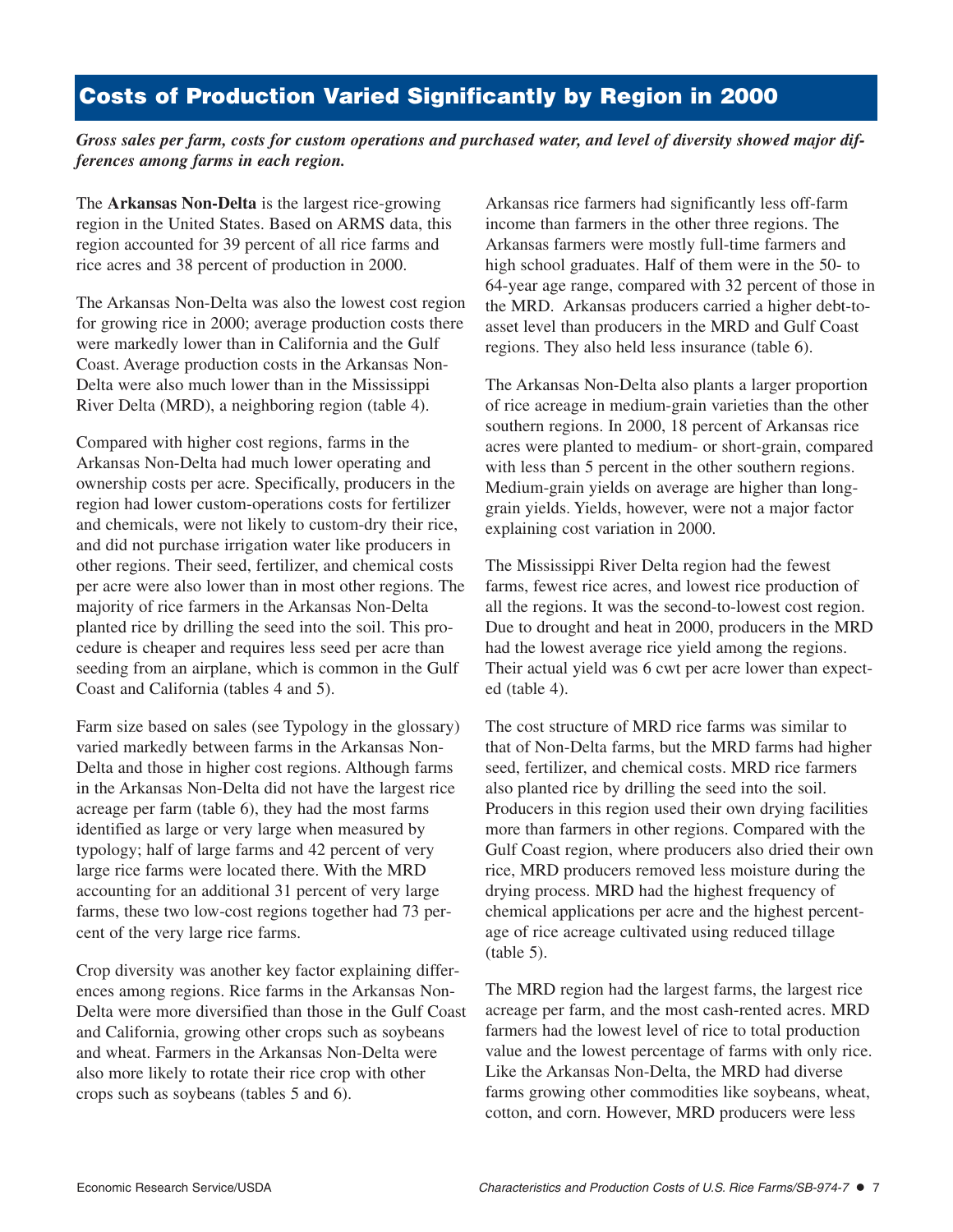likely to rotate rice with other crops than producers in the Non-Delta (tables 5 and 6).

The MRD had different farm and producer characteristics than other regions. It had the highest share of young farmers and partnerships, the highest farm equity, household income, and in 2000, the highest Government payments per farm (table 6).

Only producers in the Gulf Coast region planted a ratoon crop. Since the Gulf Coast region is the southernmost rice-growing region in the United States, it typically has a long enough growing season to harvest two crops (see box and the section on ratoon crop). The ratoon crop increased yields in the Gulf Coast and helped to reduce costs per cwt.

Other factors, however, increased costs in the Gulf Coast region compared with the Arkansas Non-Delta and the MRD. Costs for seed there were high relative to other regions (table 4). Aerial seeding, used in the Gulf Coast to control red rice, often results in infestations of water weevils (Louisiana State University Agricultural Center). Seed treatment to control for the weevils likely raised the costs of the seed. Gulf Coast producers also purchased more of their water than producers in the other southern regions.

Rice farms in the Gulf Coast region also used the most fungicides and were more likely to apply phosphorus and potassium. As in the Arkansas Non-Delta, producers were likely to rotate their rice acreage to control for red rice (a weed commonly found in southern rice fields) (table 5); half of the 2000 rice acreage in the Gulf Coast was planted on land that was fallow in 1999.

When drying their rice, Gulf Coast producers lowered the moisture content more than producers in other regions because of a higher starting level.

Over 50 percent of rice farms in the Gulf Coast region had rice as their only crop, and compared with the other regions, Gulf Coast rice farms overall had the highest percentage of rice to total farm production value. Crop diversification in the Gulf Coast was low compared with other regions. Soybeans and cattle were the most likely choice to add diversity to the commodity mix (tables 5 and 6).

Rice producers in the Gulf Coast region received the highest loan deficiency and transition payments and the second-highest Government payments in 2000, particularly disaster payments for drought that led to salt water intrusion of the water table (table 6). This region had a larger share of sole proprietor/family farms than the Arkansas Non-Delta and the MRD. As in the Arkansas Non-Delta, 96 percent of Gulf Coast producers reported farming as their major occupation. Compared with Arkansas, farms in this region had low debts relative to their assets.

California was the highest cost region in 2000 (table 4). Costs were especially high for chemicals, custom operations, and purchased irrigation water. Costs were the lowest relative to other regions for fuel, lube, and electricity, most likely because all California's irrigation water is surface water requiring no pumps and because custom operations were used for many farm functions. California producers also had the highest yields and the highest gross value of production.

Compared with production practices in the other regions, California made the greatest use of aerial seeding and used the most seed per acre and the most insecticides, purchased the most water, and applied the most inches of water per acre. California rice farmers were also more likely to custom-dry their rice. They used less nitrogen per acre than producers in the Arkansas Non-Delta and the MRD (table 5).

California had the highest percentage of farms producing only rice. California farms also had fewer acres of cropland and were less diversified than farms in other regions. California operators were more likely to work off-farm and were least likely to have farming as their major occupation. Relative to other regions, California farmers had the highest off-farm income and were more likely to have completed college. They received smaller Government payments per farm than farmers in the other regions (table 6).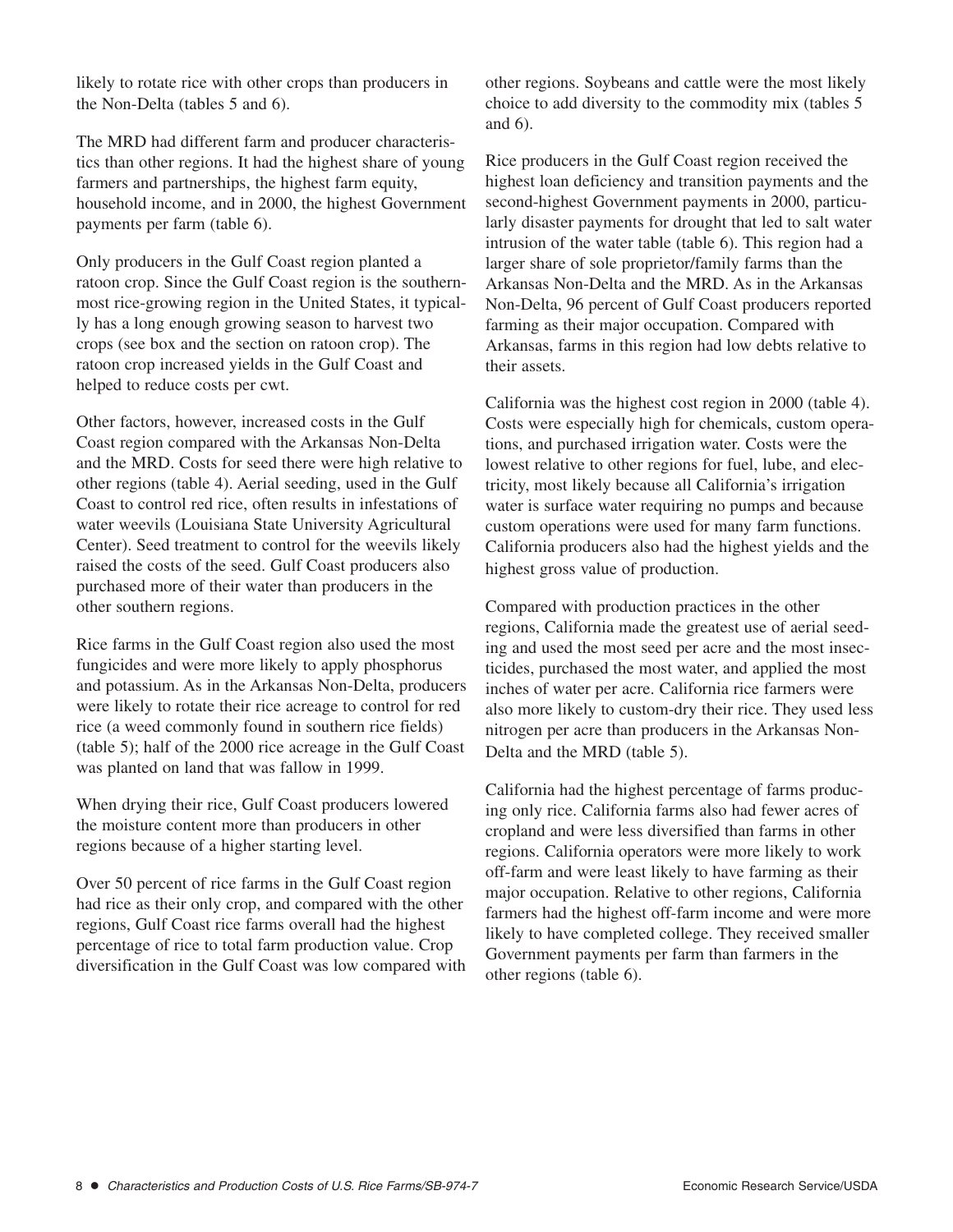| Table 4-Rice production costs and returns per acre from rice farms, by region, 2000 |  |
|-------------------------------------------------------------------------------------|--|
|-------------------------------------------------------------------------------------|--|

| Item                                                          | Ark. Non-Delta<br>(a) |        | Miss, River<br>Delta <sup>1</sup> $(b)$ |        | Gulf Coast <sup>2</sup><br>(c) | California<br>(d) |          | All regions <sup>3</sup> |
|---------------------------------------------------------------|-----------------------|--------|-----------------------------------------|--------|--------------------------------|-------------------|----------|--------------------------|
| Percent of rice farms                                         | 39                    |        | 16                                      |        | 20                             | 24                |          | 100                      |
| Percent of rice acres                                         | 39                    |        | 18                                      |        | #21                            | 19                |          | 100                      |
| Percent of rice production                                    | 38                    |        | 16                                      |        | #21                            | 23                |          | 100                      |
| Cost group ( <i>percent of farms</i> ):                       |                       |        |                                         |        |                                |                   |          |                          |
| Low-cost                                                      | 60                    |        | 14                                      |        | D                              | D                 |          | 100                      |
| Mid-cost                                                      | 37                    |        | 13                                      |        | *22                            | 28                |          | 100                      |
| High-cost                                                     | D                     |        | 15                                      |        | *37                            | D                 |          | 100                      |
| Type of rice grown (percent of rice acres):                   |                       |        |                                         |        |                                |                   |          |                          |
| Long grain                                                    | 82                    |        | 100                                     |        | 96                             | D                 |          | 73                       |
| Medium and short grain                                        | 18                    |        | D                                       |        | #4                             | 100               |          | 27                       |
| Yield in cwt per acre:                                        |                       |        |                                         |        |                                |                   |          |                          |
| Actual                                                        | 66                    | bd     | 61                                      | ad     | *65                            | 81                | ab       | 68                       |
| Expected                                                      | 68                    | d      | 67                                      | d      | *70                            | 84                | ab       | 71                       |
| Ratoon crop produced ( <i>percent of acres</i> ) <sup>4</sup> | $\mathbf 0$           |        | $\mathbf 0$                             |        | #30                            | $\mathbf 0$       |          | #7                       |
|                                                               |                       |        |                                         |        | <b>Dollars</b>                 |                   |          |                          |
| Operating and ownership costs/cwt:                            |                       |        |                                         |        |                                |                   |          |                          |
| Costs/actual yield                                            | 5.21                  | bd     | 6.11                                    | a      | 6.68                           | 6.69 a            |          | 6.00                     |
| Costs/expected yield                                          | 5.01                  | d      | 5.56                                    | d      | 6.20                           | 6.52 ab           |          | 5.71                     |
| Costs and returns per planted acre:                           |                       |        |                                         |        |                                |                   |          |                          |
| Gross value of production                                     | 367.07                | bd     | 332.55                                  | ad     | 357.69                         | 422.32 ab         |          | 368.63                   |
| Operating costs                                               | 248.93                | d      | 274.57                                  | d      | #332.45                        | 447.98            | ab       | 310.10                   |
| Seed                                                          | 18.62                 | bcd    | 22.20                                   | acd    | $27.85$ ab                     | 27.72 ab          |          | 23.31                    |
| Fertilizer and soil conditioners                              | 38.07                 | d      | 47.26                                   |        | #54.02                         | 57.37             | a        | *46.66                   |
| Chemicals                                                     | 36.49                 | bd     | 48.36                                   | ad     | $*47.15$ d                     | 79.50 abc         |          | 49.25                    |
| Custom operations                                             | 40.68                 | d      | 47.71                                   | d      | #66.66                         | 153.72            | ab       | $*68.69$                 |
| Fuel, lube, and electricity                                   | 65.91                 | d      | 56.57                                   | d      | 65.89 $d$                      | 29.05             | abc      | 57.84                    |
| Repairs<br>Purchased irrigation water                         | 20.30<br>0.00         | d<br>d | 19.38<br>0.00                           | d<br>d | 20.68<br>#15.60                | 16.35<br>40.84    | ab<br>ab | 19.16<br>#11.12          |
| Interest on operating capital                                 | 6.11                  | d      | 6.75                                    | d      | $*8.39$                        | 11.64             | ab       | 7.78                     |
| Hired labor                                                   | 22.75                 |        | 26.36                                   |        | #26.21                         | 31.79             |          | #26.78                   |
| Ownership costs                                               | 93.51                 |        | 98.47                                   |        | 99.45                          | 96.49             |          | 95.11                    |
| Capital recovery of machinery and equipment                   | 78.86                 |        | 81.83                                   |        | 86.10                          | 76.85             |          | 79.42                    |
| Taxes and insurance                                           | 14.85                 | d      | 16.63                                   |        | 13.35 $d$                      | 19.64             | ac       | 15.69                    |
| Total operating and ownership costs                           | 342.44                | d      | 373.04                                  | d      | *431.91                        | 544.46            | ab       | 405.21                   |
| Value of production less operating costs                      | 118.13                | bd     | *57.97                                  | ad     | #25.23                         | $*-25.65$         | ab       | #58.54                   |
| Value of production less operating and<br>ownership costs     | *24.62                | bd     | #-40.50                                 | ad     | #-74.22                        | $-122.14$ ab      |          | #-36.57                  |

<sup>1</sup> Mississippi River Delta includes parts of Arkansas, Mississipi, and northeast Louisiana.

<sup>2</sup> Gulf Coast includes southwest Louisiana and Texas.

 $3$  All regions includes observations not located in the four main regions.

<sup>4</sup> Ratoon crop is a second crop grown from the stubble of the first crop.

D=Data insufficient for disclosure.

\* indicates that CV is greater than 25 and less than or equal to 50.

# indicates that CV is greater than 50.

a, b, c, and d indicate that estimates are significantly different from the group indicated in the column heading at the 90 percent or better level using the t-statistic.

Coefficient of Variation (CV) = (standard error/estimate) x 100.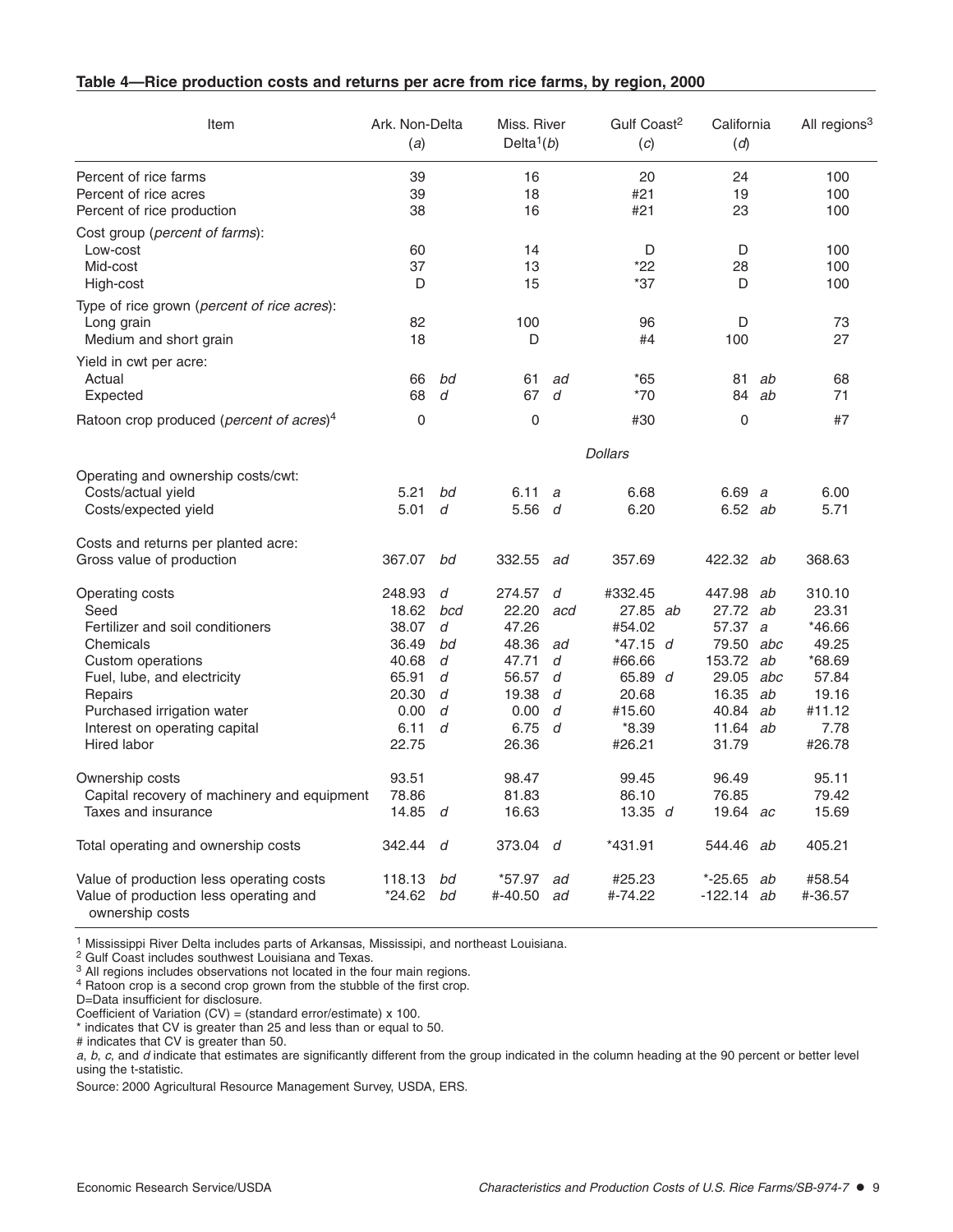| Table 5-Production practices and input use on rice farms, by region, 2000 |  |  |  |  |
|---------------------------------------------------------------------------|--|--|--|--|
|---------------------------------------------------------------------------|--|--|--|--|

| Item                                                                                                                                                                                                                                    | Ark. Non-Delta<br>(a)                             |                                        | Miss. River<br>Delta <sup>1</sup> $(b)$           |                             | Gulf Coast <sup>2</sup><br>(c)               |                 | California<br>(d)                                                |                            | All regions <sup>3</sup>                             |
|-----------------------------------------------------------------------------------------------------------------------------------------------------------------------------------------------------------------------------------------|---------------------------------------------------|----------------------------------------|---------------------------------------------------|-----------------------------|----------------------------------------------|-----------------|------------------------------------------------------------------|----------------------------|------------------------------------------------------|
| Previous crop (percent of farms):<br>Soybeans<br>Rice<br>No crop (fallow)<br>Wheat, fall 1998                                                                                                                                           | 77<br>19<br>D<br>10                               | bcd<br>bd<br>b                         | 48<br>43<br>$*_{4}$<br>#2                         | acd<br>ad<br>С<br>a         | #11<br>$*33$<br>$*50$<br>D                   | ab<br>d<br>b    | 0<br>93<br>D<br>D                                                | ab<br>abc                  | 38<br>43<br>#13<br>$*_{4}$                           |
| Seed quantity (lbs per acre):<br>Method of planting seed (percent of acres):<br>Aerial<br>Drilled (dry)                                                                                                                                 | 115<br>#3<br>85                                   | d<br>d<br>bd                           | 111<br>#4<br>95                                   | d<br>d<br>ad                | *123<br>#69<br>#30                           |                 | 167<br>95<br>#5                                                  | ab<br>ab<br>ab             | 125<br>35<br>60                                      |
| Tillage systems (percent of acres):<br>Conventional<br>Reduced<br>Conservation                                                                                                                                                          | 95<br>*3<br>$*5$                                  | cd<br>$\boldsymbol{b}$<br>d            | 91<br>$*29$<br>#9                                 | cd<br>ad<br>d               | 99<br>#8<br>D                                | ab              | 100<br>D<br>0                                                    | ab<br>ab                   | 94<br>#8<br>#6                                       |
| Fertilizer use (percent of farms reporting use):<br>Nitrogen<br>Phosphorous<br>Potassium<br>Fertilizer quantity (Ibs/acre):<br>Nitrogen<br>Phosphorous<br>Potassium                                                                     | 99<br>48<br>45<br>148<br>23<br>29                 | bcd<br>bc<br>d<br>d<br>bd              | 98<br>18<br>$*16$<br>167<br>#19<br>*9             | acd<br>acd<br>d<br>d<br>ac  | 99<br>92<br>88<br>#156<br>$*45$<br>$*48$     | abd<br>abd<br>b | 98<br>77<br>39<br>95<br>44<br>16                                 | abc<br>bc<br>ab<br>ab<br>a | 99<br>61<br>49<br>$*141$<br>30<br>26                 |
| Chemical use (percent of acres treated):<br>Herbicides<br>Insecticides<br>Fungicides<br>Chemical use (number of acre-treatments):<br><b>Herbicides</b><br>Insecticides<br>Fungicides<br>Custom chemical application (percent of farms): | 99<br>*3<br>*5<br>2.7<br>#0.0<br>#0.1<br>59       | d<br>bd<br>bcd<br>b<br>bd<br>bcd<br>cd | 99<br>31<br>28<br>3.3a<br>0.5 a<br>$*0.4 a$<br>68 | d<br>$\boldsymbol{a}$<br>ac | 94<br>#38<br>47<br>#2.7<br>#0.8<br>0.5<br>84 | abd<br>a<br>a   | 92<br>43<br>$*27$<br>2.5 <sub>b</sub><br>0.4 a<br>$*0.3 a$<br>78 | ab<br>a<br>ac<br>a         | 97<br>#23<br>$*22$<br>$*2.7$<br>#0.4<br>$*0.3$<br>71 |
| Custom-operations cost (dollars per acre):<br>Drying<br>Fertilizer<br>Chemical<br>Harvest                                                                                                                                               | 15<br>12<br>6<br>*1                               | d<br>bcd<br>d                          | 14<br>13<br>10<br>*2                              | d<br>ad<br>d                | #27<br>#13<br>10<br>#2                       | ad<br>d         | 33<br>14<br>19<br>22                                             | ab<br>abc<br>abc           | #20<br>$*13$<br>10<br>$*5$                           |
| Fuel usage:<br>Gasoline (gal/acre)<br>Diesel (gal/acre)<br>LP gas (gal/acre)<br>Natural gas (cubic foot/acre)<br>Electricity (kilowatt hour/acre)                                                                                       | #4.6<br>40.6 d<br>$*2.0 d$<br>$*207.0 b$<br>172.3 |                                        | $*2.6$<br>35.8 d<br>2.7 d<br>#36.0 a<br>*152.0    |                             | #1.9 a<br>43.0 d<br>#3.9<br>#984.0<br>#49.3  |                 | 1.7<br>D<br>D<br>$*135.4$                                        | $9.9$ abc                  | $*3.0$<br>33.8<br>$*2.1$<br>#543.0<br>$*131.8$       |
| Inches of irrigation water per acre<br>Percentage of water purchased                                                                                                                                                                    | 43<br>0                                           | d<br>d                                 | 39<br>0                                           | d<br>d                      | $*31d$<br>#24                                |                 | 56<br>89                                                         | abc<br>ab                  | 43<br>#26                                            |
| Drying rice (percent of production):<br>Custom dried<br>Dried other than custom<br>Dried by coop or buyer<br>Percentage moisture removed drying rice                                                                                    | 42<br>32<br>26<br>5.2 $c$                         | d<br>b<br>bd                           | 42<br>54<br>#4<br>4.7 $c$                         | d<br>ad<br>ad               | #49<br>#40<br>#10<br>7.9 ab                  |                 | 84<br>#16<br>0<br>D                                              | ab<br>b<br>ab              | $*52$<br>$*33$<br>$*14$<br>5.9                       |
| Paid labor hours per acre<br>Unpaid labor hours per acre                                                                                                                                                                                | 1.8<br>2.5 <sub>b</sub>                           |                                        | 2.3                                               | $0.8$ ad                    | #1.5<br>#3.1                                 |                 | 2.0<br>2.7 <sub>b</sub>                                          |                            | 1.9<br>2.3                                           |

<sup>1</sup> Mississippi River Delta includes parts of Arkansas, Mississippi, and northeast Louisiana. <sup>2</sup> Gulf Coast includes southwest Louisiana and Texas.<sup>3</sup> All regions includes observations not located in the four main regions. D=Data insufficient for disclosure. Coefficient of Variation (CV) = (standard error/estimate) x 100. \* indicates that CV is greater than 25 and less than or equal to 50. # indicates that CV is greater than 50. <sup>a</sup>, b, c, and d indicate that estimates are significantly different from the group indicated in the column heading at the 90 percent or better level using the t-statistic.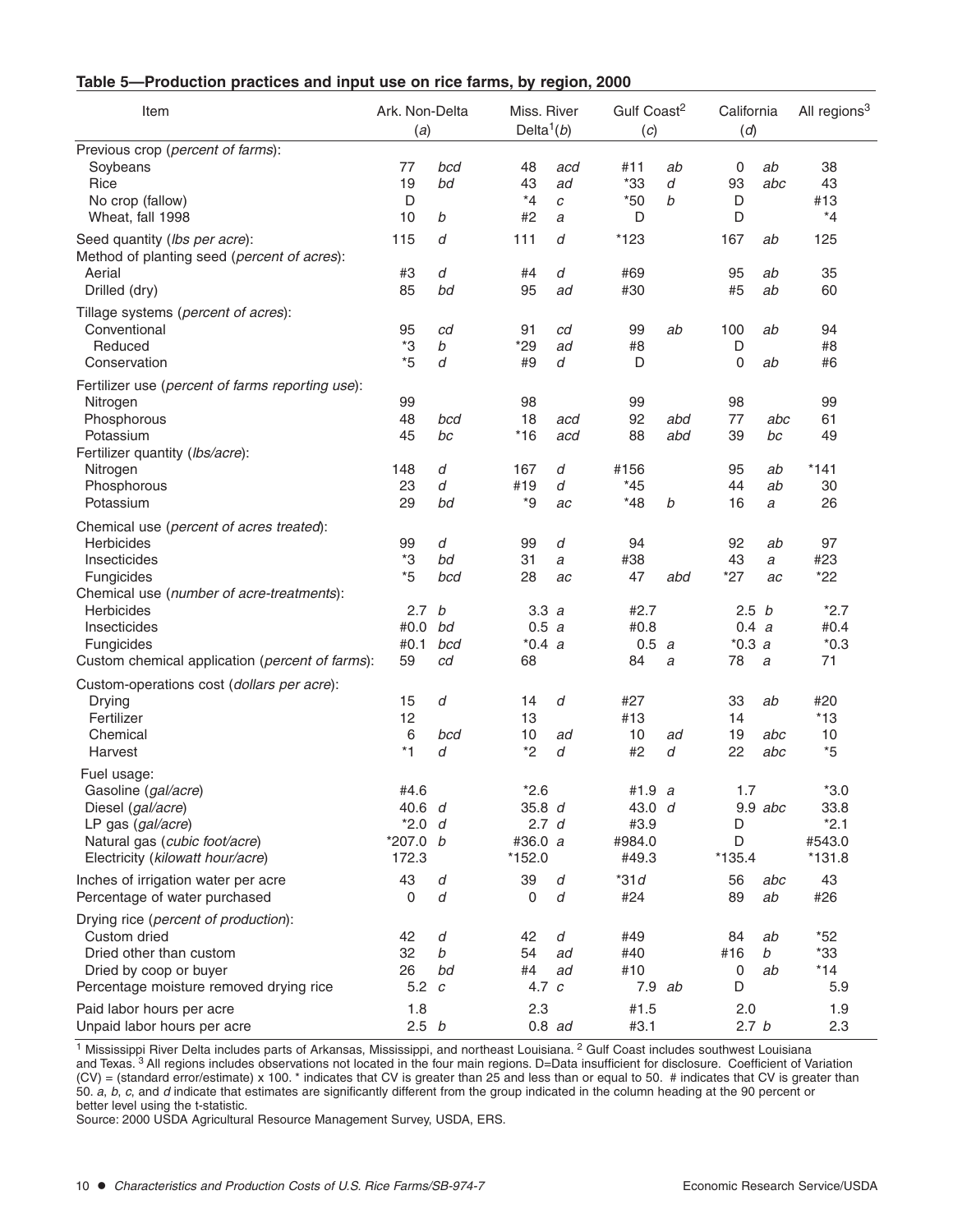## **Table 6—Characteristics of rice farms and rice producers, by region, 2000**

| Item                                                                  | Ark. Non-Delta<br>(a) |                  | Miss. River<br>Delta <sup>1</sup> $(b)$ |                  | Gulf Coast <sup>2</sup><br>(c) |     | California<br>(d) |     | All regions <sup>3</sup> |
|-----------------------------------------------------------------------|-----------------------|------------------|-----------------------------------------|------------------|--------------------------------|-----|-------------------|-----|--------------------------|
| Production value:                                                     |                       |                  |                                         |                  |                                |     |                   |     |                          |
| All commodities (dollars per farm)                                    | 295,118               | bcd              | 506,269                                 | acd              | 186,182                        | ab  | 206,739           | ab  | 292,073                  |
| Rice (dollars per farm)                                               | 146,390               |                  | 170,757                                 |                  | 142,357                        |     | 138,360           |     | 148,445                  |
| Percentage of rice to total production value                          | 50                    | bcd              | 34                                      | acd              | 76                             | ab  | 67                | ab  | 51                       |
| Typology (percent of farms):                                          |                       |                  |                                         |                  |                                |     |                   |     |                          |
| Very large                                                            | 42                    |                  | 31                                      |                  | D                              |     | D                 |     | 100                      |
| Large                                                                 | 50                    |                  | 12                                      |                  | 20                             |     | D                 |     | 100                      |
| Small, high sales                                                     | 36                    |                  | D                                       |                  | 26                             |     | D                 |     | 100                      |
| Size:                                                                 |                       |                  |                                         |                  |                                |     |                   |     |                          |
| Total operated acres per farm                                         | 1,266                 | bd               | 2,463                                   | acd              | 1,135                          | bd  | 500               | abc | 1,299                    |
| Acres of cropland per farms                                           | 1,207                 | bcd              | 2,243                                   | acd              | 971                            | abd | 436               | abc | 1,168                    |
| Harvested rice acreage per farm                                       | 367                   | b                | 478                                     | ad               | 404                            |     | 303               | b   | 380                      |
| Diversification:                                                      |                       |                  |                                         |                  |                                |     |                   |     |                          |
| Percentage of farms with rice only                                    | D                     |                  | $*7$                                    | cd               | 52                             | bd  | 72                | bc  | 29                       |
| Average number of commodities per farm<br>Percent of rice farms with: |                       | $2.9$ $cd$       |                                         | $2.9 \text{ }cd$ | 1.7                            | abd | 1.4               | abc | 2.3                      |
| Soybeans                                                              | 100                   | bcd              | 80                                      | acd              | 26                             | abd | 0                 | abc | 57                       |
| Wheat                                                                 | 56                    | bcd              | 36                                      | acd              | *3                             | ab  | #3                | ab  | 29                       |
| Cotton                                                                | $*6$                  | bd               | 35                                      | acd              | *3                             | bd  | 0                 | abc | 8                        |
| Cattle                                                                | #3                    | C                | D                                       |                  | 28                             | ad  | #8                | C   | 10                       |
| Fruit, vegetables, nursery                                            | D                     |                  | D                                       |                  | D                              |     | *21               |     | 6                        |
| Corn                                                                  | $*10$                 |                  | $*13$                                   | cd               | $*5$                           | b   | #5                | b   | 8                        |
| Land tenure:                                                          |                       |                  |                                         |                  |                                |     |                   |     |                          |
| Acres owned per farm                                                  | 297                   | bcd              | *869                                    | acd              | 184                            | abd | 105               | abc | 355                      |
| Acres cash-rented per farm                                            | 260                   | b                | 936                                     | acd              | *352                           | b   | *276              | b   | 432                      |
| Acres share-rented per farm                                           | 711                   | d                | 746                                     | d                | 633                            | d   | $*136$            | abc | 554                      |
| Farm organization (percent of farms):                                 |                       |                  |                                         |                  |                                |     |                   |     |                          |
| Sole/family proprietor                                                | 66                    | C                | 56                                      | C                | 81                             | ab  | 67                |     | 67                       |
| Partnership                                                           | 25                    | b                | 37                                      | ac               | *15                            | b   | 27                |     | 26                       |
| Family corporation                                                    | *9                    | C                | $*7$                                    |                  | #3                             | a   | #6                |     | 7                        |
| Percentage acreage insured                                            | 62                    | bd               | 92                                      | ad               | 89                             |     | 77                | ab  | 77                       |
| Percentage with operator working off-farm                             | $*5$                  | cd               | $*10$                                   | d                | 14                             | ad  | 39                | abc | 16                       |
| Percentage with spouse working off-farm                               | 34                    |                  | 27                                      | $\boldsymbol{c}$ | 45                             | b   | 43                |     | 37                       |
| Operator occupation (percentage): <sup>4</sup>                        |                       |                  |                                         |                  |                                |     |                   |     |                          |
| Farming                                                               | 96                    | d                | 87                                      |                  | 96                             | d   | 72                | ac  | 88                       |
| Non-farm                                                              | #4                    | d                | #5                                      | d                | #3                             | d   | 25                | abc | 9                        |
| Operator age (percentage):                                            |                       |                  |                                         |                  |                                |     |                   |     |                          |
| Less than 50 years                                                    | 43                    | b                | 59                                      | a                | 51                             |     | 50                |     | 48                       |
| 50 to 64 years                                                        | 52                    | b                | 32                                      | a                | 41                             |     | 39                |     | 43                       |
| 65 years or more                                                      | $*5$                  |                  | $*9$                                    |                  | *8                             |     | $*12$             |     | 9                        |
| Operator education (percentage):                                      |                       |                  |                                         |                  |                                |     |                   |     |                          |
| High school or less                                                   | 41                    | d                | 39                                      | d                | 39                             | d   | $*15$             | abc | 34                       |
| Some college                                                          | 26                    |                  | 36                                      | $\boldsymbol{c}$ | 23                             | bd  | 38                | С   | 30                       |
| Completed college                                                     | 20                    | $\boldsymbol{d}$ | 23                                      | d                | 32                             |     | 43                | ab  | 29                       |

See notes at end of table. Continued—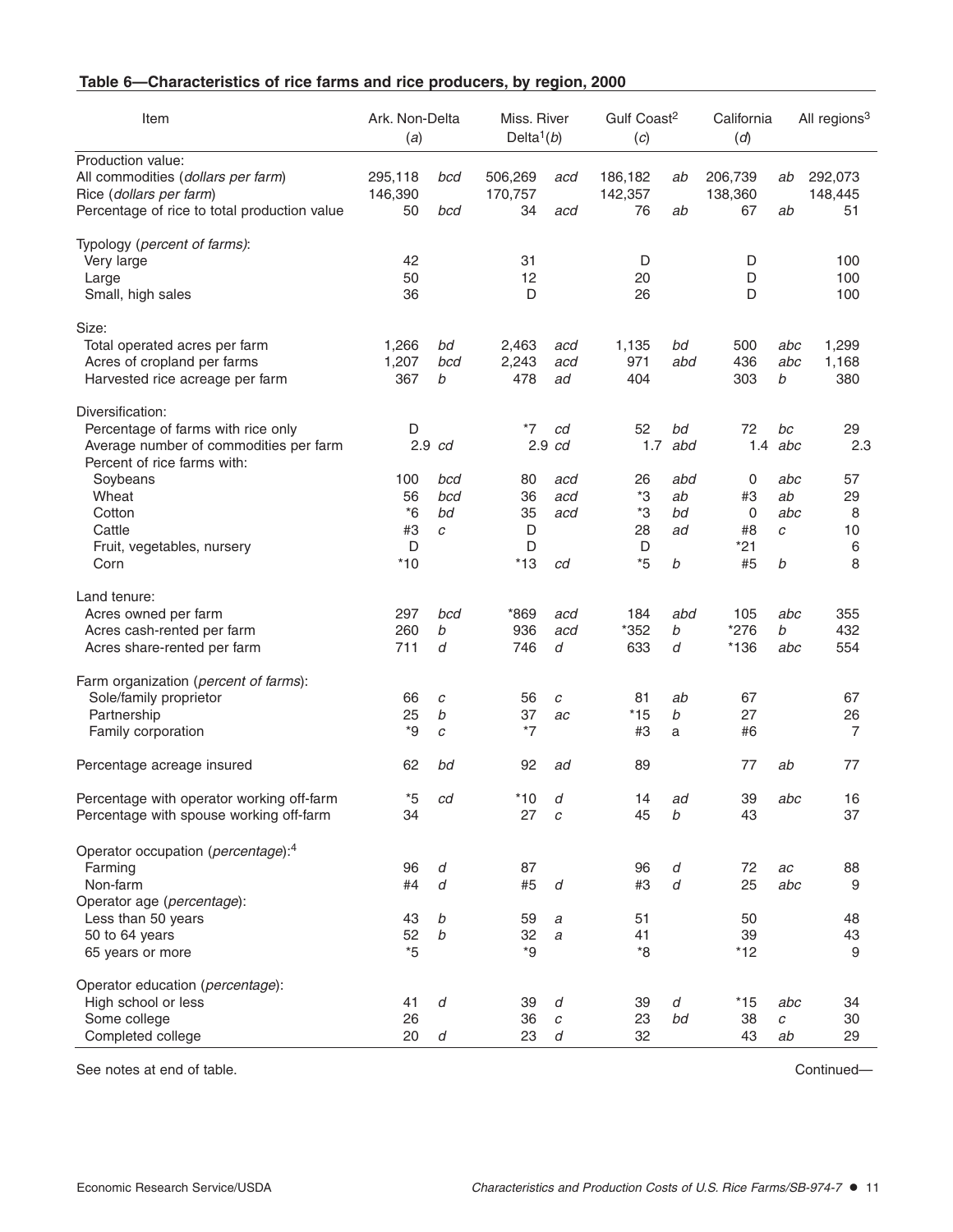| Table 6-Characteristics of rice farms and rice producers, by region, 2000-Continued |  |  |
|-------------------------------------------------------------------------------------|--|--|
|-------------------------------------------------------------------------------------|--|--|

| Item                                             | Ark. Non-Delta<br>(a) |     | Miss, River<br>Delta <sup>1</sup> $(b)$ |               | Gulf Coast <sup>2</sup><br>(c) |     | California<br>(d) |     | All regions <sup>3</sup> |  |
|--------------------------------------------------|-----------------------|-----|-----------------------------------------|---------------|--------------------------------|-----|-------------------|-----|--------------------------|--|
| Financial characteristics per farm:              |                       |     |                                         |               |                                |     |                   |     |                          |  |
| Farm equity (dollars)                            | 677,916 b             |     | 1,549,573                               | acd           | 611,476 <i>b</i>               |     | 739,287 b         |     | 847,612                  |  |
| Assets (dollars)                                 | 788,110 b             |     | 1,702,769                               | acd           | 682,745 b                      |     | 841,974 b         |     | 955,468                  |  |
| Debt (dollars)                                   | 110,194               |     | 153,196 $c$                             |               | 71,269 b                       |     | *102,688          |     | 107,856                  |  |
| Debt-to-asset ratio (percent)                    | 14 b                  |     | 9                                       | a             | $*10$                          |     | 12                |     | 11                       |  |
| Financial characteristics<br>per farm household: |                       |     |                                         |               |                                |     |                   |     |                          |  |
| Total household income (dollars)                 | $*63.060$             | bd  | 117,858 $a$                             |               | 91,478                         |     | 129,146 a         |     | 93,212                   |  |
| Farm income (dollars)                            | $*46.009$             |     | 77,537                                  |               | 63,974                         |     | *80,347           |     | 62,871                   |  |
| Off-farm income (dollars)                        | 17,051                | bcd | $*40,321$ a                             |               | 27,504 ad                      |     | 48,799            | ac  | 30,341                   |  |
|                                                  |                       |     |                                         |               |                                |     |                   |     |                          |  |
| Government payments per farm (dollars)           | 92.827                | b   | 156,571                                 | ad            | 126.492                        |     | 92.637            | b   | 110,949                  |  |
| Loan Deficiency (LDP)                            | 41,963                | b   | 65,25                                   | acd           | 49,322 $b$                     |     | 41,764            | b   | 47,221                   |  |
| <b>Transition AMTA/FAIR</b>                      | 39,318                | b   | 62,027                                  | ad            | 47,339                         |     | 35,761            | b   | 44,071                   |  |
| Agricultural disaster                            | $*6.432$              | bc  | 13.280                                  | acd           | 26.646                         | abd | 6.769             | bc  | 12,359                   |  |
| Other Federal and State programs                 | $*4.550$              |     | $*7,529$                                |               | $*2,951$                       |     | #8,343            |     | 5,698                    |  |
| <b>Conservation Reserve Program</b>              | *322                  | d   | D                                       |               | D                              |     | 0                 | a   | D                        |  |
| <b>Environmental Quality Incentive Program</b>   | #141                  | b   | $*1,246$                                | ad            | D                              |     | 0                 | b   | $*260$                   |  |
| Percent of operators receiving govt. payments    | 99                    |     | 98                                      |               | 100                            |     | 99                |     | 99                       |  |
| Loan Deficiency (LDP)                            | 91                    | cd  | 85                                      | cd            | 97                             | abd | 68                | abc | 86                       |  |
| <b>Transition AMTA/FAIR</b>                      | 72                    | cd  | 71                                      | $\mathcal{C}$ | 86                             | abd | 54                | ac  | 70                       |  |
| Agricultural disaster                            | 26                    | bc  | 41                                      | acd           | 61                             | abd | $*25$             | bc  | 35                       |  |
| Other Federal and State programs                 | 23                    | cd  | 20                                      |               | 16                             | a   | $*10$             | a   | 18                       |  |
| <b>Conservation Reserve Program</b>              | $*10$                 | d   | #10                                     | d             | D                              |     | 0                 | ab  | $*6$                     |  |
| <b>Environmental Quality Incentive Program</b>   | $*_{4}$               | d   | $*11$                                   | cd            | #2                             | bd  | $\Omega$          | abc | 4                        |  |

<sup>1</sup> Mississippi River Delta includes parts of Arkansas, Mississippi, and northeast Louisiana.

<sup>2</sup> Gulf Coast includes southwest Louisiana and Texas.

<sup>3</sup> All regions includes observations not located in the four main regions.

<sup>4</sup> May not add to 100, since percentages for hired managers are not shown.

D = Data insufficient for disclosure.

Coefficient of Variation  $(CV) = (standard error/estimate) \times 100$ .

\* indicates that CV is greater than 25 and less than or equal to 50.

# indicates that CV is greater than 50.

a, b, c, and d indicate that estimates are significantly different from the group indicated in the column heading at the 90 percent or better level using the t-statistic.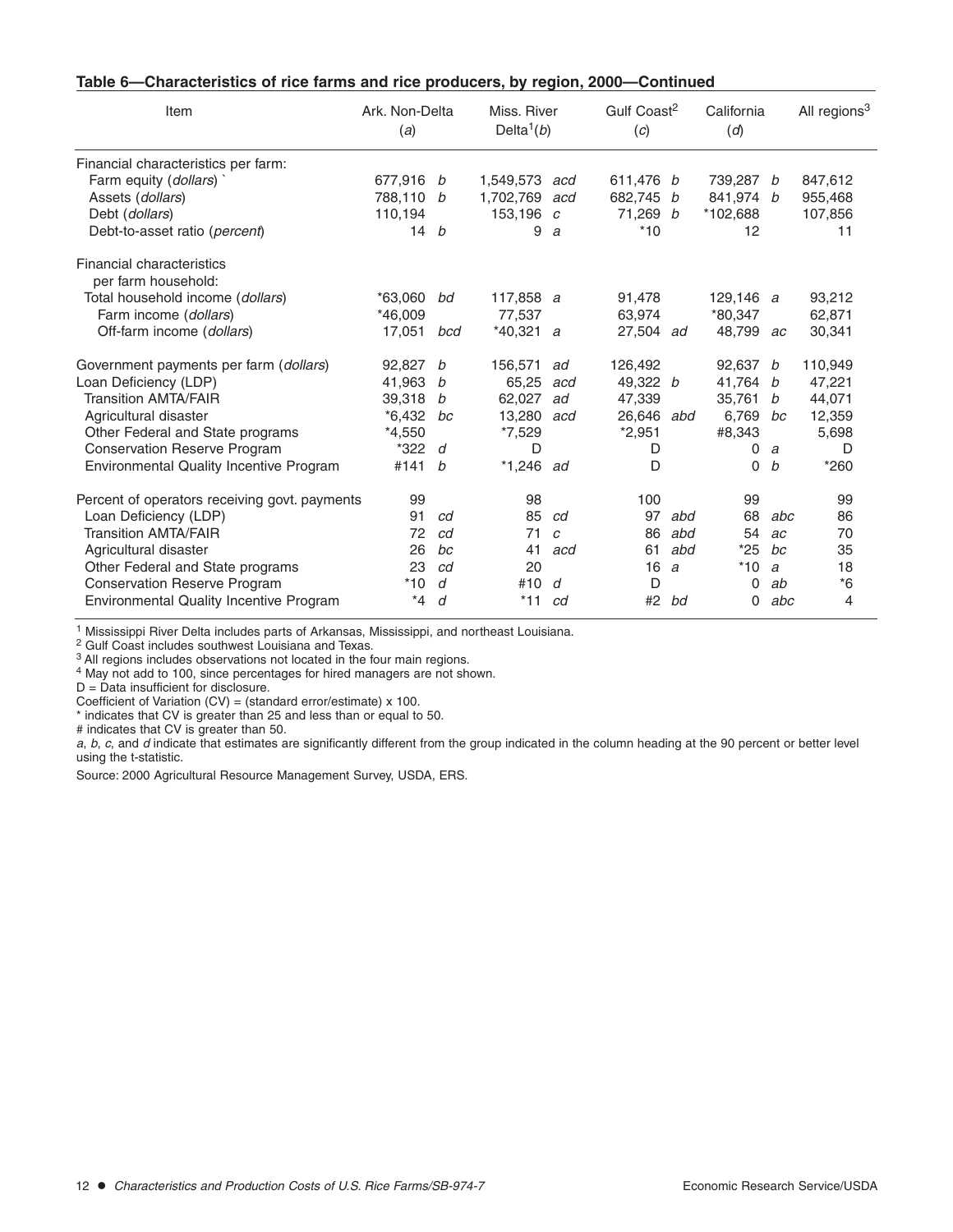# **Rice Production Practices and Operator Characteristics Differed by Farm Typology**

*Differences in production practices and costs among the farm typology classes were driven by the geographical mix of farms constituting each farm typology class.* 

The ERS farm typology classifies farms using the annual value of agricultural sales, farmers' occupation, and farm asset values (see glossary). Data for limitedresource, retirement, and residential/lifestyle farms, farms operated by hired managers, and farms organized as cooperatives or nonfamily corporations are not shown in the farm typology tables in this section due to insufficient sample size for these farms in the 2000 ARMS. However, percentages across the farm typology classes include data for all farms. Rice farms excluded from the typology tables constitute 18 percent of all U.S. rice farms and account for 12 percent of the planted rice acreage. Most rice production was concentrated on large and very large farms, with large farming operations accounting for just over a fourth of all U.S. rice acreage and production, while very large operations accounted for half. Large and very large rice farms made up 64 percent of all U.S. rice farms in 2000 (fig. 5).

For rice farms, both the acreage devoted to rice production and the total operated acreage increased as farm size increased. Producers on very large rice farms planted an average of 774 acres of rice out of a total of 2,517 acres operated (31 percent of acres planted to rice) in



Figure 5 **Distribution of rice farms by region and farm typology, 2000**

Source: 2000 Agricultural Resource Management Survey, USDA, ERS.

contrast to producers on low-sales farms, who planted an average of 112 acres of rice out of a total of 256 acres operated (44 percent). As farm size increased, cash-rent and share-rent acreage accounted for a larger proportion of total operated acreage. Low-sales farms cash- or share-rented 61 percent of their total operated acreage, while very large rice farms rented 87 percent. While the percentage of rented to operated acres varied significantly by farm size, the percentage of rice acreage that was cash- or share-rented did not vary significantly among farm typology classes.

Low-sales farms producing rice were primarily located in the Arkansas Non-Delta, Gulf Coast, and California rice-producing regions. These farms accounted for 12 percent of U.S. rice farms, but for just 4 percent of rice acreage (table 7). Low-sales farms had the highest overall cost for the rice enterprise and, at an average of \$452, the highest operating and ownership costs per acre—significantly more than the \$383 per acre for very large farms. Costs per cwt averaged \$6.91 in 2000 for low-sales farms compared with \$6.00 per cwt for all rice farms. Actual yields were lower than expected among all typology classes in 2000, with low-sales farms having the largest gap between their expected and actual rice yields. However, even if low-sales farms had achieved their expected yields, they still would have had the highest costs per cwt; their operating costs per acre for seeding, fertilizer, purchased irrigation water, and hired labor were highest on average. Some of these higher costs per acre were the result of production practices on low-sales farms.

Differences in rice production practices are often driven by differences in soil types and climate among regions. Low-sales farms aerial-seeded 75 percent of their rice acreage, the highest percent among the typology classes (table 8). In southwest Louisiana, aircraft seeding is done to control for the weed red rice (Louisiana State University Agricultural Center). In California, where red rice does not exist, aerial seeding helps to ensure that it does not become established. Aerial water-seeding of rice in California is done mainly to control weeds, especially Terrestrial Barnyard grass, by suppressing weed growth with a continuous flood (University of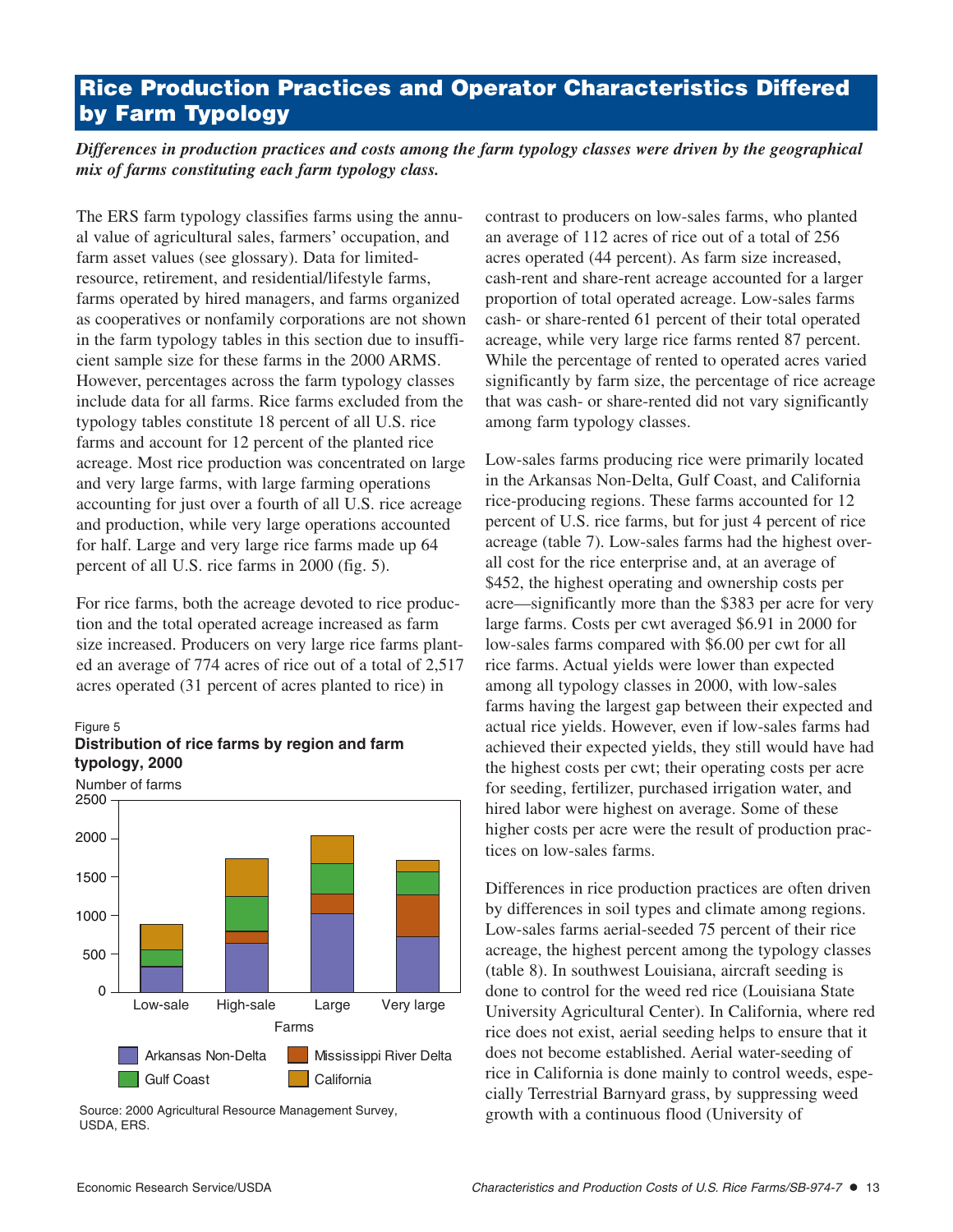California Division of Agriculture and Natural Resources). Aerial seeding also saves time, lessens soil compaction, and allows producers to plant rice in fields too wet for dry planting methods. Aerial seeding usually involves custom work, which drives up the cost of custom operations for low-sales farms. Since it is used primarily for weed control, there is less need for herbicide applications on aerial-seeded acreage. Low-sales farms had the least rice acreage treated with herbicides, 86 percent, compared with the U.S. average of 97 percent. Hence, aerial seeding may have contributed to lower average chemical costs per acre on low-sales farms.

Large and very large farm operations were more likely to use conservation tillage practices on their rice acreage than the small farms. Conservation tillage practices lower machinery, fuel, and labor costs per acre, since they reduce the number of field operations.

Low-sales farms purchased a higher percentage of water used in rice production than very large farms. The lowsales farms were less likely to get irrigation water from wells for rice operations; their operators purchased 38 percent of the 49 inches of irrigation water used on the rice fields, in comparison with the operators of very large rice farms, who purchased 17 percent of their 43 inches of water. The location of low-sales and very large farms played an important role in determining whether operators bought irrigation water. California rice farm operators purchased 89 percent of the irrigation water they used for rice production, with most of the purchased water coming from irrigation districts. Texas rice farm operators purchased 57 percent of their irrigation water. Low-sales farms used well water to irrigate 58 percent of their rice acreage, compared with 79 percent for very large farm operations. The use of well water by farm size depends on the location of farms within the farm size classification. Since California rice farms made up a large percentage of low-sales farms and California farms purchased most of their water, lowsales farms depended less on well water than very large farms.

Slightly under half of the rice acreage on low-sales farms was used to grow long-grain rice, with the remaining acreage used for medium- and short-grain. In contrast, very large rice farms planted 84 percent of their rice acreage with long-grain rice. Long-grain rice is usually grown in the South, since its varieties are developed for the higher temperatures. Southern rice

producers also raise some medium- and short-grain rice, but this differs significantly from the strains in California. However, research is underway to develop medium- and short-grain varieties used in California for Southern production.

Low-sales farms were the least diversified farm operations among the typology classes. Conditions in California, southwest Louisiana, and the Gulf Coast in Texas typically do not allow other crops to be grown profitably in these locations. The soil in California's rice-growing region consists of fine-textured clay with poor water drainage, which prevents the growth of most other crops. That is why low-sales farms, a large percentage of which are in California, are the least likely to rotate crops on their rice acreage. The average number of agricultural commodities grown on low-sales farms was just 1.6, with 44 percent of these farms raising only rice. Soybeans were the second most popular crop, grown on 40 percent of the low-sales rice farms. Lowsales farms were highly dependent upon rice, which constituted 76 percent of their total production value during 2000. In contrast, rice accounted for 45 percent of the production value on very large rice farms, with just 14 percent of these farms producing only rice. Very large rice farms averaged 2.8 commodities per farm, with 79 percent of them also producing soybeans and 46 percent producing wheat.

In addition to variations in location, production costs, production practices, and diversification, there are significant variations in operator characteristics, farm organization, and financial position among farms in the different typology classes. Both the operator's age and educational level tended to be related to farm size, with age correlated negatively and education positively. Among low-sales farms, 70 percent of operators were at least 50 years old, in comparison with 46 percent for very large farms (table 9). About 30 percent of the operators with low-sales farms did not have a high school education, compared with less than 5 percent of operators with very large rice farms.

Farm organization also varies by farm size, with small farms more likely to be organized as sole or family proprietorships. Fifty-nine percent of very large farms had a partnership arrangement, the highest percent among the groups. Nearly 25 percent of large farms were organized as partnerships.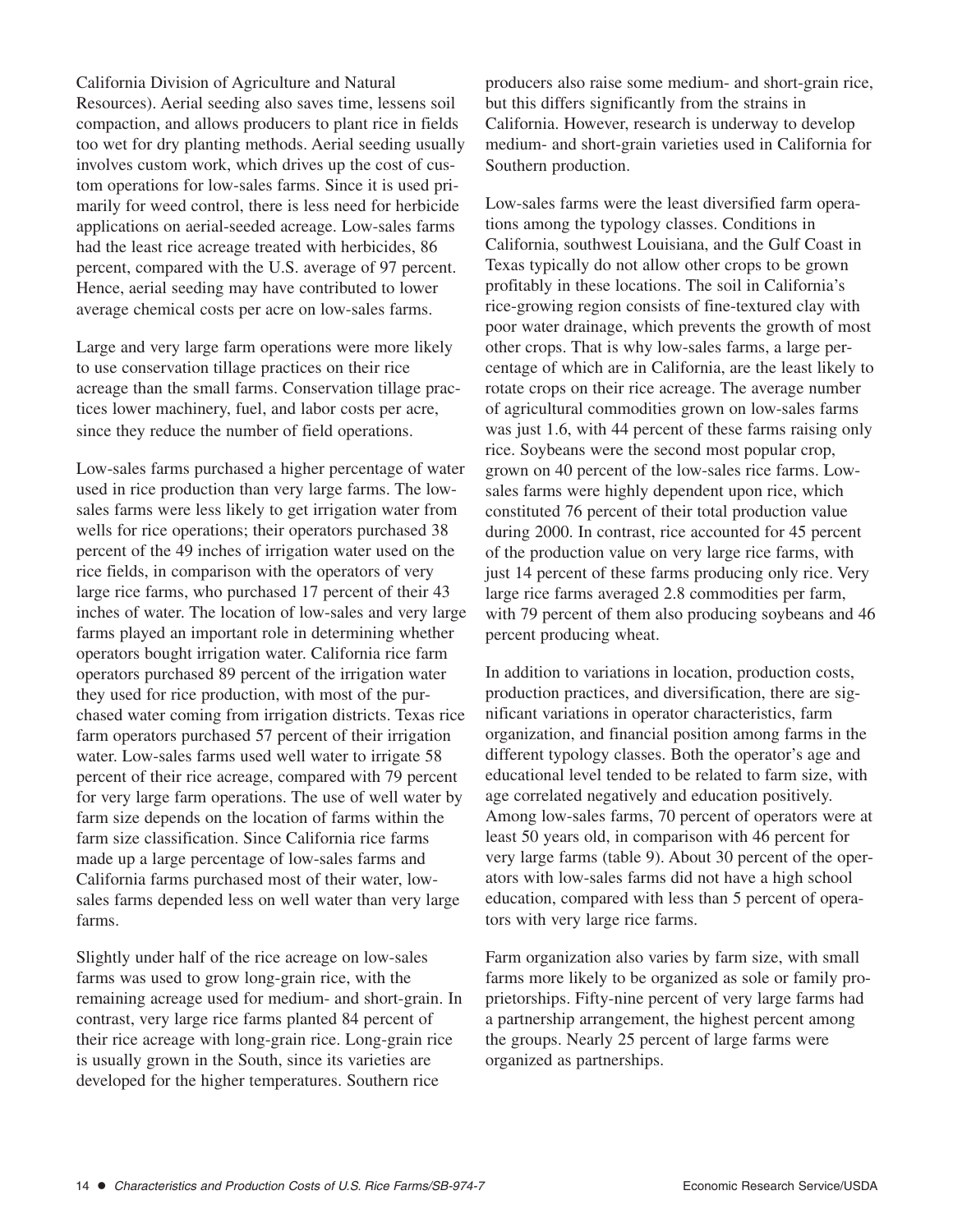Average farm asset, debt, and equity values increased as farm size increased, with low-sales farms having the lowest debt-to-asset ratio (5 percent). In 2000, farm income for the principal operator averaged \$4,776 for low-sales rice farms compared with \$161,812 for operators of very large rice farms. Off-farm income averaged \$38,000 for low-sales farms and between \$25,000 and

\$27,000 per farm for high-sales, large, and very large farms. Household income per farm family for low- and high-sales farms, at \$43,400 and \$37,300 respectively, was significantly lower than the average household income for large farms (\$89,000) and very large farms (\$187,700).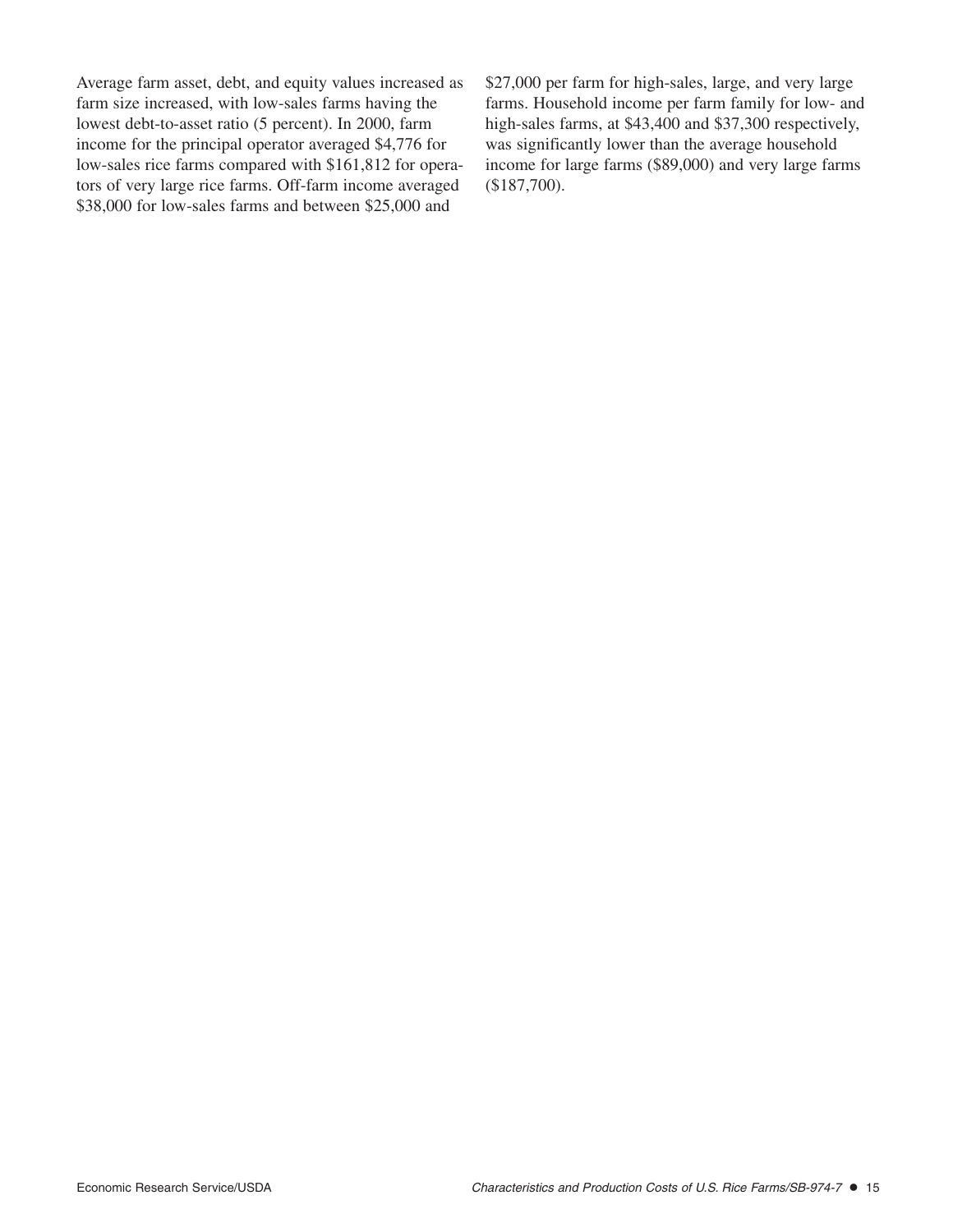| Table 7-Rice production costs and returns on rice farms, by farm typology, 2000 |  |
|---------------------------------------------------------------------------------|--|
|---------------------------------------------------------------------------------|--|

| Item                                                      | Small family farms                |   | Larger family farms |                |                |   |           |     |
|-----------------------------------------------------------|-----------------------------------|---|---------------------|----------------|----------------|---|-----------|-----|
|                                                           | Low sales $(a)$<br>High sales (b) |   | Large $(c)$         |                | Very large (d) |   |           |     |
| Percent of rice farms                                     | 13.7                              |   | 27.4                |                | 31.7           |   | 27.1      |     |
| Percent of rice acres                                     | 3.7                               |   | 16.3                |                | 29.4           |   | 50.6      |     |
| Percent of rice production                                | 3.3                               |   | 15.0                |                | 26.7           |   | 47.4      |     |
| Type of rice grown (percent of rice acres):               |                                   |   |                     |                |                |   |           |     |
| Long grain                                                | $*50$                             | d | 65                  | d              | 72             | d | 85        | abc |
| Medium and short grain                                    | *50                               | d | 35                  | d              | 28             | d | $*15$     | abc |
| Yield in cwt per acre:                                    |                                   |   |                     |                |                |   |           |     |
| Actual                                                    | 65                                | d | 68                  |                | 66             |   | 69        | a   |
| Expected                                                  | 72                                |   | 71                  |                | 71             |   | 71        |     |
| Ratoon crop produced (percent of rice farms) <sup>1</sup> | #6                                |   | *5                  |                | $*6$           |   | #8        |     |
|                                                           |                                   |   |                     | <b>Dollars</b> |                |   |           |     |
| Operating and ownership costs/cwt:                        |                                   |   |                     |                |                |   |           |     |
| Costs/actual yield                                        | 6.91 $d$                          |   | 6.37 d              |                | 6.20           |   | 5.56 ab   |     |
| Costs/expected yield                                      | 6.24 d                            |   | 6.12 d              |                | 5.83           |   | 5.37 ab   |     |
| Costs and returns per planted acre:                       |                                   |   |                     |                |                |   |           |     |
| Gross value of production                                 | 352.84 d                          |   | 369.59              |                | 362.98         |   | 377.57 a  |     |
| Operating costs                                           | 331.34                            |   | 327.96              |                | 309.17         |   | 285.67    |     |
| Seed                                                      | 25.68                             |   | 25.31 d             |                | 23.26          |   | 22.53 b   |     |
| Fertilizer and soil conditioners                          | 57.76                             |   | 47.11               |                | 49.03          |   | 43.01     |     |
| Chemicals                                                 | 37.19 b                           |   | 55.72 ac            |                | 42.78 b        |   | 48.52     |     |
| Custom operations                                         | 82.33                             |   | 75.81               |                | 63.92          |   | 56.95     |     |
| Fuel, lube, and electricity                               | 56.84                             |   | 61.27               |                | 56.85          |   | 52.82     |     |
| Repairs                                                   | 23.99                             |   | 20.22               |                | 20.61          |   | 20.02     |     |
| Purchased irrigation water                                | $*18.14$                          |   | $*8.07$             |                | $*12.37$       |   | #7.67     |     |
| Interest on operating capital                             | 8.45                              |   | 8.28 d              |                | 7.54d          |   | 7.00 bc   |     |
| Hired labor                                               | #12.55                            |   | $*8.15$             |                | 8.66 d         |   | 3.50c     |     |
| Ownership costs                                           | 120.24                            |   | 103.66              |                | 101.85         |   | 97.57     |     |
| Capital recovery of machinery & equipment                 | 101.12                            |   | 84.88               |                | 84.23          |   | 83.00     |     |
| Taxes and insurance                                       | $*19.12$                          |   | 18.78 $d$           |                | 17.62          |   | 14.57 $b$ |     |
| Total operating and ownership costs                       | 451.58 d                          |   | 431.62              |                | 411.02         |   | 383.24 a  |     |
| Value of production less operating costs                  | #21.50                            |   | #41.63 d            |                | $*53.81$       |   | 91.90 b   |     |
| Value of production less operating and<br>ownership costs | *-98.74 d                         |   | $*-62.03$ d         |                | $*-48.04$      |   | #-5.67 ab |     |

 $1$  Ratoon crop is a second crop grown from the stubble of the first crop.

Coefficient of Variation (CV) = (standard error/estimate) x 100.

\* indicates that CV is greater than 25 and less than or equal to 50.

# indicates that CV is greater than 50.

a, b, c, and d indicate estimates are significantly different from the group indicated in the column heading at the 90 percent or better level using the t-statistic.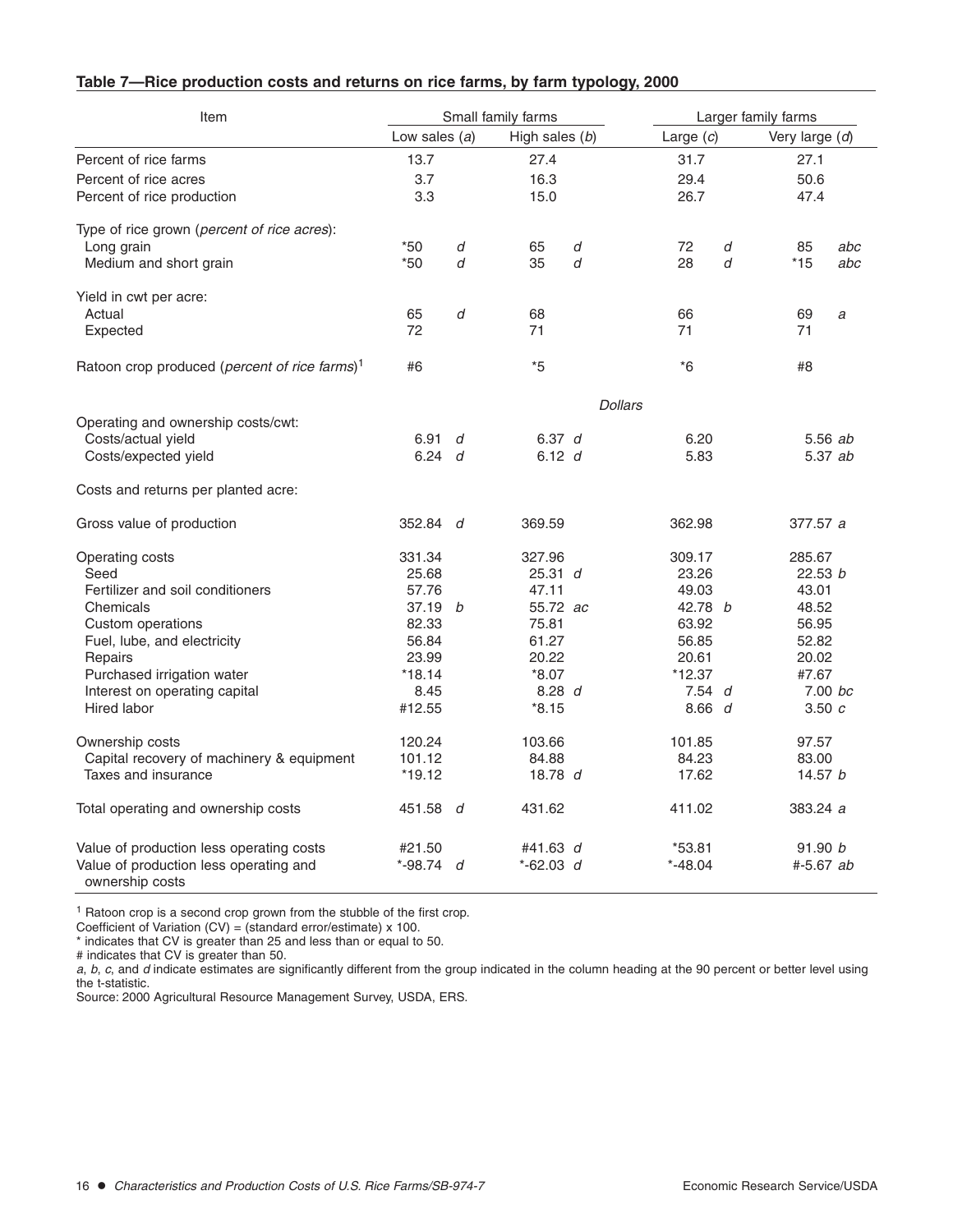| Table 8-Production practices and input use on rice farms, by farm typology, 2000 |  |  |
|----------------------------------------------------------------------------------|--|--|
|----------------------------------------------------------------------------------|--|--|

| Item                                                                                                                                                                |                                           |                  | Small family farms                            |                 |                                              | Larger family farms |                                                |                  |  |
|---------------------------------------------------------------------------------------------------------------------------------------------------------------------|-------------------------------------------|------------------|-----------------------------------------------|-----------------|----------------------------------------------|---------------------|------------------------------------------------|------------------|--|
|                                                                                                                                                                     | Low sales $(a)$                           |                  | High sales (b)                                |                 | Large $(c)$                                  |                     | Very large (d)                                 |                  |  |
| Previous crop (percent of farms):<br>Soybeans<br>Rice<br>No crop (fallow)                                                                                           | $*37$<br>57<br>#6                         | d<br>b           | 37<br>45<br>14                                | d<br>a          | 46<br>40<br>11                               |                     | 52<br>33<br>$*10$                              | b<br>a           |  |
| Seed quantity (lbs per acre)<br>Method of planting seed (percent of acres):<br>Aerial<br>Drilled-dry                                                                | 143<br>75<br>$*22$                        | d<br>bcd<br>bcd  | 134<br>55<br>42                               | d<br>acd<br>acd | 125<br>36<br>60                              | abd<br>abd          | 115<br>19<br>78                                | ab<br>abc<br>abc |  |
| Tillage systems (percent of acres):<br>Conventional<br>Reduced<br>Conservation                                                                                      | 100<br>#3<br>0                            | cd<br>cd         | 99<br>$*_{5}$<br>#1                           | c<br>c          | 95<br>${}^{\star}9$<br>#5                    | ab<br>ab            | 91<br>$*8$<br>#9                               | a<br>а           |  |
| Fertilizer use (percent of farms reporting use):<br>Nitrogen<br>Phosphorous<br>Potassium<br>Fertilizer quantity (lbs/acre):<br>Nitrogen<br>Phosphorous<br>Potassium | 98<br>$*68$<br>$*46$<br>137<br>54<br>27   | d                | 98<br>66<br>51<br>124<br>31<br>24             | C<br>C<br>d     | 99<br>51<br>36<br>144<br>31<br>23            | b<br>b              | 100<br>52<br>48<br>149<br>25<br>29             | b<br>a           |  |
| Chemical use (percent of acres treated):<br>Herbicides<br>Insecticides<br>Fungicides<br>Chemical use (number of acre-treatments):                                   | 86<br>#19<br>$*21$                        |                  | 94<br>34<br>27                                | d<br>d<br>C     | 97<br>*22<br>17                              | b                   | 98<br>$*16$<br>$*23$                           | b<br>b           |  |
| Herbicides<br>Insecticides<br>Fungicides<br>Custom chemical application (percent of acres)                                                                          | $*0.1$<br>$*0.2$<br>51                    | $1.7$ bcd<br>cd  | 2.6<br>0.1 d<br>$*0.4$<br>71                  | a               | 2.5<br>$*0.1$<br>$*0.2$<br>74                | a<br>a              | 2.9<br>$*0.0*$<br>$*0.2$<br>73                 | a<br>b<br>a      |  |
| Custom-operations cost (dollars per acre):<br>Drying<br>Fertilizer<br>Chemical<br>Seed                                                                              | $*25$<br>11<br>9<br>7                     | cd               | 24<br>13<br>10<br>6                           | d               | 21<br>12<br>10<br>4                          | ad                  | 19<br>13<br>$\boldsymbol{9}$<br>$\overline{c}$ | abc              |  |
| Fuel usage:<br>Gasoline (gal/acre)<br>Diesel (gal/acre)<br>LP gas (gal/acre)<br>Natural gas (cubic ft/acre)<br>Electricity (kilowatt hour/acre)                     | 1.8<br>32.2<br>$*2.3$<br>#282.0<br>#115.8 |                  | 1.8<br>34.3<br>$*2.4$<br>$*619.0$<br>$*152.1$ |                 | $*2.9$<br>35.8<br>#1.9<br>*343.0<br>$*114.4$ |                     | 2.0<br>30.3<br>$*2.2$<br>#862.0<br>119.9       |                  |  |
| Inches of irrigation water per acre<br>Percentage of water purchased                                                                                                | 49<br>38                                  | $\boldsymbol{d}$ | 42<br>$*30$                                   |                 | 42<br>30                                     |                     | 43<br>$*17$                                    | а                |  |
| Drying rice (percent of production):<br>Custom dried<br>Dried other than custom<br>Dried by coop or buyer                                                           | 55<br>$*23$<br>$*22$                      |                  | 57<br>29<br>15                                |                 | 64<br>24<br>$*13$                            | d                   | 44<br>35<br>21                                 | C                |  |
| Percentage moisture removed drying rice<br>Paid labor hours per acre<br>Unpaid labor hours per acre                                                                 | D<br>1.8<br>2.5 <sub>b</sub>              |                  | 6.3<br>2.3<br>$0.8$ ad                        |                 | 5.4<br>#1.5<br>#3.1                          |                     | 5.6<br>2.0<br>2.7 <sub>b</sub>                 |                  |  |

D = Data insufficient for disclosure. Coefficient of Variation (CV) = (standard error/estimate) x 100.

\* indicates that CV is greater than 25 and less than or equal to 50. # indicates that CV is greater than 50.

a, b, c, and d indicate estimates are significantly different from the group indicated in the column heading at the 90 percent or better level using the t-statistic.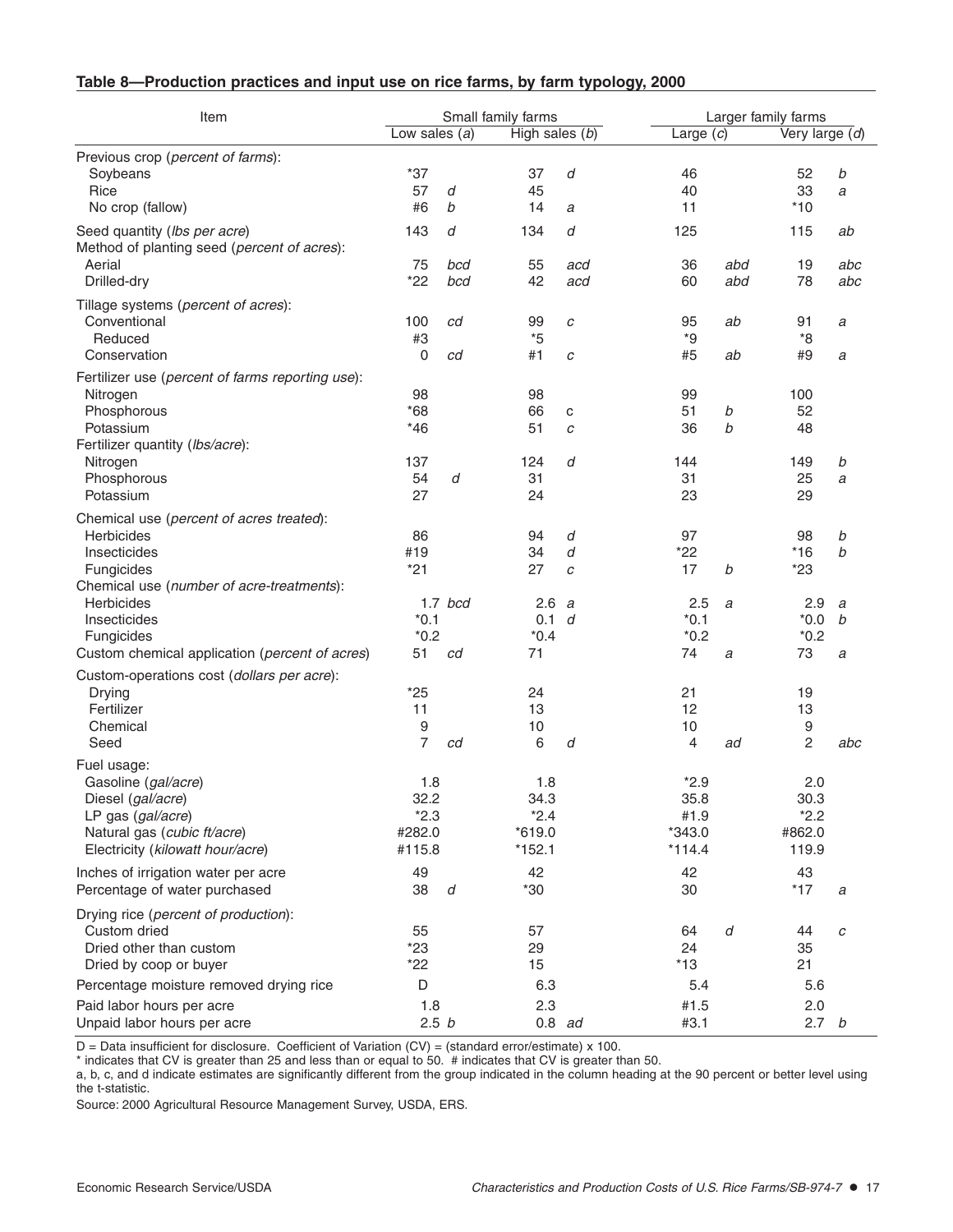## **Table 9—Characteristics of rice farms and rice producers, by farm typology, 2000**

| Item                                         | Small family farms |           |                  |          | Larger family farms |          |                |          |
|----------------------------------------------|--------------------|-----------|------------------|----------|---------------------|----------|----------------|----------|
|                                              | Low sales $(a)$    |           | High sales $(b)$ |          | Large $(c)$         |          | Very large (d) |          |
| Production value:                            |                    |           |                  |          |                     |          |                |          |
| All commodities (dollars per farm)           | 55,020             | bcd       | 150,344          | acd      | 247,746             | abd      | 647,678        | abc      |
| Rice (dollars per farm)                      | 41,716             | bcd       | 92,926           | acd      | 142,976             | abd      | 289,891        | abc      |
| Percentage of rice to total production value | 76                 | bcd       | 62               | ad       | 58                  | ad       | 45             | abc      |
| Size:                                        |                    |           |                  |          |                     |          |                |          |
| Total operated acres per farm                | 256                | bcd       |                  | 752 acd  | 1,215               | abd      | 2,517          | abc      |
| Acres of cropland per farm                   | 236                | bcd       | 654              | acd      | 1,080               | abd      | 2,417          | abc      |
| Harvested rice acreage per farm              | 108                | bcd       |                  | 242 acd  | 374                 | abd      | 737            | abc      |
| Diversification:                             |                    |           |                  |          |                     |          |                |          |
| Average number of commodities per farm       |                    | $1.6$ bcd |                  | $2.2$ ad |                     | $2.4$ ad |                | 2.8abc   |
| Percent of rice farms with only rice         | *44                | d         | 32 d             |          | $*23$               |          |                | $*14$ ab |
| Percent of rice farms with:                  |                    |           |                  |          |                     |          |                |          |
| Soybeans                                     | *40                | cd        | 50               | cd       | 67                  | ab       | 79             | ab       |
| Wheat                                        | #8                 | bcd       | 26               | ad       | 32                  | ad       | 46             | abc      |
| Cotton                                       | D                  |           | #3               | d        | $\overline{7}$      | ad       | 21             | abc      |
| Corn                                         | 0                  | bcd       | #7               | ad       | *6                  | ad       | 18             | abc      |
| Cattle                                       | #10                |           | $*11$            | d        | 13                  | d        | #4             | bc       |
| Fruit, vegetable, nursery                    | D                  |           | *9               | C        | D                   |          | #4             |          |
| Land tenure:                                 |                    |           |                  |          |                     |          |                |          |
| Acres owned per farm                         | *113               | bcd       | 209              | ad       | 277                 | ad       | 451            | abc      |
| Acres cash-rented per farm                   | $*85$              | bcd       | *285             | ad       | 275                 | ad       | 988            | abc      |
| Acres share-rented per farm                  | $*72$              | bcd       | 264              | acd      | 650                 | abd      | 1,194          | abc      |
| Farm organization (percent of farms):        |                    |           |                  |          |                     |          |                |          |
| Sole/family proprietor                       | 87                 | cd        | 83               | cd       | 68                  | abd      | 35             | abc      |
| Partnership                                  | #12                | cd        | *9               | cd       | 24                  | abd      | 59             | abc      |
| Family corporation                           | D                  |           | *8               | a        | $*7$                | a        | $*6$           |          |
| Percentage acreage insured                   | 70                 |           | 65               | C        | 83                  | b        | 78             |          |
| Percentage with operator working off-farm    | *19                | d         | $*13$            | d        | *9                  |          | #4             | ab       |
| Percentage with spouse working off-farm      | $*36$              |           | 37               |          | 35                  |          | 41             |          |
| Operator occupation (percentage):            |                    |           |                  |          |                     |          |                |          |
| Farming                                      | $100 \quad c$      |           | $100\,c$         |          |                     | 94 ab    | 98             |          |
| Operator age (percentage):                   |                    |           |                  |          |                     |          |                |          |
| Less than 50 years                           | $*29$              | cd        | 46               |          | 51                  | a        | 54 a           |          |
| 50 to 64 years                               | $*57$              |           | 40               |          | 42                  |          | 44             |          |
| 65 years or more                             | $*13$              |           | $*14$ d          |          | $*7$                |          | #3 <i>b</i>    |          |
| Operator education (percentage):             |                    |           |                  |          |                     |          |                |          |
| High school                                  | $*28$              |           | 33               |          | 37                  |          | 35             |          |
| Some college                                 | $*28$              |           | 32               |          | 29                  |          | 32             |          |
| Completed college                            | #14                |           | 31               |          | 27                  |          | 30             |          |
|                                              |                    |           |                  |          |                     |          |                |          |

See notes at end of table. Continued—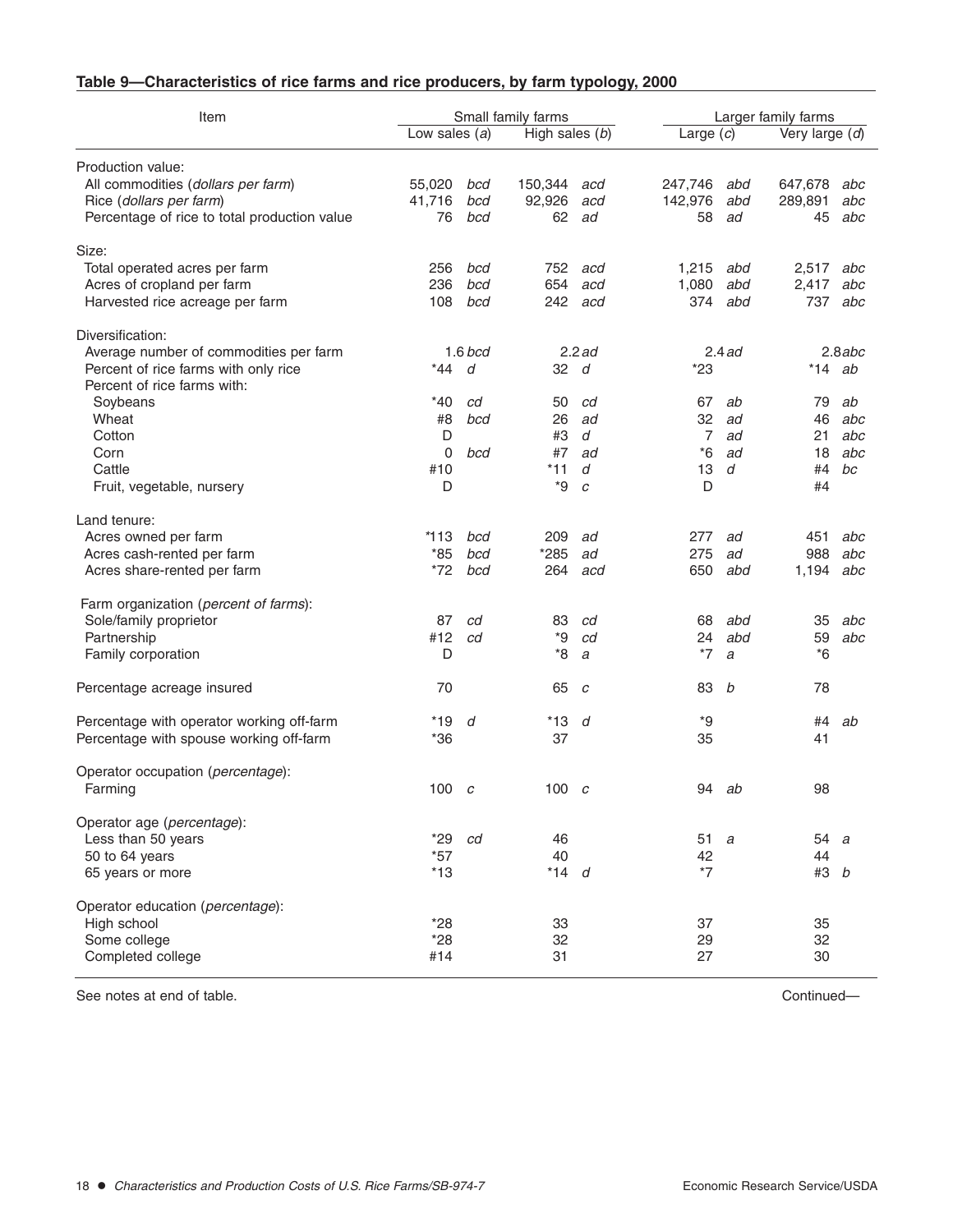### **Table 9—Characteristics of rice farms and rice producers, by farm typology, 2000—Continued**

| Item                                           |             | Small family farms | Larger family farms |     |                |  |               |   |
|------------------------------------------------|-------------|--------------------|---------------------|-----|----------------|--|---------------|---|
| Low sales $(a)$<br>High sales $(b)$            |             |                    | Large $(c)$         |     | Very large (d) |  |               |   |
| Financial characteristics per farm:            |             |                    |                     |     |                |  |               |   |
| Farm equity (dollars)                          | 506.295     | cd                 | 575,970 cd          |     | 787,090 abd    |  | 1,183,812 abc |   |
| Farm assets (dollars)                          | 535,103     | cd                 | 661,772             | cd  | 884,225 abd    |  | 1,346,624 abc |   |
| Farm debt (dollars)                            | *28,807     | bcd                | *85,802 ad          |     | 97,135 ad      |  | 162,812 abc   |   |
| Debt-to-asset ratio (percent)                  | *5          | bcd                | 13                  | a   | 11a            |  | 12a           |   |
| Financial characteristics per farm household:  |             |                    |                     |     |                |  |               |   |
| Total household income (dollars)               | *43.403     | cd                 | #37.338 cd          |     | 89,098 abd     |  | 187,743 abc   |   |
| Farm income (dollars)                          | #4,776      | cd                 | #11.344 cd          |     | 63.686 abd     |  | 161,076 abc   |   |
| Off-farm income (dollars)                      | 38,628      | b                  | 25,994 a            |     | 25,412         |  | 26,667        |   |
| Government payments per farm (dollars)         | 25,256      | bcd                | 68,695              | acd | 100,478 abd    |  | 227,239 abc   |   |
| Loan deficiency (LDP)                          | *14.426     | bcd                | 24,965              | acd | 43,254 abd     |  | 102,492 abc   |   |
| <b>Transition AMTA/FAIR</b>                    | $*8,152$    | bcd                | 27,341              | acd | 41,145 abd     |  | 90,162 abc    |   |
| Agricultural disaster                          | 2,639       | bcd                | $*11,216 a$         |     | 10.774 ad      |  | $*22,364$ ac  |   |
| Other Federal and State programs               | D           |                    | $*4,358$            |     | $*4,470$       |  | $*11,515$     |   |
| <b>Conservation Reserve Program</b>            | D           |                    | #282                |     | #317           |  | #101          |   |
| <b>Environmental Quality Incentive Program</b> | $\Omega$    | d                  | D                   |     | D              |  | #500 a        |   |
| Percent of operators receiving govt. payments  | 97          |                    | 100                 |     | 100            |  | 99            |   |
| Loan deficiency (LDP)                          | 90          |                    | 88                  |     | 86             |  | 93            |   |
| <b>Transition AMTA/FAIR</b>                    | $*55$       |                    | 69                  |     | 70             |  | 80            |   |
| Agricultural disaster                          | *24         |                    | 39                  |     | 35             |  | 38            |   |
| Other Federal and State programs               | D           |                    | 20                  |     | $*17$          |  | 20            |   |
| <b>Conservation Reserve Program</b>            | D           |                    | $*7$                |     | #5             |  | #4            |   |
| Environmental Quality Incentive Program        | $\mathbf 0$ | d                  | D                   |     | #4             |  | *9            | a |

D=Data insufficient for disclosure.

Coefficient of Variation (CV) = (standard error/estimate) x 100.

\* indicates that CV is greater than 25 and less than or equal to 50.

# indicates that CV is greater than 50.

a, b, c, and d indicate estimates are significantly different from the group indicated in the column heading at the 90 percent or better level using the t-statistic.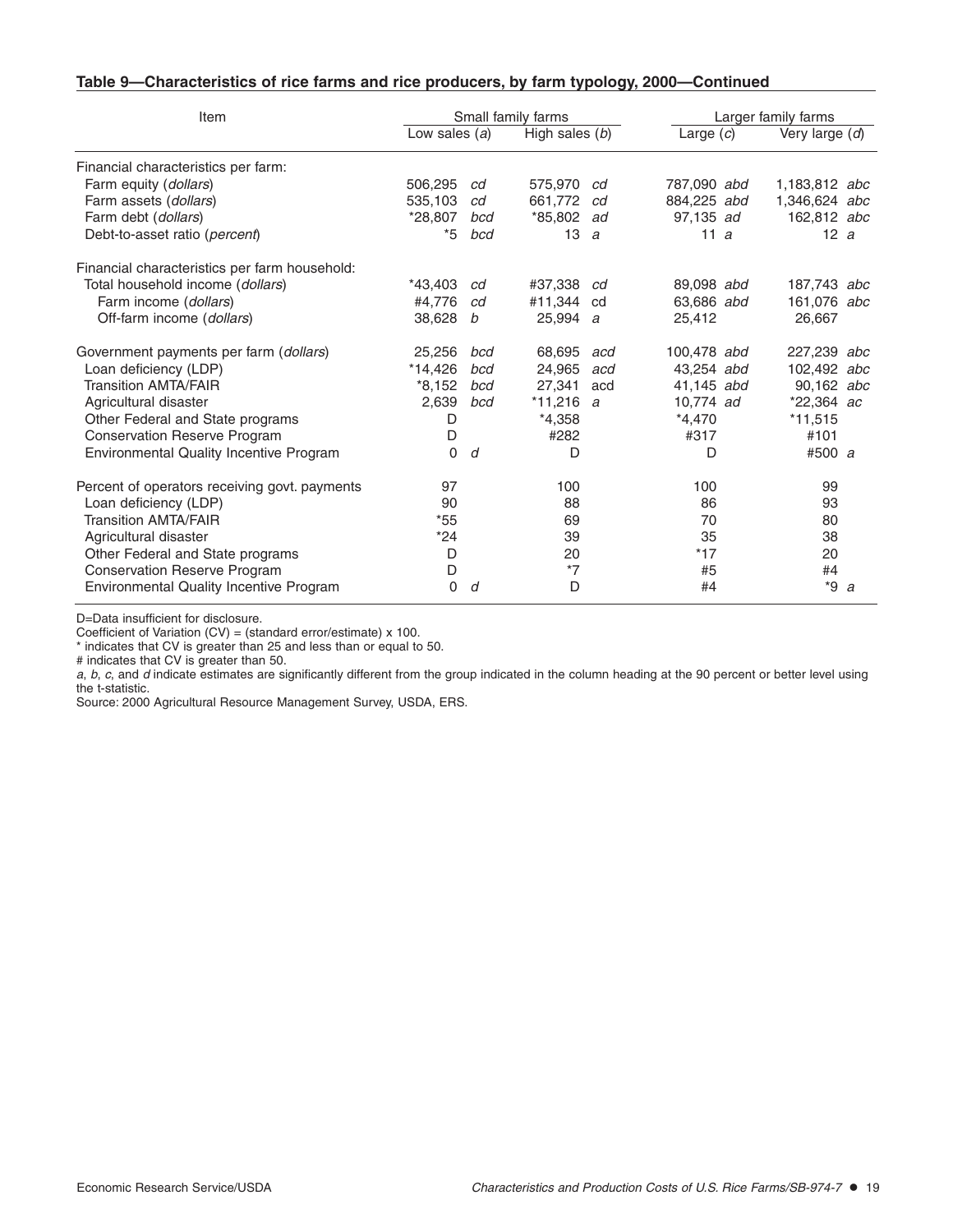# **Farm and Operator Characteristics Varied by the Size of the Rice Enterprise**

### *Rice production costs and the size of the rice enterprise, however, were not strongly linked.*

Farms with less than 250 acres of rice accounted for 43 percent of rice farms, but just 16 percent of the rice production (table 10). In contrast, farms with the largest rice enterprises, those with 750 or more acres of rice, comprised 11 percent of all U.S. rice farms and 33 percent of rice production. Gulf Coast and California rice farms made up about half of the farms with less than 500 acres of rice, while Arkansas Non-Delta rice farms accounted for over half the farms with 500 to 750 acres of rice (fig. 6). Arkansas Non-Delta rice farms also had the highest percentage of farms with 750 or more acres of rice.

In 2000, the mean operating and ownership costs for rice ranged from \$6.12 per cwt for those who planted less than 250 acres of rice to \$5.86 per cwt for those with 750 or more acres of rice (table 10), but the differences in the average cost per cwt were not statistically significant. Hence, one cannot conclude that the average cost for one size group is higher or lower than the average cost for another group (see glossary). The operating and ownership costs for rice, at \$454 per acre, were highest for operators with less than 250 acres of rice,

#### Figure 6





Source: 2000 Agricultural Resource Management Survey, USDA, ERS.

while averaging \$391 or less for operators with 500 or more acres of rice. Rice yields were highest for producers with the least rice acreage. However, the differences in the costs per acre and yields were not significant for farms with different-size rice enterprises.

Among different-size rice enterprises, there were notable differences in the costs per acre for some inputs, such as the custom work, fuel, and irrigation water purchases. Producers with small rice enterprises had the highest custom operations cost per acre, due largely to their custom expenditures for harvesting and drying. Since Texas and California rice producers custom-dry about 80 percent of their rice, this helps to explain the high cost of custom work for producers with small rice acreage.

Producers with the smallest rice acreage had lower fuel costs per acre for producing rice due to their reduced consumption of nearly all types of fuel, including gasoline, diesel, liquid propane (LP), and electricity; only their natural gas consumption was higher. These producers use less fuel per acre for rice irrigation, likely because of their greater reliance on surface water rather than well water for irrigating their rice fields; well water requires fuel for pumping it to the surface. Greater use of custom operations also reduced fuel usage on farms with the smallest rice acreage.

The higher per acre cost of purchased water for farms with small rice enterprises was due to their greater dependence on outside supplies for irrigation. On average, nearly half of water used for rice production on these farms was bought from a source such as a water district. In contrast, producers with 250 acres or more of rice purchased, on average, less than 30 percent of their water. In California, where a third of small rice enterprises are located, rice producers purchased nearly all the water used on their rice operations.

Only a few rice production practices varied significantly according to size of the rice operation. Much of the variation was explained by geographical location of farms within the size class. For instance, producers with the smallest rice enterprises used aerial seeding on a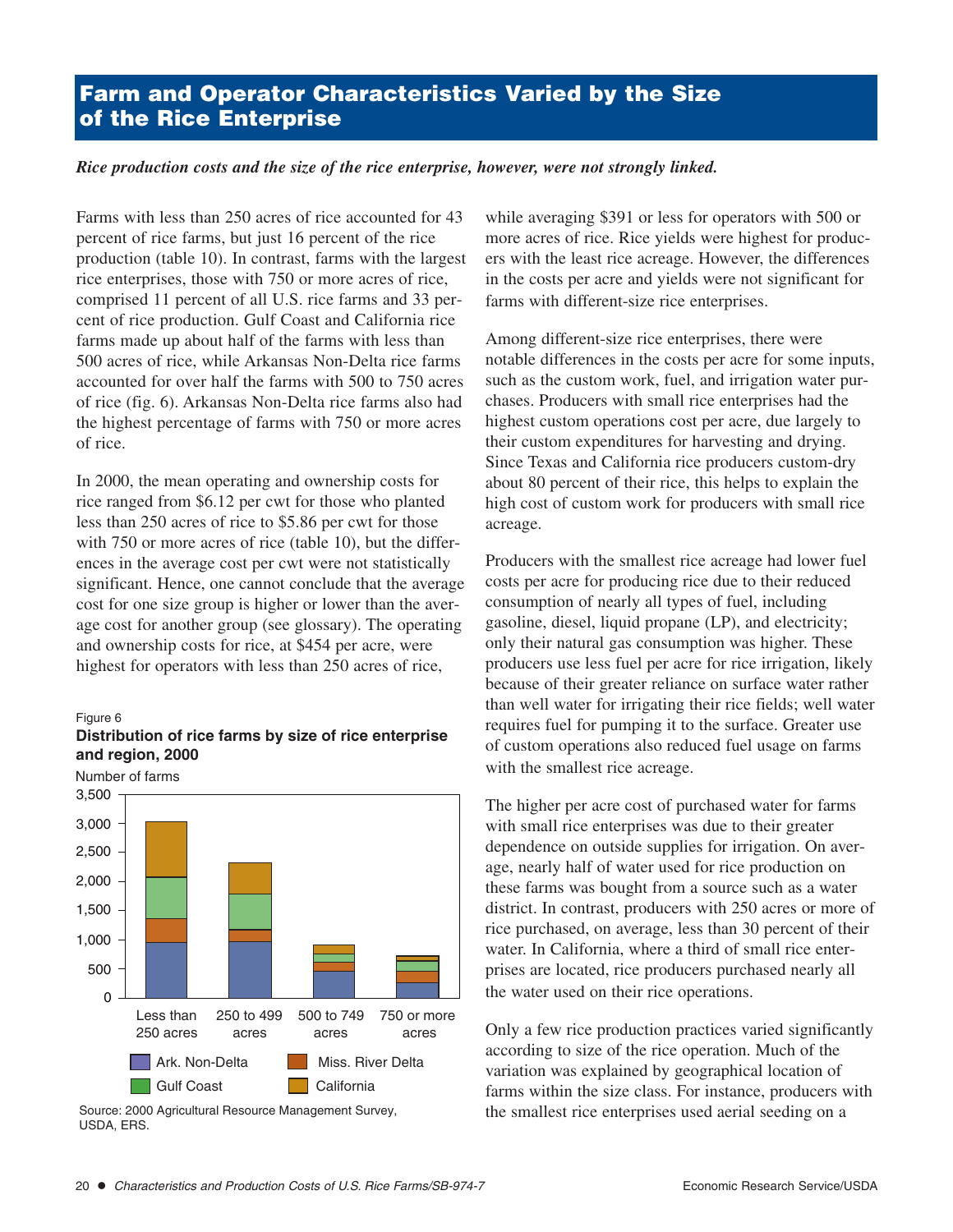higher percentage of their rice acres (57 percent) than producers with larger rice enterprises (37 percent or less) (table 11). Producers with smaller rice acreage also were less likely to rotate crops on their rice acreage. As noted earlier, rice fields in California and the Gulf Coast consist of soils that retain water, making it difficult to use these fields for crops that require drier land. Producers with the smallest rice acreage planted an average of 138 acres of rice compared with 1,105 acres for producers with the largest rice acreage. The percentage of land used in rice production that was cash- or share-rented ranged from 68 to 74 percent. The largest producers had significantly higher percentages of cashrented rice acreage and had fewer field preparations and planting operations. Producers with less than 500 acres of rice were more likely to raise medium- and shortgrain rice, since many of them farm in California. A higher percentage of producers with 750 or more rice acres reused water drained from rice fields compared with other rice producers. California producers also dried a higher percentage of their own rice.

Compared with production practices, there was more variation in the characteristics of rice farms and their operators among farms with different-size rice operations. As the size of the rice enterprise increased, rice tended to constitute a greater percentage of the total agricultural production value (table 12). However, other diversity measures indicated that farms with larger rice enterprises may have been more diversified. The percentage of producers growing only rice declined from 34 to 18 percent as the size of the rice enterprise increased. The average number of commodities per farm rose from 2.2 for farms with less than 250 acres of rice to 2.6 for farms with 750 or more rice acres. Half of producers with less than 250 acres of rice also raised soybeans and 65 percent raised wheat, while 65 percent of farms with 750 or more acres of rice grew soybeans and 37 percent grew wheat.

The size of the rice operation and the total farm acreage were positively correlated. Farms with less than 250 rice acres averaged 717 total acres per farm, the smallest total acreage among the size classes. In contrast, farms with 750 or more rice acres averaged a total of 3,246 acres per farm in 2000. Total cash- and share-rented acres comprised between 62 and 86 percent of the total operated acres.

Farm organization and the size of the rice enterprise were correlated. Sole proprietors operated 82 percent of farms with less than 250 acres of rice, compared to 72

percent for farms with 250 to 499 acres of rice and 40 percent or less for farms with 500 or more rice acres. Partnerships were the dominant form of organization for farms with 500 or more rice acres and the second most popular way of organizing the business when the rice enterprise was less than 500 acres. Family corporations made up a small percentage of rice farms.

Characteristics of rice farm operators varied somewhat with the size of their rice enterprise. Eighty-two percent of the operators with less than 250 acres of rice reported farming as their principal occupation, with most of the remaining operators reporting nonfarm occupations rather than listing themselves as retired. Ninety-two percent of operators with 250 or more acres of rice reported farming as their principal occupation. The differences in the mean ages of operators among the size classes were not correlated.

The incomes of rice farm operators and their families were related to the size of the rice enterprise. In 2000, total household incomes averaged \$71,391 for those with less than 250 rice acres and \$75,492 for those with 250 to 499 acres of rice. In contrast, those with 500-749 acres of rice averaged \$136,800 in household income and those with 750 or more rice acres averaged \$165,699. Farm income was significantly higher for operators of farms with 500 or more acres of rice compared with those with less than 500 rice acres. Farm income averaged less than \$47,132 per operator with 500 or less acres of rice compared with more than \$136,800 for those with more than 500 acres of rice. While farm income was positively correlated with rice enterprise size, off-farm income was not. Off-farm income averaged \$30,341 for all rice farm operators in 2000, while averaging between \$27,423 and \$32,445 for operators with different sizes of rice enterprises. About 1 in 4 operators with fewer than 250 rice acres worked off the farm in comparison with less than 1 in 10 for operators with 250 or more rice acres.

Nearly all rice farms received direct Government payments, with loan deficiency payments (LDP) and transition payments comprising most of the total regardless of the size of the rice operation. The average loan deficiency and transition payment rose significantly as the size of the rice enterprise increased. In 2000, loan deficiency payments averaged \$21,344 for farms with less than 250 rice acres and increased to an average of \$127,136 per farm for farms with more than 750 rice acres. Transition payments averaged \$22,732 for farms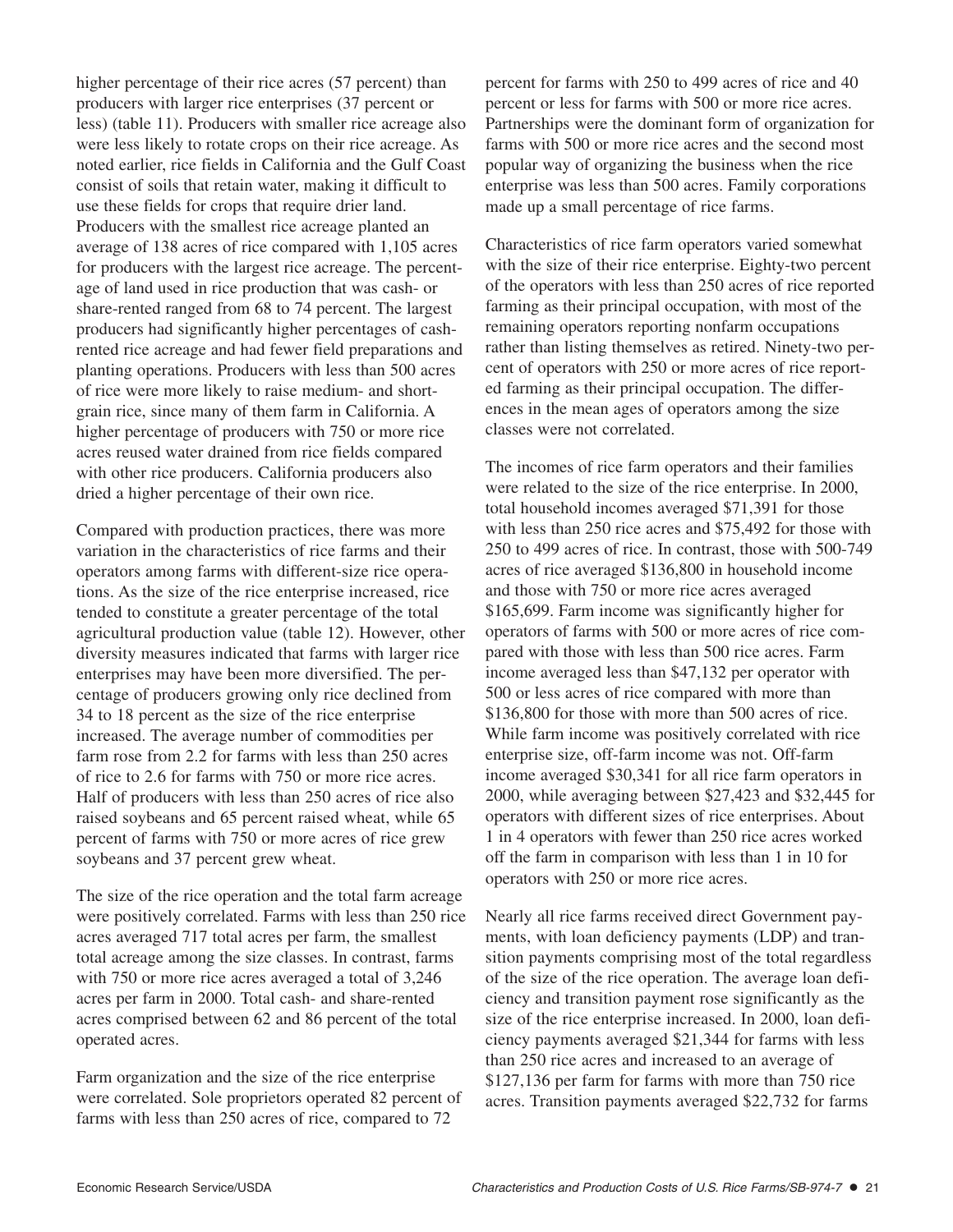with less than 250 rice acres and \$105,783 for farms with over 750 rice acres.

The value of farm assets, debts, and net worth increased as the rice acreage per farm increased. The per farm value of farm assets rose from an average of \$667,489 for farms with less than 250 rice acres to \$2,176,322 for farms with 750 or more acres of rice. A similar increase occurred for farm debt as it rose from \$53,176 for rice enterprises with less than 250 acres to \$270,326 for those with 750 or more acres. Equity ranged from an average of \$614,313 per farm to \$1,905,995 per farm for the farms with the smallest and largest rice enterprises.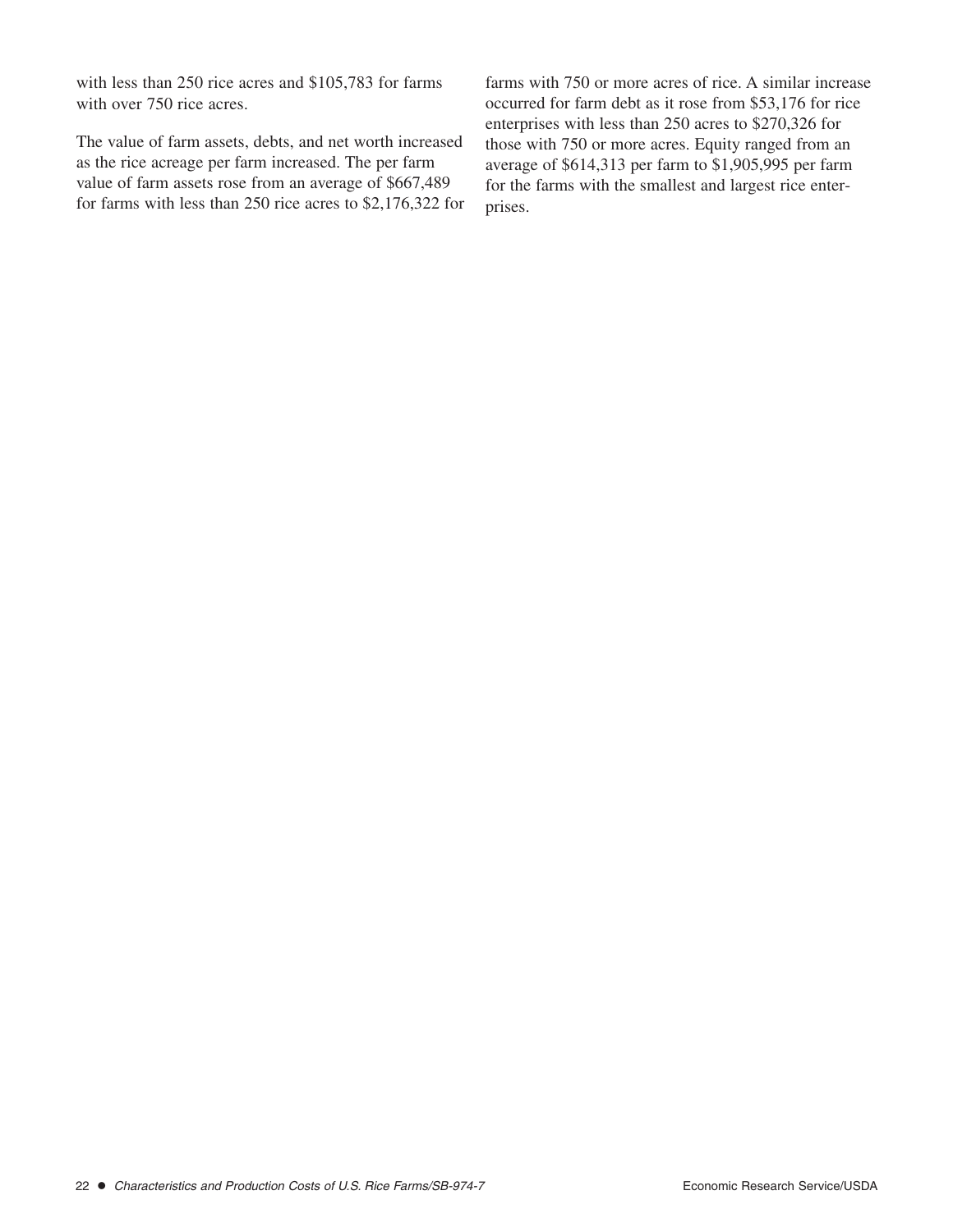### **Table 10—Rice production costs and returns on rice farms, by rice-planted acreage, 2000**

| Item                                                      | Fewer than 250 acres<br>(a) | 250-499 acres<br>(b) |                | 500-749 acres<br>(c) | 750 or more acres<br>(d) |
|-----------------------------------------------------------|-----------------------------|----------------------|----------------|----------------------|--------------------------|
| Percent of rice farms                                     | 43                          | 33                   |                | 13                   | #11                      |
| Percent of rice acres                                     | 16                          | 31                   |                | 20                   | *33                      |
| Percent of rice production (cwt)                          | 16                          | 32                   |                | 19                   | *33                      |
| Type of rice grown (percent of rice acres):               |                             |                      |                |                      |                          |
| Long grain                                                | 55                          | 69                   |                | 77                   | 81                       |
| Medium and short grain                                    | 45                          | 31                   |                | #23                  | #19                      |
| Yield in cwt per acre:                                    |                             |                      |                |                      |                          |
| Actual                                                    | 71                          | 68                   |                | 65                   | 67                       |
| Expected                                                  | 74                          | 71                   |                | 70                   | 70                       |
| Ratoon crop produced (percent of farms) <sup>1</sup>      | #6                          | 8                    |                | #3                   | #10                      |
|                                                           |                             |                      | <b>Dollars</b> |                      |                          |
| Operating and ownership costs/cwt:                        |                             |                      |                |                      |                          |
| Costs/actual yield                                        | 6.41                        | 6.00                 |                | 5.88                 | $*5.86$                  |
| Costs/expected yield                                      | 6.12                        | 5.76                 |                | 5.54                 | $*5.56$                  |
| Costs and returns per planted acre ( <i>dollars</i> ):    |                             |                      |                |                      |                          |
| Gross value of production                                 | 380.57                      | 372.33               |                | 360.14               | 364.60                   |
| Operating costs:                                          |                             |                      |                |                      |                          |
| Seed                                                      | 24.89                       | 23.05                |                | 21.97                | 23.61                    |
| Fertilizer and soil conditioners                          | 51.17                       | 44.33                |                | #43.02               | $*48.91$                 |
| Chemicals                                                 | 55.59                       | 50.54                |                | 43.88                | 48.24                    |
| Custom operations                                         | 112.78 bc                   | 74.00 a              |                | 60.94 a              | #47.76                   |
| Fuel, lube, and electricity                               | *47.50                      | 58.55                |                | $*55.17$             | 63.54                    |
| Repairs                                                   | 18.18                       | 19.43                |                | 20.53                | $*18.55$                 |
| Purchased irrigation water                                | $*18.58$                    | 10.10                |                | #6.93                | #11.08                   |
| Interest on operating capital                             | 9.30 $b$                    | 7.89 a               |                | 7.09                 | $*7.38$                  |
| Hired labor                                               | $*25.68$                    | 24.44                |                | $*24.39$             | #29.41                   |
| Ownership costs                                           | 90.13                       | 96.90                |                | 100.60               | 92.52                    |
| Capital recovery of machinery and equipment               | $74.13 \, c$                | 79.04                |                | 86.49 a              | *78.09                   |
| Taxes and insurance                                       | 16.00                       | 17.86 d              |                | 14.11                | 14.43 $b$                |
| Operating and ownership costs                             | 453.79                      | 409.22               |                | 384.52               | *391.00                  |
| Value of production less operating costs                  | #16.91                      | 60.01                |                | #76.22               | #66.12                   |
| Value of production less operating and<br>ownership costs | *-73.22                     | $*-36.89$            |                | #-24.39              | #-26.40                  |

<sup>1</sup>Ratoon crop is a second crop grown from the stubble of the first crop.

Coefficient of Variation (CV) = (standarderror/estimate) x 100.

\* indicates that CV is greater than 25 and less than or equal to 50.

# indicates that CV is greater than 50.

a, b, c, and d indicate that estimates are significantly different from the group indicated in the column heading at the 90 percent or better level using the t-statistic.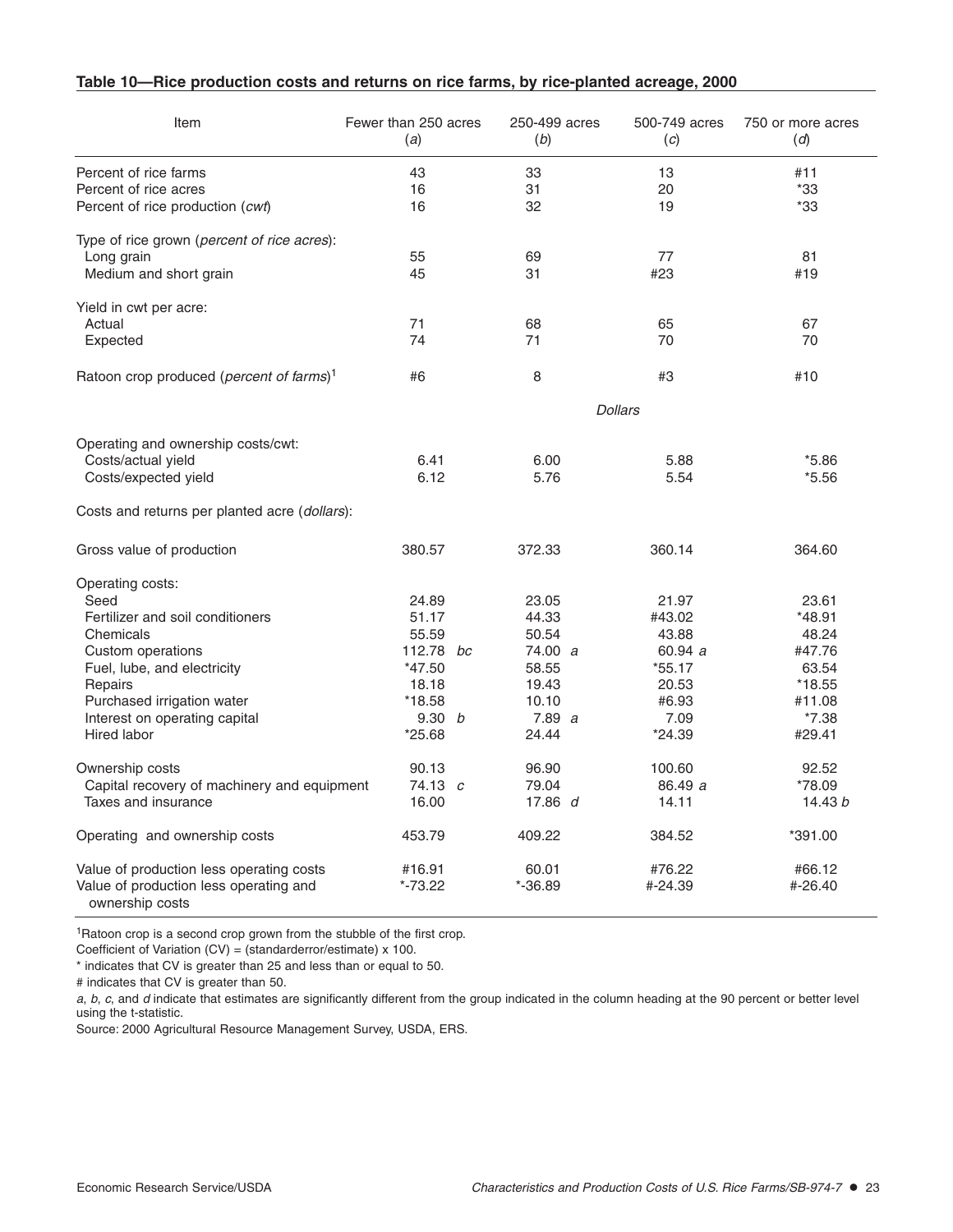| Item                                             | Fewer than 250 acres<br>(a) |    | 250-499 acres<br>(b) |   | 500-749 acres<br>(c) |   | 750 or more acres<br>(d) |   |
|--------------------------------------------------|-----------------------------|----|----------------------|---|----------------------|---|--------------------------|---|
| Previous crop (percent of farms):                |                             |    |                      |   |                      |   |                          |   |
| Soybeans                                         | 31                          |    | 43                   |   | $*47$                |   | #45                      |   |
| Rice                                             | 50                          |    | 39                   |   | $*44$                |   | $*29$                    |   |
| No crop (fallow)                                 | $*11$                       |    | 15                   |   | #8                   |   | #18                      |   |
| Seed quantity (lbs per acre)                     | 131                         |    | 128                  |   | 125                  |   | 120                      |   |
| Method of planting seed (percent of acres):      |                             |    |                      |   |                      |   |                          |   |
| Aerial                                           | 56                          | cd | 37                   |   | *24                  | а | $*29$                    | a |
| Drilled-dry                                      | 41                          | cd | 52                   |   | 73                   | a | 69                       | a |
| Tillage systems (percent of acres):              |                             |    |                      |   |                      |   |                          |   |
| Conventional                                     | 96                          |    | 97                   |   | 93                   |   | 92                       |   |
| Reduced                                          | $*7$                        |    | $*_{4}$              |   | #3                   |   | #16                      |   |
| Conservation                                     | $*_{4}$                     |    | #3                   |   | #7                   |   | #8                       |   |
| Fertilizer use (percent of farms reporting use): |                             |    |                      |   |                      |   |                          |   |
| Nitrogen                                         | 98                          | cd | 99                   |   | 100                  | a | 100                      | a |
| Phosphorous                                      | 59                          |    | 66                   |   | 56                   |   | #56                      |   |
| Potassium                                        | 50                          |    | 52                   |   | $*45$                |   | #43                      |   |
| Fertilizer quantity:                             |                             |    |                      |   |                      |   |                          |   |
| Nitrogen (Ibs/acre)                              | 130                         |    | 137                  |   | 161                  |   | #139                     |   |
| Phosphorous (lbs/acre)<br>Potassium (Ibs/acre)   | 37<br>28                    | C  | 31<br>28             |   | 25<br>31             | a | 31<br>#22                |   |
| Chemical use (percent of acres treated):         |                             |    |                      |   |                      |   |                          |   |
| Herbicides                                       | 93                          |    | 98                   |   | 97                   |   | 96                       |   |
| Insecticides                                     | 32                          |    | 21                   |   | #15                  |   | #26                      |   |
| Fungicides                                       | 23                          |    | 25                   |   | $*15$                |   | #23                      |   |
| Chemical use (acre-treatments):                  |                             |    |                      |   |                      |   |                          |   |
| <b>Herbicides</b>                                | 2.4                         |    | 2.8                  |   | $*2.6$               |   | #2.9                     |   |
| Insecticides                                     | 0.4                         |    | 0.4                  |   | #0.2                 |   | #0.4                     |   |
| Fungicides                                       | $*0.3$                      |    | $0.3$ $c$            |   | $*0.2 b$             |   | #0.2                     |   |
| Custom chemical application (percent of farms)   | 67                          |    | 76                   |   | $*76$                |   | $*71$                    |   |
| Custom-operations cost (dollars per acre):       |                             |    |                      |   |                      |   |                          |   |
| Drying                                           | 30                          | C  | 25                   |   | 19                   | a | #12                      |   |
| Fertilizer                                       | 14                          |    | 13                   |   | 13                   |   | #13                      |   |
| Chemical                                         | 12                          |    | 10                   |   | $*8$                 |   | 9                        |   |
| Harvest                                          | 19                          | bc | *6                   | а | *3                   | а | D                        |   |
| Total including seed and cultivation             | 113                         | bc | 74                   | а | 61                   | а | #48                      |   |
| Fuel usage:                                      |                             |    |                      |   |                      |   |                          |   |
| Gasoline (gal/acre)                              | $*2.5$                      |    | 1.9                  |   | 2.2                  |   | #4.7                     |   |
| Diesel (gal/acre)                                | #25.7<br>$*1.1$             |    | 36.4<br>$*2.3$       |   | $*37.3$              |   | 33.0                     |   |
| LP gas (gal/acre)                                |                             |    |                      |   | $*1.0$               |   | #3.1                     |   |
| Natural gas (cubic ft/acre)                      | #228.0                      |    | $*456.0$             |   | #166.0               |   | #992.0                   |   |
| Electricity (kilowatt hour/acre)                 | 166.6                       |    | $*115.2$             |   | $*118.9$             |   | #138.8                   |   |
| Inches of irrigation water per acre              | 45                          |    | 41                   |   | 43                   |   | 44                       |   |
| Percentage of water purchased                    | 35                          |    | 25                   |   | #17                  |   | #13                      |   |

## **Table 11—Production practices and input use on rice farms, by rice-planted acreage, 2000**

See notes at end of table. Continued—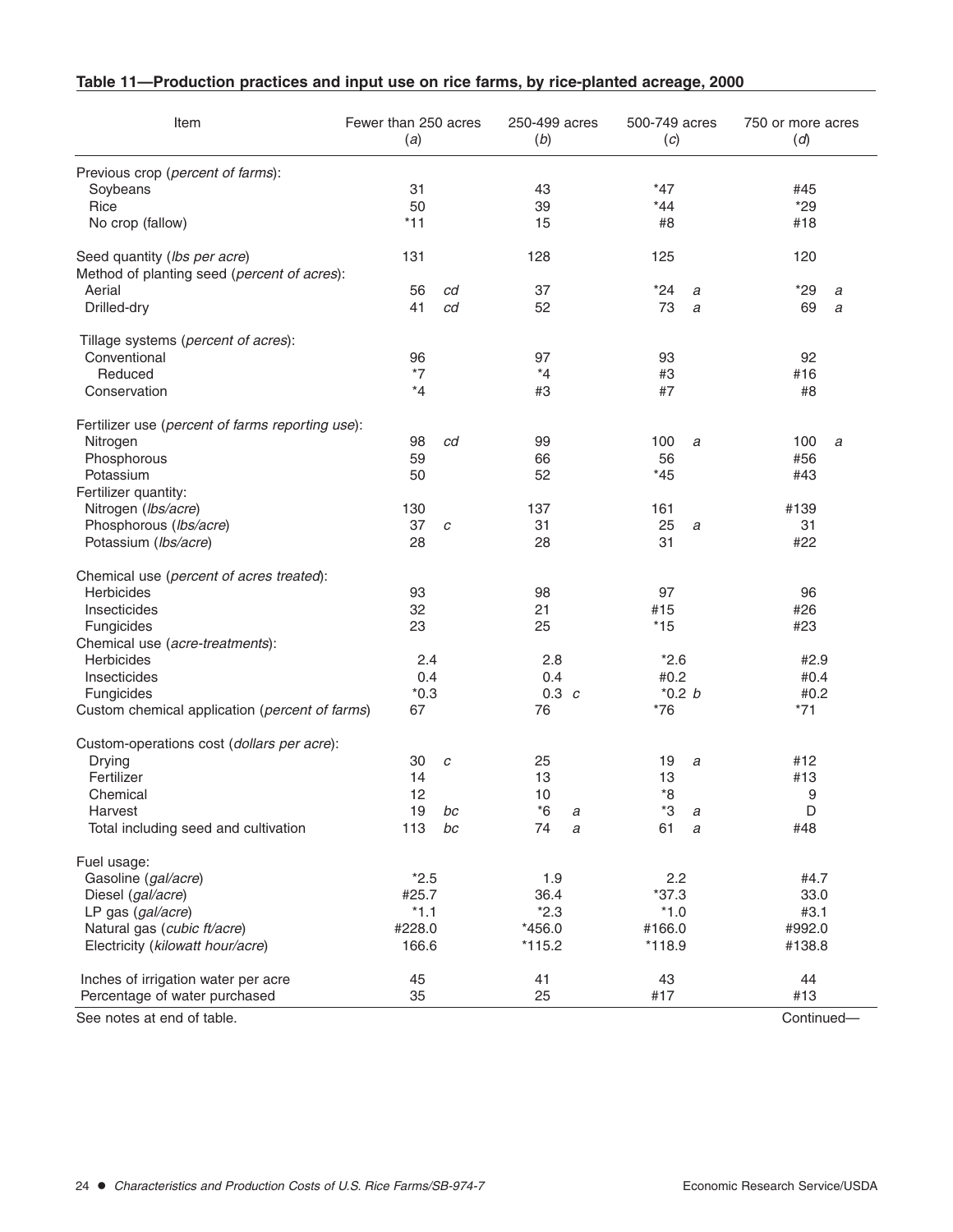#### **Table 11—Production practices and input use on rice farms, by rice-planted acreage, 2000—Continued**

| Item                                    | Fewer than 250 acres<br>(a) | 250-499 acres<br>(b) | 500-749 acres<br>(c) | 750 or more acres<br>(d) |
|-----------------------------------------|-----------------------------|----------------------|----------------------|--------------------------|
| Drying rice (percent of production):    |                             |                      |                      |                          |
| Custom dried                            | 66                          | 62                   | 61                   | #31                      |
| Dried on-farm                           | 17                          | 26                   | $*26$                | #53                      |
| Dried by coop or buyer                  | 17                          | $*12$                | $*13$                | #16                      |
| Percentage moisture removed drying rice | 6.3                         | 6.0                  | 5.9                  | 5.7                      |
| Paid labor hours per acre               | $1.2 \text{ } cd$           | 1.5                  | 2.1 a                | 2.1 a                    |
| Unpaid labor hours per acre             | 3.0 <sub>d</sub>            | $3.2$ $cd$           | $2.5$ bd             | $6 \cdot$<br>abc         |

D=Data insufficient for disclosure.

Coefficient of Variation (CV) = (standard error/estimate) x 100.

\* indicates that CV is greater than 25 and less than or equal to 50.

# indicates that CV is greater than 50.

 $a, b, c$ , and  $d$  indicate that estimates are significantly different from the group indicated in the column heading at the 90 percent or better level using the t-statistic.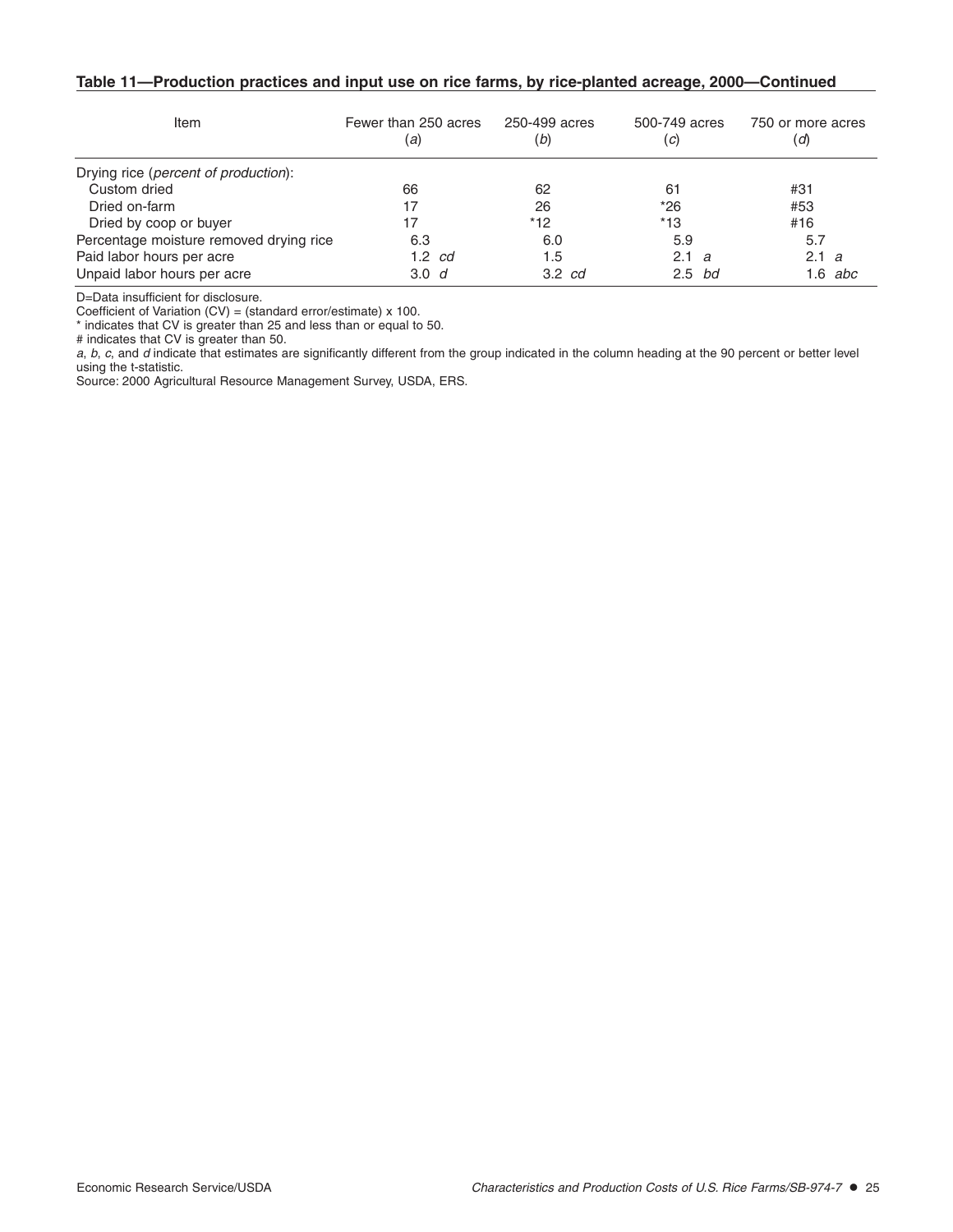| Table 12—Characteristics of rice farms and rice producers, by rice-planted acreage, 2000 |  |
|------------------------------------------------------------------------------------------|--|
|------------------------------------------------------------------------------------------|--|

| Item                                                              | Fewer than 250 acres<br>(a) |               | 250-499 acres<br>(b) |         | (c)       |     | 500-749 acres 750 or more acres<br>(d) |         |
|-------------------------------------------------------------------|-----------------------------|---------------|----------------------|---------|-----------|-----|----------------------------------------|---------|
| Production value:                                                 |                             |               |                      |         |           |     |                                        |         |
| All commodities (dollars per farm)                                | 151,555                     | bcd           | 273,615 acd          |         | 430,750   | abd | 718,315 abc                            |         |
| Rice (dollars per farm)                                           | 57,132                      | bcd           | 137,618 acd          |         | 233,630   | abd | 428,779 abc                            |         |
| Percentage of rice to total production value                      | 38                          | bcd           | 50a                  |         | 54        | a   | 60 a                                   |         |
| Size:                                                             |                             |               |                      |         |           |     |                                        |         |
| Total operated acres per farm                                     | 717                         | bcd           | $1,234$ acd          |         | 1,710 abd |     | 3,246 abc                              |         |
| Acres of cropland per farm                                        | 635                         | bcd           | 1,101 acd            |         | 1,632 abd |     | $2,853$ abc                            |         |
| Harvested rice acreage per farm                                   | 138                         | bcd           |                      | 363 acd | 600       | abd | $1,105$ abc                            |         |
| Diversity:                                                        |                             |               |                      |         |           |     |                                        |         |
| Percentage of farms with only rice                                | 34                          |               | 25                   |         | 29        |     | $*18$                                  |         |
| Average number of commodities/farm<br>Percent of rice farms with: | 2.2                         |               | 2.3                  |         | 2.4       |     | 2.6                                    |         |
| Soybeans                                                          | 49                          | bc            | 63 a                 |         | 68        | a   | 65                                     |         |
| Wheat                                                             | 22                          | bcd           | 33a                  |         | 38a       |     | 37 a                                   |         |
| Corn                                                              | $*7$                        |               | *9                   |         | #6        |     | $*14$                                  |         |
| Cotton                                                            | 10                          |               | $*6$                 |         | $*7$      |     | $*10$                                  |         |
| Cattle                                                            | $*13$                       | $\mathcal{C}$ | 10                   |         | #5 a      |     | #8                                     |         |
| Fruit, vegetable, nursery                                         | $*10$                       |               | D                    |         | D         |     | D                                      |         |
| Land tenure:                                                      |                             |               |                      |         |           |     |                                        |         |
| Acres owned per farm                                              | *284                        | d             | 247d                 |         | *434      |     | $*789$ ab                              |         |
| Acres cash-rented per farm                                        | 177                         | bcd           | 344 ad               |         | 357       | ad  | 1,742 abc                              |         |
| Acres share-rented per farm                                       | 259                         | bcd           |                      | 643 acd | 931       | ab  | $1,034$ ab                             |         |
| Farm organization (percent of farms):                             |                             |               |                      |         |           |     |                                        |         |
| Sole/family proprietor                                            | 82                          | bcd           |                      | 72 acd  | *40       | ab  |                                        | $31$ ab |
| Partnership                                                       | 13                          | bcd           |                      | 22 acd  | 47        | ab  |                                        | 62 ab   |
| Family corporation                                                | $*5$                        |               | $*6$                 |         | $*13$     |     | #7                                     |         |
| Percentage acreage insured                                        | 69                          |               | 72                   |         | 81        |     | 83                                     |         |
| Percentage with operator working off-farm                         | 25                          | bcd           | $*7a$                |         | #6        | a   | #9 a                                   |         |
| Percentage with spouse working off-farm                           | 35                          | $\mathcal{C}$ | 34 c                 |         | 49        | ab  | *38                                    |         |
| Operator occupation (percentage): <sup>1</sup>                    |                             |               |                      |         |           |     |                                        |         |
| Farming                                                           |                             | 82 bcd        | 92a                  |         | 94 a      |     | 93 a                                   |         |
| Nonfarm                                                           | 13                          |               | $*6$                 |         | #6        |     | D                                      |         |
| Operator age (percentage):                                        |                             |               |                      |         |           |     |                                        |         |
| Less than 50 years                                                | 45                          |               | 48                   |         | 55        |     | 54                                     |         |
| 50 to 64 years                                                    | 42                          |               | 45                   |         | 40        |     | 44                                     |         |
| 65 years or more                                                  | 12                          |               | $*7$                 |         | #5        |     | D                                      |         |
| Operator education (percentage):                                  |                             |               |                      |         |           |     |                                        |         |
| High school                                                       | 34                          |               | 34                   |         | 34        |     | 33                                     |         |
| Some college                                                      | 31                          |               | 28                   |         | 29        |     | $*30$                                  |         |
| Completed college                                                 | 26                          |               | 32                   |         | 34        |     | 33                                     |         |

See notes at end of table. Continued—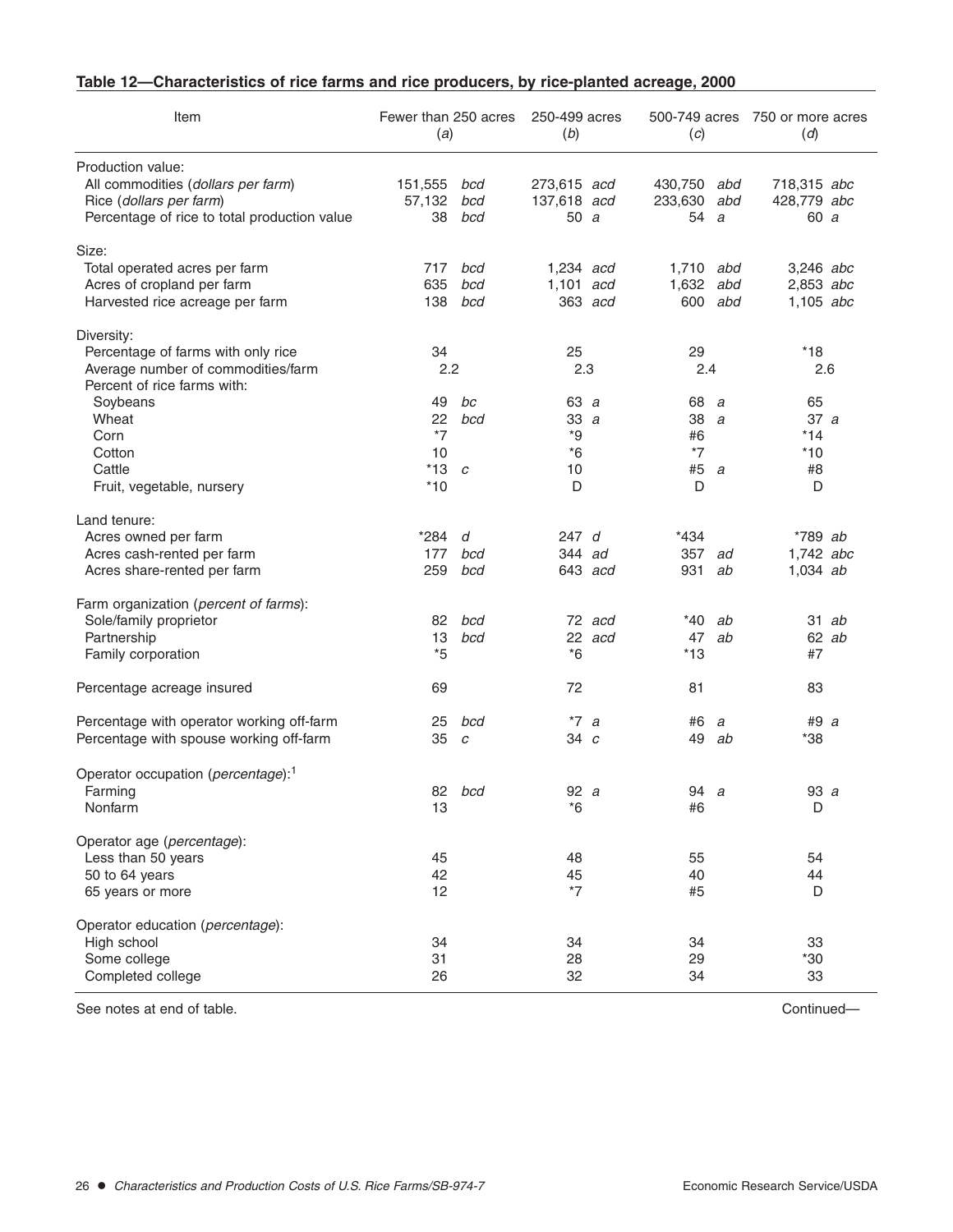| Table 12—Characteristics of rice farms and rice producers, by rice-planted acreage, 2000—Continued |  |  |  |
|----------------------------------------------------------------------------------------------------|--|--|--|
|----------------------------------------------------------------------------------------------------|--|--|--|

| Item                                          | Fewer than 250 acres<br>(a) |               | 250-499 acres<br>(b) |     | 500-749 acres<br>(c) |     | 750 or more acres<br>(d) |  |
|-----------------------------------------------|-----------------------------|---------------|----------------------|-----|----------------------|-----|--------------------------|--|
| Financial characteristics per farm:           |                             |               |                      |     |                      |     |                          |  |
| Farm equity (dollars)                         | 614,313                     | cd            | 711,409              | cd  | 998.196              | abd | 1,905,995 abc            |  |
| Farm assets (dollars)                         | 667.489                     | cd            | 816.144              | cd  | 1,154,955            | abd | 2,176,322 abc            |  |
| Farm debt (dollars)                           | 53,176                      | bcd           | 104,735              | ad  | 156,758              | a   | 270,326 ab               |  |
| Debt-to-asset ratio                           | 8                           | bc            | 13                   | a   | 14                   | a   | 12                       |  |
| Financial characteristics per farm household: |                             |               |                      |     |                      |     |                          |  |
| Total household income (dollars)              | 71,391                      | cd            | *75,492              | cd  | 136,800              | ab  | $*165,699$ ab            |  |
| Farm income (dollars)                         | 38.947                      | cd            | *47.132              | cd  | 109.377              | ab  | *134,928 ab              |  |
| Off-farm income (dollars)                     | 32,445                      |               | 28,360               |     | 27,423               |     | *30.770                  |  |
| Government payments per farm (dollars)        | 57,368                      | bcd           | 97,149               | acd | 173,658              | abd | 277,381 abc              |  |
| Loan deficiency (LDP)                         | 21.344                      | bcd           | 38.054               | acd | 82,678               | abd | 127,136 abc              |  |
| <b>Transition AMTA/FAIR</b>                   | 22.732                      | bcd           | 40.735               | acd | 68.583               | abd | 105.783 abc              |  |
| Agricultural disaster                         | 6,660                       | bcd           | 12,594               | a   | $*14,712$            | a   | $*31,371 a$              |  |
| Other Federal and State programs              | *3,792                      |               | $*5,349$             |     | #6,667               |     | D                        |  |
| <b>Conservation Reserve Program</b>           | D                           |               | #277                 |     | D                    |     | #168                     |  |
| Environmental Quality Incentive Program       | D                           |               | #89                  |     | #895                 |     | D                        |  |
| Percent of operators receiving govt. payments | 99                          |               | 100                  |     | 98                   |     | 100                      |  |
| Loan deficiency (LDP)                         | 82                          | d             | 88                   |     | 88                   |     | 94a                      |  |
| <b>Transition AMTA/FAIR</b>                   | 65                          | $\mathcal{C}$ | 71                   |     | 77                   | a   | 77                       |  |
| Agricultural disaster                         | 33                          |               | 40                   |     | 36                   |     | 34                       |  |
| Other Federal and State programs              | 19                          | d             | 19                   |     | $*16$                |     | $*10a$                   |  |
| <b>Conservation Reserve Program</b>           | $*7$                        |               | $^{\ast}5$           |     | D                    |     | #7                       |  |
| Environmental Quality Incentive Program       | #1                          | $\mathcal{C}$ | $*_{4}$              | C   | $*13$                | ab  | D                        |  |

1May not add to 100 since percentages for hired managers are not shown.

D=Data insufficient for disclosure

Coefficient of Variation  $(CV) = (standard error/estimate) \times 100$ .

\* indicates that CV is greater than 25 and less than or equal to 50.

# indicates that CV is greater than 50.

a, b, c, and d indicate that estimates are significantly different from the group indicated in the column heading at the 90 percent or better level using the t-statistic.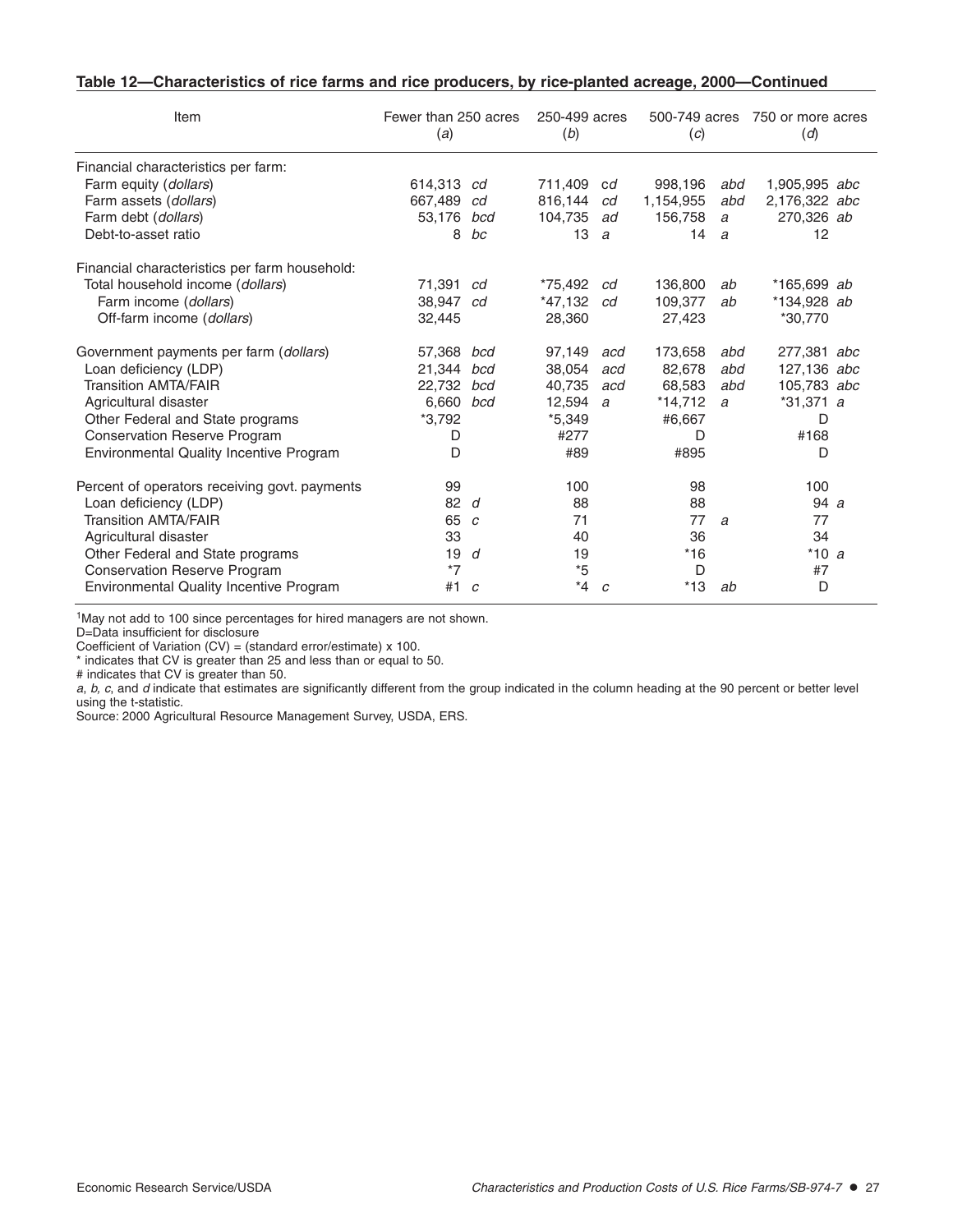# **Glossary**

**Agricultural Resource Management Survey (ARMS)** is the source of data compiled for this report. Rice costs and returns estimates in this report are derived from the responses of 607 rice farmers in five States to a survey on rice production practices and costs as part of the 2000 ARMS. The five States surveyed were Arkansas, California, Louisiana, Mississippi, and Texas. The target population for the survey was farmers who planted rice with the intention of harvesting it. The National Agricultural Statistics Service (NASS) and the Economic Research Service (ERS) collect production and cost data once every 5 to 8 years for each commodity on a rotating basis in the ARMS survey. The survey data are weighted to represent all U.S. rice-planted acreage in the surveyed States. The planted acreage in the surveyed States accounted for 94 percent of all U.S. rice acreage.

### **Cost categories**

- Low-cost producers are the 25 percent of U.S. rice producers with the lowest production costs per harvested hundredweight (cwt) of rice. These producers had operating and ownership costs of \$4.90 per cwt or less for rice in 2000. The cost per cwt is computed by dividing production costs by the cwt of rice produced.
- High-cost producers are the 25 percent of U.S. rice producers with the highest operating and ownershipcosts per cwt of rice. These producers had operating costs of \$7.43 or more per cwt in 2000.

**Crop rotation** refers to the crop planted in the spring/summer or fall of 1999 prior to the rice crop in 2000.

**ERS's farm typology** classifies farms based on size, where size is measured by the annual value of gross sales.

**Small farms** are family farms with annual gross sales of \$250,000 or less and whose operators report farming as their major occupation.

 Lower-sales farms are family farms that have annual gross sales of less than \$100,000 and farm assets of

\$150,000 or more and whose operators report farming as their major occupation.

• High-sales farms are those family farms whose annual gross sales are \$100,000 or more but less than \$250,000 and whose operators report farming as their major occupation.

**Larger farms** are family farms with gross annual sales of \$250,000 or more.

- Large farm operations are defined as farms with annual gross sales of \$250,000 or more, but less than \$500,000.
- Very large farms are those with annual gross sales of \$500,000 or more.

**Nonfamily farms** are those organized as nonfamily corporations or cooperatives or those operated by hired managers.

**Farm household income** averaged \$61,947 for all U.S. farms and \$57,045 for U.S. farm households that raised rice in 2000. Farm household income is computed from the ARMS data and is the sum of farm income and offfarm income of farm households. The farm income of farm households excludes the farm income earned by landlords and contractors. It also excludes the farm income generated by farms organized as nonfamily corporations or cooperatives or operated by hired managers. For farms with multiple operators or partners, the farm income, off-farm income, and household income figures used in this report are those for the household of the principal farm operator. Farm income of farm households is computed by taking net cash farm business income and subtracting depreciation, wages paid to the operator, gross farmland rental income, and the farm income received by other households, and then adding back the wages to operators, net income from farmland rental, and the earnings of the operator household from farming activities (ERS, AIS-67). Off-farm income consists of wages, salaries, net income from nonfarm businesses, interest, dividends, transfer payments, Social Security retirement, pensions, other retirement plans, gifts, and other off-farm sources.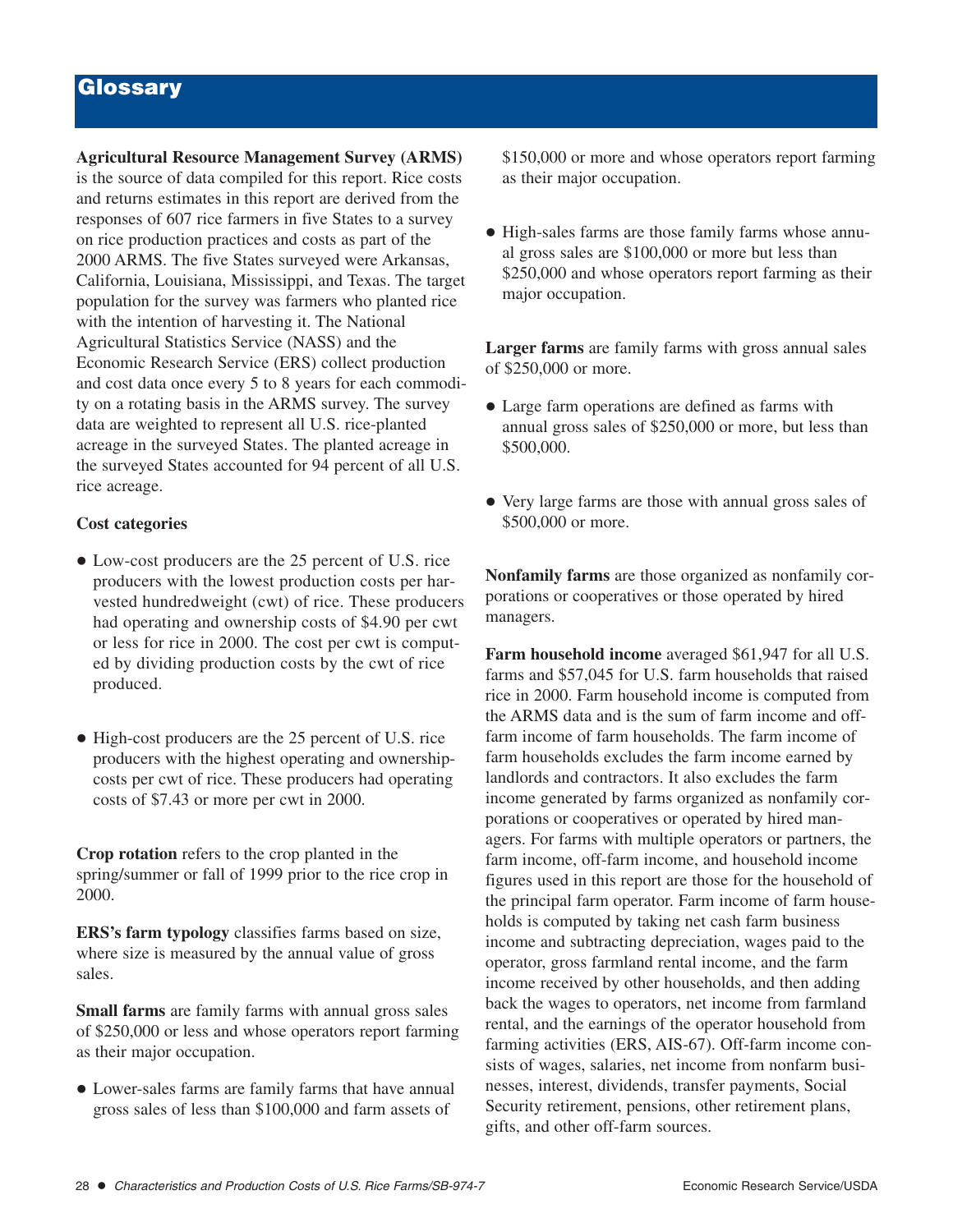**Production costs** are the sum of operating and ownership costs for all participants in the rice production enterprise, including the operators, landlords, and contractors. *Operating costs* include the costs for seed, fertilizer, soil conditioners, chemicals, custom operations, fuel, repairs, purchased irrigation water, interest, and hired labor. *Ownership costs* are costs related to capital items that are consumed during the year in the production process. Ownership costs include the capital recovery costs for farm machinery and equipment, non-real estate property taxes, and insurance. Capital recovery represents the value of farm machinery and equipment consumed in the annual production process. Capital recovery costs are a discretionary expense in any given year. In low-income years, these expenditures may be deferred, but ultimately they must be paid if producers are to replace capital assets and remain in production. Marketing and storage costs are excluded from production costs, as are the opportunity costs for land and unpaid labor.

**Rice farms**, for the purposes of this report, are farms that planted at least 1 acre of rice in 2000.

**Rice production regions** identified in this report include the Non-Delta area of Arkansas; California; the Mississippi River Delta, which includes areas of Mississippi, Louisiana, and Arkansas; and the Gulf

Coast, which includes southwest Louisiana as well as the Texas coast. These regions consist of county groupings with similar soil and climatic traits.

**Tillage systems** are defined by the amount of crop residue remaining on the soil from the previous crop.

- Conventional tillage leaves less than 30 percent of the previous crop residue covering the soil when another crop is planted.
- Reduced tillage leaves between 15 percent and 30 percent of the previous crop residue covering the soil when another crop is planted.
- Conservation tillage leaves 30 percent or more of the previous crop residue covering the soil when another crop is planted.
- No-till means that no tillage operations have occurred prior to planting.

**Value of production** is computed using rice prices during the harvest months. The harvest month price is multiplied by the total quantity of rice harvested during that month.